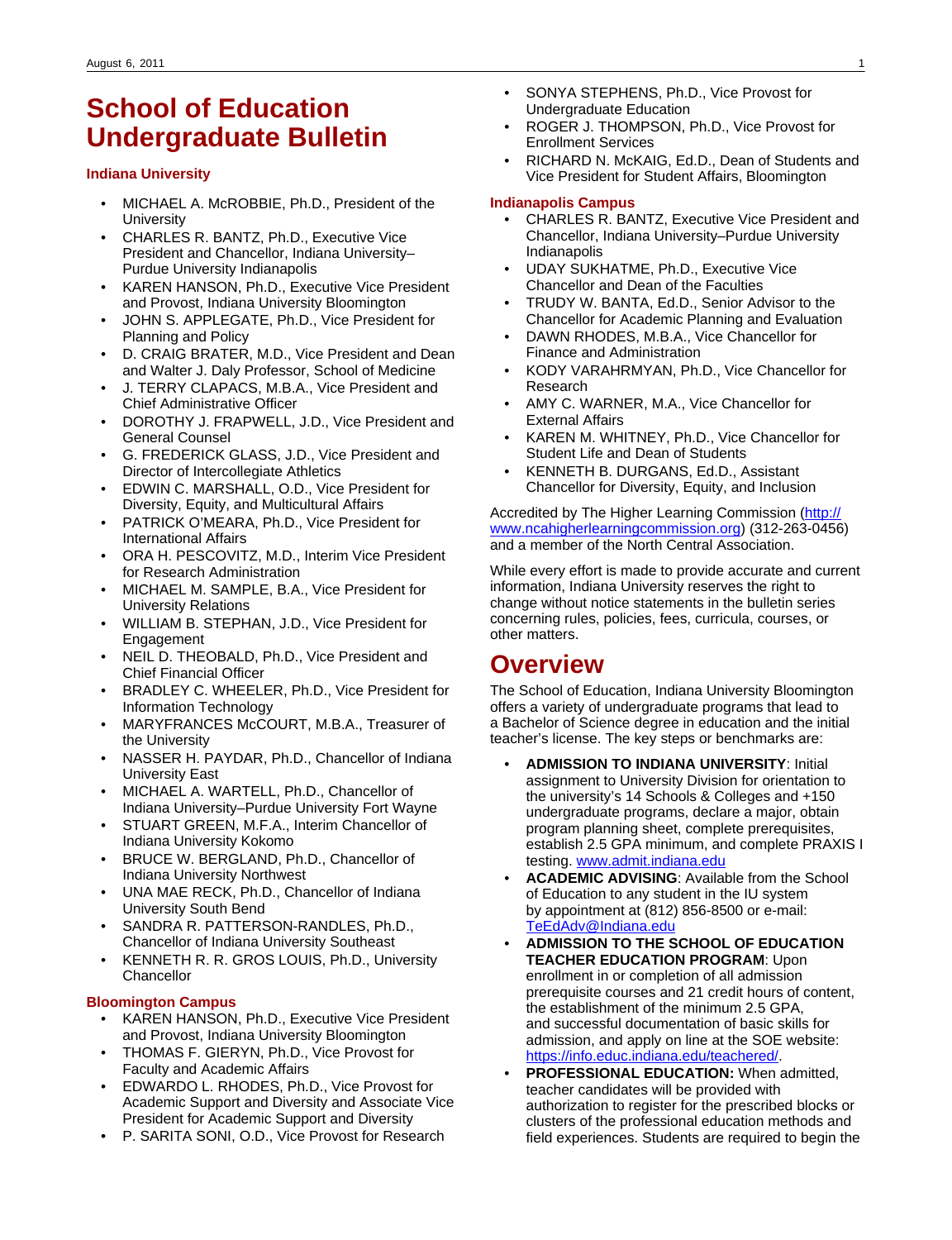professional education sequence upon admission and complete them in succession. Students who delay completion will be permitted to continue on a space available basis only.

- **FIELD EXPERIENCES:** Require assignments to pre-school, elementary, and secondary schools as determined by program. Students will be held to professional standards of behavior and will be required to provide a legal criminal history check before placement.
- **STUDENT TEACHING: Applications for student** teaching placements take place a year before the assignment. All assignments are arranged by the Office of Teacher Education. Students will be required to attend an application meeting and a Pre-professional meeting before taking their assignment. Student Teaching assignments are coupled with a field based seminar.
- **RECORDS:** Teacher candidates are encouraged to complete a senior check with the School of Education Recorders Office before student teaching to confirm that all requirements for program completion are in process.
- **EDUCATION CAREERS SERVICES:** Teacher candidates are encouraged to establish and activate a placement file in anticipation of the job search. Candidates can participate in resume writing and interview techniques workshops or classes.
- **GRADUATION:** Students must file an online application through "OneStart: Apply for Degree/ Graduation" with the School of Education.
- **LICENSING:** Upon successful completion of a Teacher Education Program, PRAXIS II testing, and certification in CPR/First Aid/AED teacher candidates can file online for an initial Indiana Teaching license through the School of Education. The School of Education verifies successful completion of the requirements and the State of Indiana grants the actual teacher licenses. Additional information about different state licensing requirements is available.

## **History**

### **W.W. Wright School of Education**

#### **History of the School of Education**

Indiana University has been training teachers since 1851. The School of Education at Bloomington began granting degrees in 1924, and the Indianapolis campus granted its first degree in education in 1969. In 1975, the School of Education in Bloomington and the Division of Education in Indianapolis merged to become a single School of Education with two campuses. Some programs remain localized on a single campus, but other programs now allow students to choose courses at either location. Today, Indiana University's School of Education is one of America's most respected educational institutions for the preparation of teachers, administrators, and specialists in all areas of education. The School of Education has full equality with the other professional schools of the university and grants the degrees of Bachelor of Science in Education, Master of Science in Education, Specialist in Education, and Doctor of Education.

The School of Education realizes the importance of creating and maintaining a teacher-preparation program

that balances specialized knowledge with a broad liberal arts education and that affords each student an opportunity to learn both theoretical principles of education and practical teaching skills.

#### **Purposes of undergraduate study in teacher education**

The purpose of undergraduate study in teacher education is to prepare teachers who have the following:

- 1. A strong, balanced general education with work in the humanities, social sciences, mathematics, and physical and biological sciences
- 2. A thorough understanding of the subject matter of their teaching field or fields
- 3. The ability to communicate effectively, both orally and in writing
- 4. The competence to design and implement effective instruction using a variety of instructional models
- 5. The competence to create an effective classroom climate
- 6. The commitment and capacity to design learning experiences that foster critical thinking and decision making
- 7. An understanding of and ability to use computer technologies
- 8. The ability to design appropriate evaluation strategies, both quantitative and qualitative; and to appraise their instructional effectiveness, as well as to assess the achievement of their students
- 9. The capacity to make sound judgments regarding the use of instructional materials, including an ability to infer the assumptions that may have guided instructional developers
- 10.The commitment and capacity to address issues of justice and equity and a sensitivity to cultural differences and global concerns
- 11.The commitment and capacity to build effective relationships with students, colleagues, and members of the community
- 12.An understanding of the relationship of the school to the larger society
- 13.An understanding of the legal rights and responsibilities of students, teachers, and schools
- 14.The commitment and capacity to approach their profession ethically with a guiding set of responsible social and professional values
- 15.A commitment to continuing professional renewal
- 16.an understanding of how to make adaptations to meet the needs of children with exceptional needs in the public schools.

## **Accreditation**

The School of Education is accredited by the National Council for Accreditation of Teacher Education (NCATE) and by the North Central Association of Colleges and Secondary Schools. In addition, the Indiana Professional Standards Board has approved all teacher education programs offered through Indiana University at the Bloomington and Indianapolis campuses.

# **Organization of the School**

**Organization of the School of Education–Bloomington** (Area Code 812)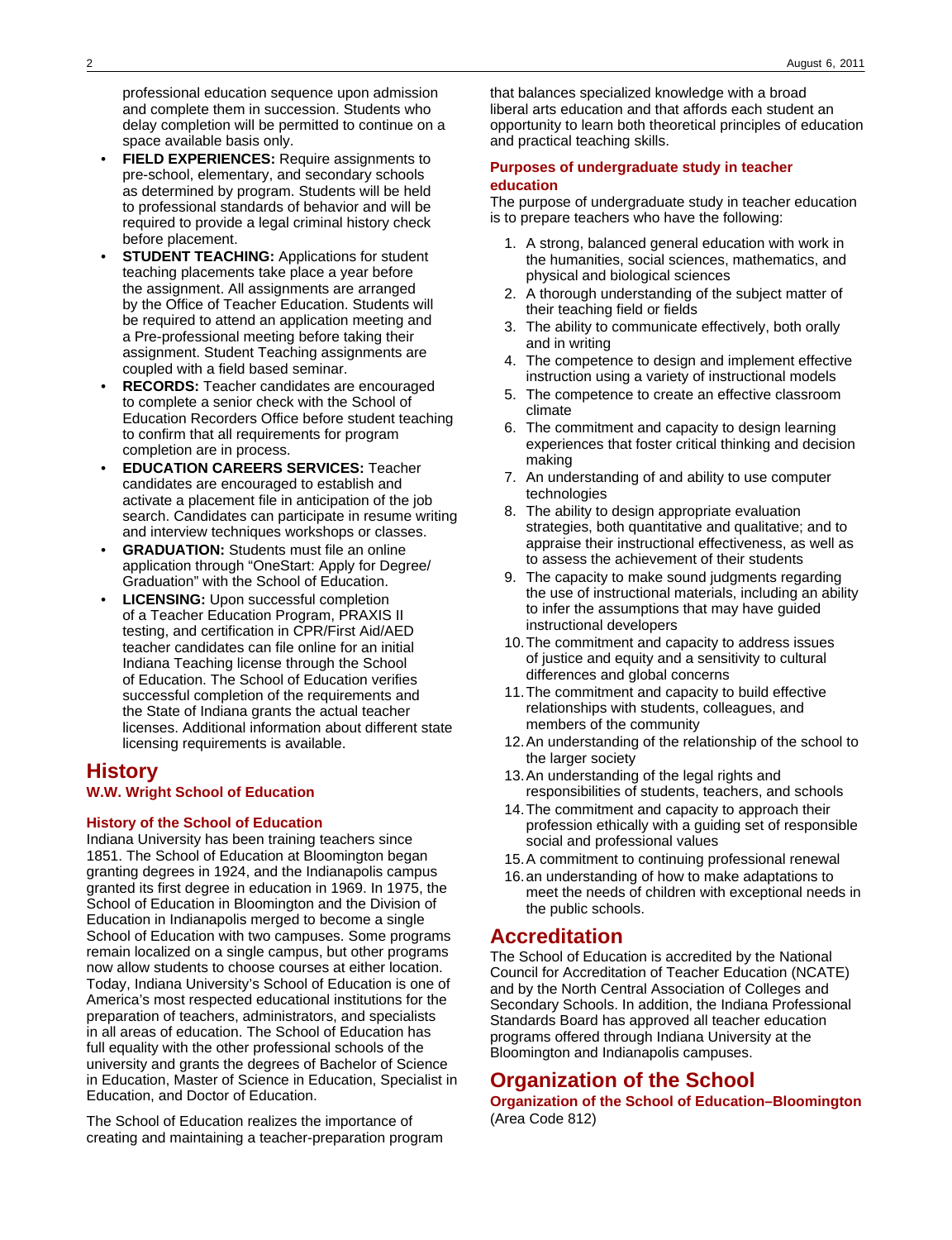- University Dean, Gerardo M. Gonzalez, Education 4130, 856-8001
- Director of External Relations, Sarah Baumgart, Education 4120, 856-8021
- Director of the Center for P16 Research and Collaboration, Ada Simmons, Education 2100, 856-8018
- Executive Associate Dean, Don Hossler, Education 4268, 856-8391
- Director of Administrative and Academic Support Services, Gene McClain, Education 4145, 856-8070
- Director of Education Technology Services, Larry Riss, Education 2036, 856-8434
- Director of Human Resources Development, Amy Sutley, Education 4150, 856-8530
- Director of Office of Instructional Consulting, Karen Hallett, Education 2002, 856-8408
- Director of Office of Professional Development, Catherine Gray, Education 2103, 856-8481
- Director of Student Recruitment and Retention, Ghangis Carter, Education 4154, 856-8002
- Associate Dean for Graduate Studies, Mary McMullen, Education 4210, 856-8393
- Elementary Transition to Teaching, Jesse Goodman, Education 3208, 856-8143
- Secondary Transition to Teaching, Rich Roames, Education 3264, 856-8225
- Associate Dean for Research and Development, Robert D. Sherwood, Education 2070, 856-8154
- Associate Dean for Teacher Education, Thomas Brush, Education 1060, 856-8581
- Assistant Dean for Teacher Education, Jill Shedd, Education 1040, 856-8013
- Director of Cultural Immersion Projects, Laura Stachowski, Education 1044, 856-8507
- Director of Educational Career Services, Sarah Crandall, Education 1074, 856-8532
- Director Office of Early Field Experiences, Tyna Hunnicutt, Education 1048, 856-8541
- Director of Student and Information Management Services, Tim Niggle, Education 1052, 856-8538
- Director of Student Teaching, Letha Taylor, Education 1042, 856-8736
- Director of Undergraduate Records & Licensing Advisor, Dorothy Slota, Education 1064, 856-8528
- Head Education Librarian, Gwen Pershing, Education 1106, 856-8594

#### **School of Education Departments**

- Counseling and Educational Psychology, Ginette Delandshere, Chair, Education 4038, 856-8301
- Counseling and Counselor Education (Master's), Susan Whiston, Education 4014, 856-8305
- Counseling Psychology (Doctorate), Rex Stockton, Education 4056, 856-8344
- Educational Psychology, David Estell, Education 4010, 856-8307
- Developmental Psychology, Anne Stright, Education 4058, 856-8311
- Educational Inquiry Methodology, Barbara Dennis, Education 4016, 856-8142
- Learning Sciences, Daniel Hickey, Education 4018, 856-8563
- School Psychology, Thomas Huberty, Education 4062, 856-8309, and Jack Cummings, Education 4048, 856-8327
- Director of Center for Human Growth, Lynn Gilman, Education 0026, 856-8348
- Curriculum and Instruction, Cary Buzzelli, Chair, Education 3204, 856-8184 and Gretchen Butera, Associate Chair, Education 3234, 856-8174
- Art Education, Elizabeth (Beau) Vallance, 3216, 856-8114
- A Community of Teachers, To Be Announced
- Curriculum Studies, David Flinders, Education 3131, 856-8189
- Early Childhood, Judith Chafel, Education 3214, 856-8136
- Elementary Education, To Be Announced
- Mathematics Education, Peter Kloosterman, Undergraduate, Education 3274, 856-8147 and Diana Lambdin, Graduate, Education 3058, 856-8149
- Science and Environmental Education, Valarie Akerson, Education 3070, 856-8140
- Secondary Education, David Flinders, Education 3288, 856-8109
- Social Studies, Marilynne Boyle-Baise, Education 3288, 856-8109
- Special Education, Jeff Anderson, (Master's), Education 3132, 856-8155 and Gretchen Butera, (Doctorate), Education 3212, 856-8155
- Teaching All Learners, Melissa Keller, Education 3260, 856-8188
- Gifted and Talented Education, To Be Announced
- Educational Leadership and Policy Studies, Martha McCarthy, Chair, Education 4228, 856-8360
- Educational Foundations, Andrea Walton, Education 4228, 856-8363
- Educational Leadership, Robert Toutkoushian, Education 4228, 856-8365
- Education Policy, Barry Bull, Education 4228, 856-8363
- Higher Education, Don Hossler, Education 4228, 856-8362
- International and Comparative Education, Margaret Sutton, Education 4228, 856-8363
- Student Affairs Administration, Danielle DeSawal, Education 4228, 856-8362
- Instructional Systems Technology, Elizabeth Boling, Chair, Education 2276, 856-8451
- Literacy, Culture, and Language Education, Mary Beth Hines, Chair, Education 3038, 856-8290
- Elementary Reading/Language Arts and Literacy, Mitzi Lewison, Education 3024, 856-8269
- English Education, Peter Cowan, Education 3012, 856-8278 and Stephanie Carter, Education 3018, 856-8265
- Reading Literacy Education, Mitzi Lewison, Education 3024, 856-8269
- World Languages Education and ESL Education, Martha Nyikos, Education 3016, 856-8272
- Middle School/Secondary Reading/Content Literacy Education, James Damico, Education, 3028, 856-8267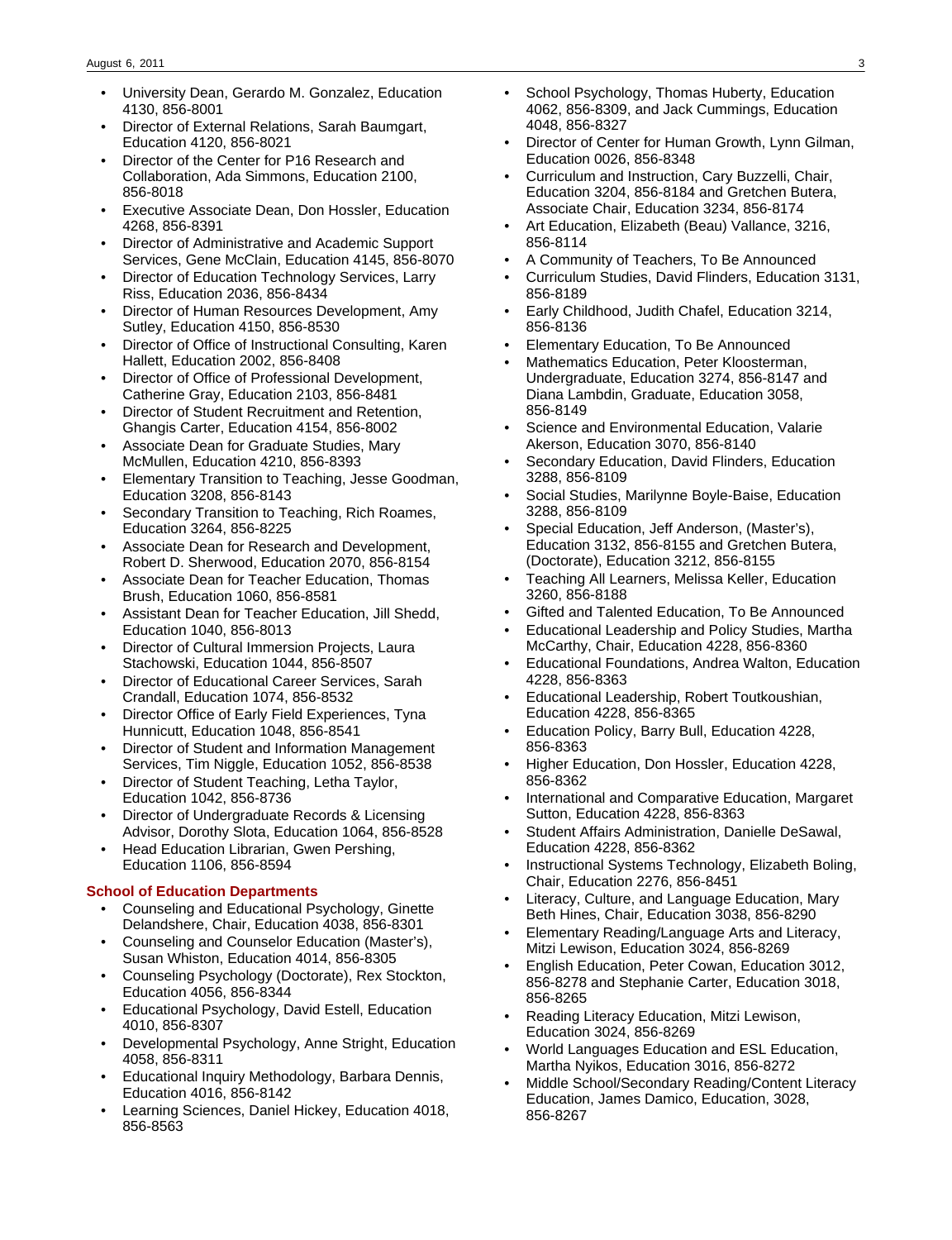DE Language and Literacy Education, Larry Mikulecky, Education 3014, 856-8277

URL: [education.indiana.edu/](http://education.indiana.edu/)

### **Contact Information**

[School of Education](http://education.indiana.edu/) W.W. Wright Education Building 201 North Rose Building Bloomington, IN 47405 (812) 856-8500 [educ@indiana.edu](mailto:educ@indiana.edu)

# **Admission**

#### **Admission to the School of Education**

Entering undergraduate and transfer students admitted to Indiana University are assigned to University Division until they are ready to be certified to one of the 14 undergraduate degree-granting colleges and schools that make up the university. Each college or school sets its own criteria for admission, retention, and graduation.

Undergraduates may complete up to 65 credits in University Division before being required to be certified to a college or school degree program. Transfer students have one calendar year to meet admission requirements. Students who fail to certify to the School of Education in a timely fashion will be required to choose another program. Students who have been denied admission to the SOE/TEP, but eventually meet the admission criteria, may reapply for the undergraduate program or complete certification through a graduate program depending on total credit hours completed.

**Admission to the School of Education Teacher Education Program (SOE/TEP)** is a critical benchmark for teacher candidates. Until an undergraduate student is admitted to the TEP they are not eligible to take authorized professional education courses. Admission to SOE programs is competitive; meeting minimum admission requirements is necessary but not always sufficient for admission. Late applications are considered on a space-available basis. Continuation in the TEP programs requires remaining in "good standing" through continual assessment of student performance.

Until undergraduate students are admitted to the SOE/ TEP, they do not have any official status in a program or the SOE. The SOE reserves the right to change program requirements as the faculty deems necessary, once a student has been admitted to the SOE/TEP the requirements for program completion will be changed only under extraordinary circumstances.

All undergraduate teacher education programs require four criteria for admission. First, all applicants must demonstrate satisfactory basic skills in reading, writing, and mathematics. Basic skills can be documented with one of the following: SAT composite scores of at least 1100 on the Critical Reading and Mathematics tests; ACT composite score of 24 or higher on the English, Mathematics, Reading, and Science tests; PRAXIS I minimum scores of 176 for Reading, 172 for Writing, and 175 for Mathematics or a composite score of 527 on the three tests. Second, each program requires the successful completion of specific prerequisite education courses with a "C or higher for each course" and a

2.5 GPA. Third, all applicants must have at least 21 credits of course work in the major (at least 15 credit hours completed and up to 6 credit hours in process at the time of application) with a "C or higher in each course" and a 2.5 minimum GPA (except for Mathematics 2.0 GPA). Fourth, students are required to submit an online application at: [https://info.educ.indiana.edu/](https://info.educ.indiana.edu/teachered/Application/aspx/login.aspx) [teachered/Application/aspx/login.aspx](https://info.educ.indiana.edu/teachered/Application/aspx/login.aspx) by October 1 to start authorized professional education courses during the spring semester or March 1 to start authorized professional education courses during the fall semester (see individual program planning sheets for a specific list of requirements and application dates).

### **Basic Skills Testing**

Basic Skills Testing: All teacher education programs at Indiana University Bloomington require documentation of reading, writing, and mathematics basic skills. The State of Indiana accepts documentation through five options.

- 1. SAT combined scores of 1100 for Math and Critical Reading/Verbal.
- 2. ACT combined scores of 24 (average of English/ Grammar, Mathematics, Reading, and Scientific Reasoning).
- 3. Praxis I the Pre-Professional Skills Test (PPST, Educational Testing Service, NJ). Minimum individual scores of Reading—176, Math—175, and Writing—172 or a combined score of 527.
- 4. GRE combined scores of 1100 for Verbal and Quantitative Reasoning.
- 5. Master's degree from a a regionally accredited institution.

### **Elementary**

**Early Childhood Education:** Preschool, kindergarten, and primary grades 1-3. Applicants must have completed or be enrolled in 32 credit hours of prerequisite course work, including oral expression, written expression, world or American literature, mathematics MATH-T 101, EDUC-N 102 or MATH-T 102, and EDUC-N 103 or MATH-T 103, EDUC-Q 200 and EDUC-W 200, MUS-E 241, a social studies requirement, and EDUC-F 205. Application required by October 1 for spring-only start.

**Elementary/Theory into Practice:** Kindergarten, primary, and intermediate grades 1-6. Applicants must have completed or be enrolled in 26 credit hours of prerequisite course work, including EDUC-P 251/M101, EDUC P248, EDUC-Q 200, EDUC-W 201, MATH-T 101, EDUC-N 102 or MATH-T 102, EDUC-N 103 or MATH-T103, and a science requirement. Applications accepted October 1 for spring or March 1 for fall semester starts.

**Exceptional Needs and Elementary/Teaching All Learners:** Kindergarten, primary and intermediate grades 1-6. Applicants must have completed or be enrolled in 26 credit hours of prerequisite course work, including EDUC K-205, EDUC-P 251/M101, EDUC-Q 200, EDUC-W 201, and MATH-T 101. Prerequisites to be completed before Junior I cluster: EDUC-N102 or MATH-T102, EDUC-N103 or MATH-T103 and PHYS-Q202 or PHYS-P101. Application required by October 1 for spring-only start.

### **Secondary**

**Anchor Secondary Education:** Middle School, Junior High, and High School Grades 6-12. Applicants must have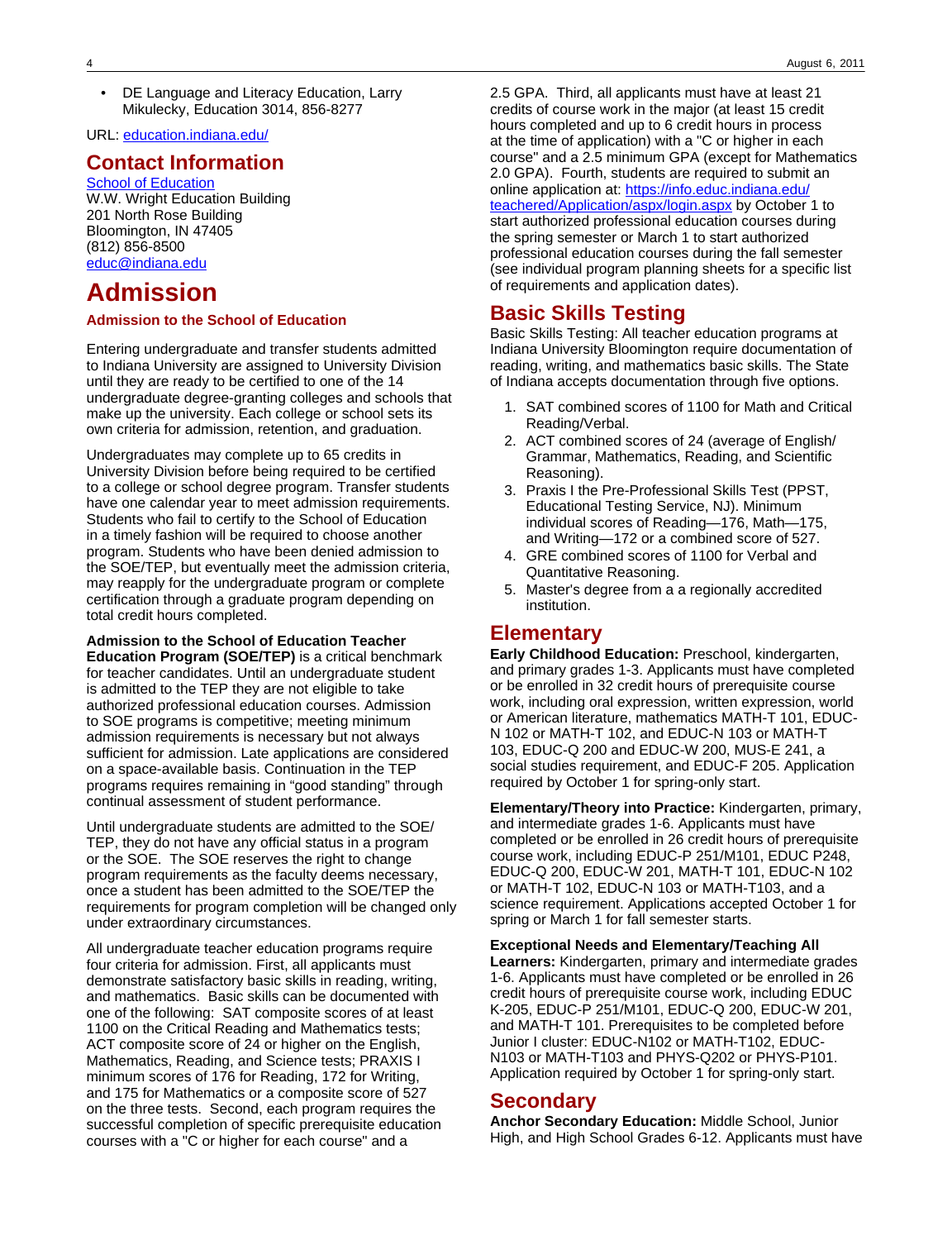completed or be enrolled in 26 credit hours of prerequisite course work, including 21 credits (15 completed and a maximum of 6 in progress) in the content field, EDUC-M 300, EDUC-P 312 and P313 and EDUC-W 201. 2.5 GPA required in all subject fields except 2.0 GPA in mathematics. October 1 application date for spring starts only in journalism, mathematics, and science. Applications due October 1 for spring or March 1 for fall semester start in English, social studies, and theatre.

Community of Teachers Secondary: Middle School, Junior High, and High School Grades 6-12. Admission to CoT program required first [\(http://education.indiana.edu/](http://education.indiana.edu/?strongCommunityofTeachersstrong/?tabid/?4370/? Default.aspx) [strongCommunityofTeachersstrong/tabid/4370/](http://education.indiana.edu/?strongCommunityofTeachersstrong/?tabid/?4370/? Default.aspx)  [Default.aspx\)](http://education.indiana.edu/?strongCommunityofTeachersstrong/?tabid/?4370/? Default.aspx). Applications to the TEP must be completed the semester before taking the subject field methods course. Applicants must have completed or be enrolled in 26 credit hours of prerequisite course work, including 21 credits (15 completed and a maximum of 6 in progress) in the content field and S400. 2.5 GPA required in all subject fields except 2.0 GPA in mathematics. At least 7 program expectations must be completed and documented by CoT faculty. Application date depends on subject methods sequence. Note: Student teaching expects one-year lead time for placement.

## **All School Settings**

**All school settings programs prepare candidates to teach in Kindergarten, Elementary, Secondary, and Grades K-12 classrooms.**

**Visual Arts Education:** Applicants must have completed or be enrolled in 26 credit hours of prerequisite course work, including 21 credits (15 completed and a maximum of 6 in progress) in fine arts, and EDUC-M 130/M101, EDUC-M 300, EDUC-P254/M201 and EDUC-W 200. March 1 application date for fall semester–only starting date.

**Physical Education:** Applicants are required to contact School of Health, Physical Education and Recreation for complete admission requirements.

**Music Education:** Applicants are required to contact the Jacobs School of Music for admission requirements.

**World Languages:** Applicants must have completed or be enrolled in 35 credit hours of prerequisite course work, including 21 credits (15 completed and a maximum of 6 in progress) in selected language, EDUC-M 300, EDUC-P 254, M201, and W200. 2.5 GPA required in all professional education and content fields. Application required by October 1 for spring-only start.

### **Intercampus Transfers**

To register for an individual semester or summer session on another campus of Indiana University, the student must file a temporary intercampus transfer request on the campus currently being attended.

To transfer permanently from one Indiana University campus to another, the student must file an intercampus transfer request on the campus currently being attended. Advance notice is necessary to allow for the transfer of records and the validation of the student's eligibility to continue studies. For more information about intercampus transfers, see [www.iupui.edu/~moveiu/.](http://www.iupui.edu/~moveiu/)

### **Second Bachelor's Degree**

In certain cases, the associate dean for teacher education at Indiana University Bloomington may admit baccalaureate degree holders to candidacy for a second baccalaureate degree. When such admission is granted, candidates must earn 30 additional credit hours in residence and meet the requirements of the School of Education and of the department in which they are a candidate.

At Bloomington, appeals regarding criteria for admission, retention, and program requirements must be submitted to the Academic Standards Committee. Contact the Office of Teacher Education for information about how to submit an appeal.

#### **Alternatives to Undergraduate Teacher Education Programs**

This bulletin discusses only the undergraduate requirements for initial teacher certification and for the Bachelor of Science in Education degree. Students interested in graduate work in education should consult the Bulletin of the School of Education Graduate Program.

### **Program Options for Meeting Requirements**

Students must meet requirements for graduation and certification, as stated in the Bulletin of the School of Education Undergraduate Program current at the time of initial enrollment or as set forth by subsequent bulletins/ announcements to meet current state standards. Students may not, however, choose to meet requirements as stated in the bulletin for any year prior to enrollment. Neither may students elect to meet requirements from a combination of bulletins. Requirements from a single bulletin must be met for each of the program components.

#### **Postbaccalaureate Certification Options**

There are several graduate teacher certification options available through the Indiana University School of Education. Contact the Office of Teacher Education for further information.

### **Financial Aid School of Education Scholarships**

The primary source for financial aid at Indiana University is the Office of Student Financial Assistance. Contact information for that organization is: (812) 855-0321 or [RSVPOSFA@indiana.edu.](mailto:RSVPOSFA@indiana.edu) It is the clearinghouse for most financial aid resources on campus including grants, loans, and work-study packages. Information about the available programs is primarily presented through the Office of Admissions at [iuadmit@indiana.edu](mailto:iuadmit@indiana.edu). Additional information about financial aid availability and applications can be accessed through the IU Web pages at [https://](https://onestart.iu.edu/my2-prd/portal/0) [onestart.iu.edu/my2-prd/portal/0.](https://onestart.iu.edu/my2-prd/portal/0)

There are a variety of sources for financial aid for targeted audiences in identified shortage areas in the field of education. The Minority Teacher and Special Education Services scholarships are provided by the State Student Assistance Commission of Indiana. The Web site for information on these programs is available at [www.in.gov/](http://www.in.gov/ssaci/2342.htm) [ssaci/2342.htm.](http://www.in.gov/ssaci/2342.htm)

The School of Education manages a variety of scholarships as part of its endowment. Typically,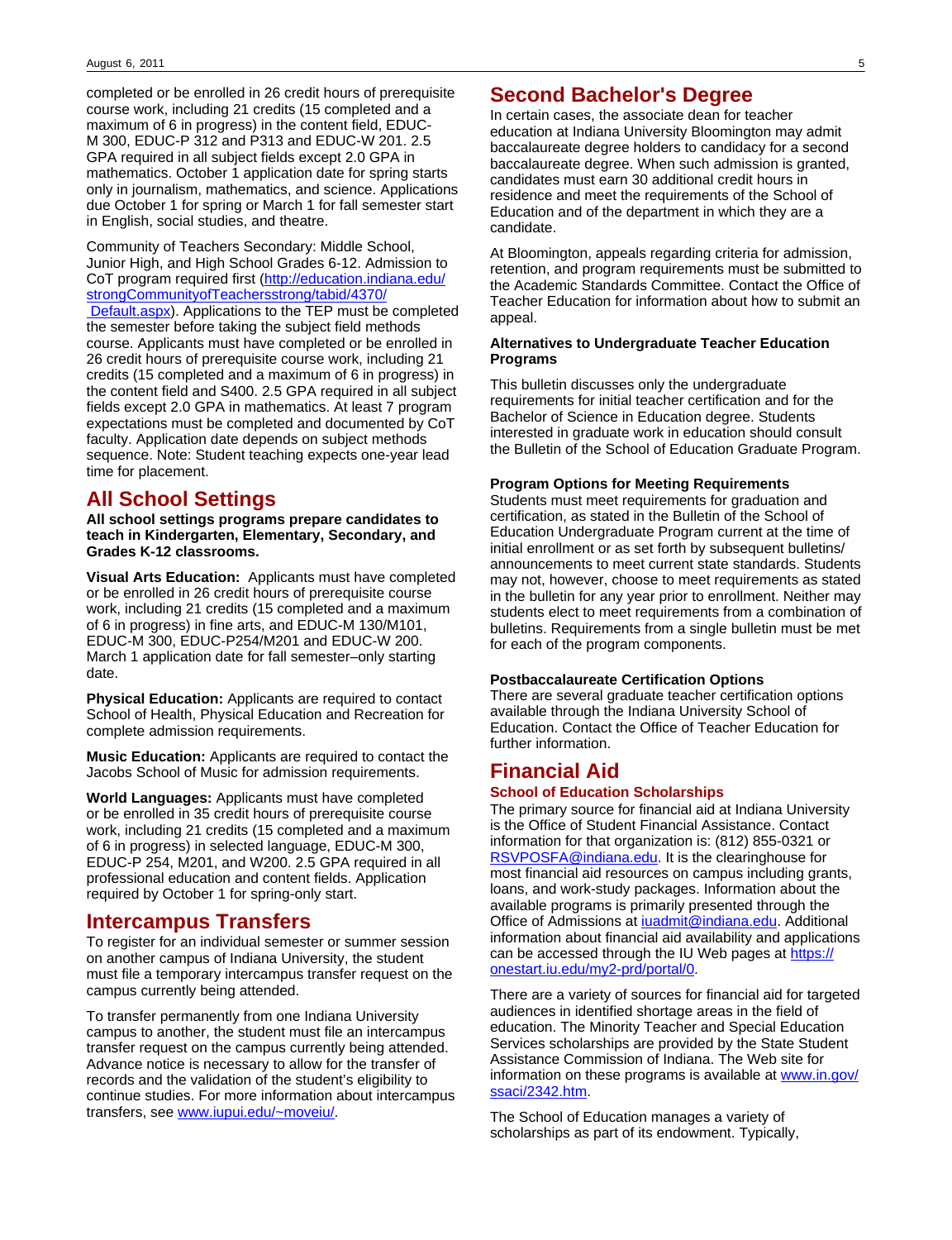these funds are limited to students admitted to specific departments or fields in education. Students are encouraged to apply to the School of Education Office of Teacher Education at: education.indiana.edu/scholarships between December 15 and February 1 for awards applied to the following academic year. Applicants will be considered for all scholarship categories they are qualified for by the School of Education.

# **Degree Requirements**

- 1. Admission to Indiana University: Managed by the University Admission Office at [www.admit.indiana.edu](http://www.admit.indiana.edu) or International Admissions at [intladm@indiana.edu](mailto:intladm@indiana.edu). Initial assignment is to University Division for orientation to the university's 17 schools and colleges and 175+ undergraduate programs, an individual academic advising is assigned to each student to assist in identifying a major, obtaining program planning sheets and beginning program specific prerequisite course work.
- 2. General Education Requirements: All undergraduate degree programs include a selection of liberal arts distribution requirements. All programs require a passing grade in each course. The elementary level programs require a "C" average in each teaching area (fine arts, language arts, mathematics, science and social studies). The elementary program requires a "C or higher" in each course and a 2.5 overall in the student's selected area of concentration. Teacher education program students typically take general education distribution courses and prerequisites in their first two semesters of attendance.
- 3. Admission to the School of Education Teacher Education Program: Applications are considered on October 1 for spring semester and March 1 for fall semester courses. Applicants are required to have enrolled in or completed all prerequisite courses, establish a 2.5 or greater GPA for a minimum of 26 credit hours, successfully document basic skills in reading, writing, and mathematics, and apply online at the SOE Web site: [https://info.educ.indiana.edu/](https://info.educ.indiana.edu/teachered) [teachered.](https://info.educ.indiana.edu/teachered) Admission to programs is competitive, and meeting minimum requirements does not guarantee admission.
- 4. Professional Education courses: Applicants are required to begin authorized professional education course sequence upon admission to the program. All authorized courses must be successfully completed in sequence without interruption from one semester to the next. Courses must be taken in the prescribed blocks/clusters. Successful completion of all courses (C or better) in a block/cluster is a prerequisite for the next set of courses and student teaching. Students who opt out of the program at any point will need to appeal to the Academic Standards Committee for readmission on a space available basis. Students may add an additional semester(s) between the completion of the last set of professional courses and student teaching as needed without penalty as long as the course work meets recency requirements.
- 5. Field Experiences: Required assignments to preschool, elementary, and secondary schools as determined by program. Students will be held

to professional standards of behavior and will be required to provide a legal criminal history check before placement.

- 6. Student Teaching: Applications for student teaching placements take place a year before the classroom assignment. All assignments are arranged by the Office of Teacher Education. Students will be required to attend an application meeting and a preprofessional meeting before attending the assigned school. Student teaching assignments are coupled with a field-based seminar.
- 7. All programs require the completion of at least 35 credit hours of upper division course work (300 level or higher).
- 8. All programs require the completion of at least 30 of the last 60 credit hours while in residence at the Bloomington campus of the School of Education. These 30 credit hours include student teaching as well as methods course(s) in the major teaching area. The 30 credit hours should include either one 12 credit hour regular semester or two 6 credit hour summer sessions. The student must also take some of the course work in the major on the Bloomington campus, unless transferring from an Indiana University campus where a degree in the major is offered. In such cases, the requirement that some of the course work in the major area be taken on the campus may be waived if it seems appropriate.
- 9. The School of Education calculates two GPAs: The University GPA includes all course work taken at Indiana University. The Program GPA includes only courses counted in the degree program. In both cases, a minimum 2.5 GPA is required. Each professional and content or area of concentration course must be completed with a C or higher and a 2.5 GPA overall.
- 10.All teacher education programs require a 2.5 GPA for admission, retention, student teaching, graduation, and licensing. See individual program sheets for particular details.
- 11.Course expiration date: At Bloomington, all professional and technology course work must be completed within 10 years. Course work that is 10 or more years old may be considered in the program if revalidated. Each program establishes requirements for course revalidation and may limit the amount of old course work they allow in a program. The methods of revalidating professional and technology courses may include, but are not limited to: (a) passing an examination specifically covering the material taught in the course, (b) completion of a more advanced course in the same subject area, and (c) presenting evidence of extensive professional experience that requires the application of material taught in the course or competence in the requisite skill areas. Students must meet the certification standards in place at the time of application to the state to be recommended for a license.
- 12.Credit hours: Credit hours, not grades, may be transferred to Indiana University. Grades earned at other institutions are disregarded after credit conversion is verified. Therefore, only the grades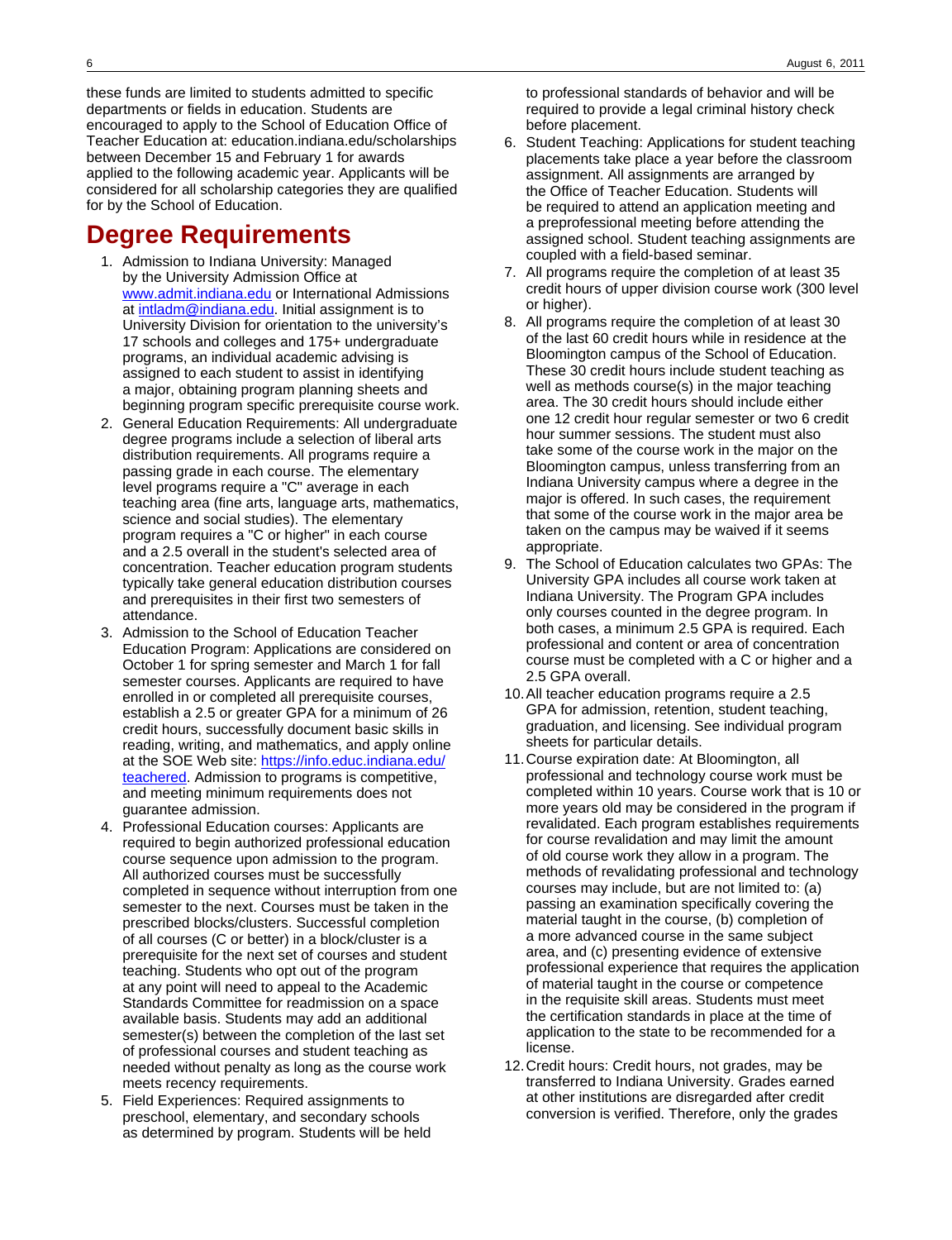earned in courses taken at an Indiana University campus will be used to compute the GPA.

## **Early Field Experiences**

Active Participation Students seeking Indiana state certification in teacher education are required to complete several hours of observation and participation assisting classroom teachers in or near Bloomington schools. These activities are offered as corequisites to educational psychology and methods courses. They are given as Satisfactory/Fail courses for 0-2 credits. A small fee is assessed in connection with these field experiences. Note: Individual school sites may require proof of a recent physical exam, TB test, drug test, first aid/CPR training, and criminal history check before participating in field placements and student teaching. Placement sites may deny a field placement or student teaching assignment based on a misdemeanor or felony conviction. The application process for a teaching license in Indiana requires a current criminal history check. Convicted felons cannot hold a teaching license in Indiana.

Placement Students will be assigned to field experiences in schools in which they have no previous history or relatives attending or working. Several visits are required each semester. Because it is the student's responsibility to find transportation to the assigned school (which can be up to 50 miles from campus), it is helpful to have a car available for semesters of field experience. Carpooling is arranged where needed.

For field experiences in early childhood education, students will visit nearby child care centers. These sites require proof of a recent physical, TB test, and criminal history check at the student's expense. Forms will be provided by IU.

For more information about early field experiences, refer to the Early Field Experience Student Handbook, which is available in Education 1020M or on the Web at [education.indiana.edu/strongEarlyFieldExperiencesstrong/](http://education.indiana.edu/strongEarlyFieldExperiencesstrong/tabid/4288/Default.aspx) [tabid/4288/Default.aspx.](http://education.indiana.edu/strongEarlyFieldExperiencesstrong/tabid/4288/Default.aspx)

## **Methods Courses**

#### **Methods Courses for Subject Matter Concentrations**

General Information P: (1) junior standing; (2) 75% of all course work required in the teaching field before taking the methods course work; (3) admission to the Teacher Education Program; (4) a minimum grade of 2.5 in all education courses and in courses in the major and minor areas (any exceptions are noted under subject concentration). Students applying for student teaching must take their methods course on the campus where they are applying. These methods courses should be taken during the semester immediately preceding student teaching. Methods courses concern problems of teaching the subject indicated, including the methods, procedures, devices, materials, and outstanding research in the field.

### **Student Teaching**

Most teacher preparation/certification programs in Bloomington require a minimum of 12-16 weeks of student teaching. In addition to student teaching, a practicum of six weeks is often required for those students who are eligible to add an endorsement or minor to the basic teaching area. In those cases, the major student teaching assignment will be reduced to 10 weeks, with an additional

6 weeks in the additional area. Students completing dual cetification programs like the TAL program will be required to complete 8 weeks in each of the initial certification areas and an additional 6 weeks in the endorsement or minor area, this requires the student teaching and practicum to be spread over two semesters. See: <http://education.indiana.edu/studentteaching>.

Both student teaching and practicums are full-day, fulltime, off-campus, school-based experiences that are completed in consecutive weeks. The extent of actual student teacher or practicum student involvement and the assumption of full class responsibilities rest upon the mutual agreement of the student, the supervising teacher, and the university supervisor. Augmentation of the program is achieved through participation in the total education activities of the school, school community, and such participation is regarded as an integral part of the experience, not optional or supplemental.

The student teaching experience has been carefully designed to be as realistic and as intensive as actual teaching, including placing student teachers in schools with carefully selected and qualified supervising teachers. Supervision from the university is provided by professionals who have been successful classroom teachers and administrators. For more information about student teaching and practicum experiences, refer to the student teaching Web site Arrangements for placement and supervsiion are provided by the Office of Student Teaching. Student are given an opportunity to express a preference for the type and location of school to which they will be assigned. Most placements are made in the public and private school—elementary, middle, junior high and senior high—statewide for students on the Bloomington campus. In-state students are encouarged to student teach in their home town region as placements fill up in the local area quickly with priority given to those students whose families reside in Bloomington, out-ofstate and international students. Students must petition the Academic Standards Committee for consideration of out-of-state placements.

Students also have the option of applying for student teaching and/or practicums in special areas, such as those provided by for American Indian Reservations, the Chicago Urban project and overseas. These types of assignments require specialized study. See the section of this bulletin entitled "Student Teaching/Practicum Options."

**The Application Process** Student Teaching begins with a mandatory application meeting. Prospective student teachers are required to sign up electronically at [http://](http://education.indiana.edu/studentteaching) [education.indiana.edu/studentteaching](http://education.indiana.edu/studentteaching) for the meetings one full year before student teaching. The application must be submitted to the campus through which the experience is intended. Student teaching or practicums will be completed through the campus where the methods course(s) are taken, unless an exception is granted by the appropriate authority.

You will be required to provide a criminal history check to the school districts before participating in student teaching. Each school district has their own requirements for the type, means of obtaining and where those criminal history checks must be sent. Students will be required to contact the school corporation(s) in whcih they are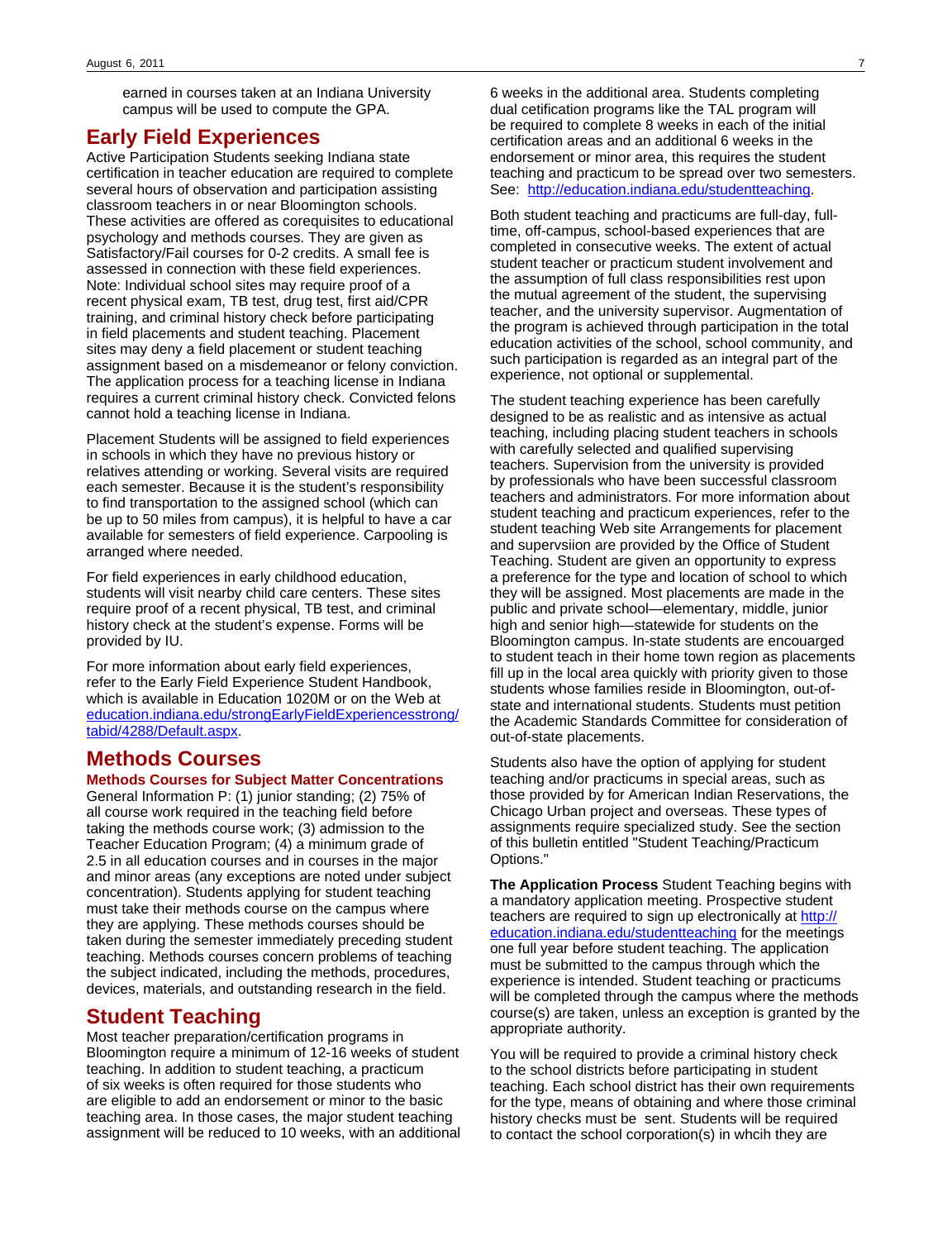placed for student teaching for that information. School districts may deny student teaching assignment based on a misdemeanor or felony record.

#### **Eligibility Requirements for Student Teaching and Practicum Require the Following:**

- 1. Unconditional admission to the teacher education program.
- 2. Be a senior or graduate in the university, or be within two semesters and one summer session of graduation. (In no case should a student have completed fewer than 84 credit hours prior to the semester in which the student teaching and/or practicum is to be done.)
- 3. Completed at least three-fourths of the number of credit hours required for licensing in the major and the minor or endorsement area if student teaching or a practicum is required.
- 4. Earned a minimum overall GPA of 2.5 at Indiana University.
- 5. Apply for student teaching or practicum one year before expected start date of placement.
- 6. Atended the mandatory application meeting and submitted all requested materials..
- 7. Completed all professional education courses, including required laboratory field experience courses, and have attained a minimum GPA of 2.5 in all professional education courses. A minimum grade of C must be attained in each professional education course.
- 8. Elementary, early childhood, or elementary/ exceptional needs major. Maintained a minimum GPA of 2.0 in subject matter courses within each of the following areas: mathematics, science, social studies, language arts, and fine arts; and a GPA of 2.5 in area of concentration.
- 9. Secondary or all school settings programs require a minimum GPA of 2.5 in each certification area (except Mathematics) and a 2.0 in the general education requirements.
- 10.Show proficiency in the area(s) in which the student teaching or practicum is to be done. This requires a school, department, project, or program recommendation; and may also include passing a required qualifying examination or meeting other requirements established by the respective school, department, project, or program that has been approved.
- 11.Transfer students must be enrolled at least one semester or summer in education courses on the Bloomington campus before student teaching and taken all professional education coruses through Indaina University.

Students found ineligible for student teaching or a practicum may appeal this decision on the campus where the application was submitted. At Bloomington, students should follow the appeals processes described in the section entitled "Student Appeals."

## **Cultural Learning Opportunities**

Special projects in which student teaching experience may be gained are described below. These projects include the American Indian Reservation Project, the Overseas Project, and the Urban Project. The

Reservation and Overseas Projects are open to students at Bloomington and IUPUI, as well as to students from other institutions. The Urban Project is only open to students on the Bloomington campus. The employment success of students in these projects has been very high year after year. For additional information, see [http://](http://education.indiana.edu/culturalimmersion) [education.indiana.edu/culturalimmersion](http://education.indiana.edu/culturalimmersion) or telephone (812) 856-8507.

**The American Indian Reservation Project** This project features student teaching for participants seeking certification in early childhood, elementary, secondary (selected subject areas), all-grade, and special education. Placements can be made in either semester and span 16-17 weeks. Collaborating schools are located on the Navajo Indian Reservation in Arizona, New Mexico, and Utah, and may be ABureau of Indian Education boarding schools, tribally-controlled schools, or public schools serving American Indian youth. Student teachers are available to American Indian children not only for classroom instruction but also for afterschool hours for tutoring, athletics, and cross-cultural interaction. Community involvement with American Indian adults and youth is also required. Living costs on the reservation are quite modest.

**The Overseas Project** offers teacher candidates the opportunity to student teach in Australia, China, Costa Rica, Ecuador England, India, Ireland, Japan, Kenya, New Zealand, Russia, Scotland, Spain, Turkey or Wales. Participants first complete a 10-16 weeks of student teaching in Indiana before reporting to the overseas site for eight additional weeks of classroom experience. The Overseas Project is designed for pre-service teachers who are interested in comparing and contrasting education systems, learning through travel, and developing an understanding of host nation and international issues. Community involvement and service learning complement the school experience.

**The Urban Project** engages teacher candidates for 16 weeks of student teaching in the Chicago Public Schools. Participants in the Urban Project should have an interest in and commitment to urban education, to social justice, to increasing pupil achievement, and to closign the achievement gap. The inner city experience includes community-based service, learning and housing in the city neighborhoods that the placement schools serve.

All three cultural projects feature a required preparatory phase spanning at least two semesters designed to familiarize students with the educational, cultural, and community contexts in which they will be placed. Preparatory activities include class attendance, workshops readings, interviews, abstracts, and journaliing. Participants enroll in 10-16 credit hours of student teaching and a minimum of 9 graduate credit hours representing the preparatory and on-site requirements of the cultural projects they have selected. On-site requirements include community-based service learning; weekly or biweekly reports; participation in local meetings, fairs, festivals, and events; cultural study and exploration of historical sites; and final project.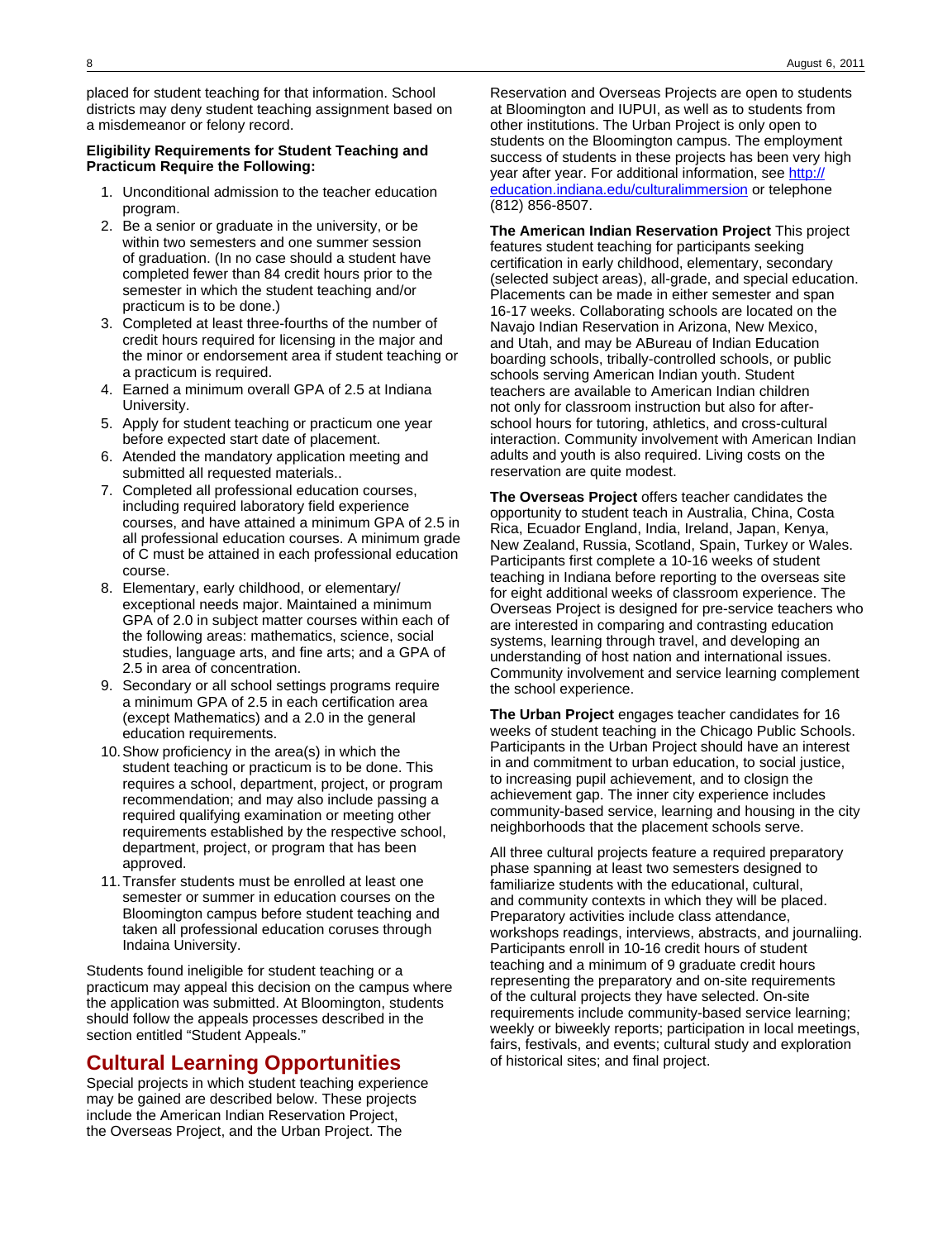## **Licensing Procedures**

#### **State Teacher Licensing Procedures Application for Licensure**

Upon completion of a teacher education program, completing the Adult/Child CPR certification, and completion of the appropriate tests for content, a student can file for an initial teaching license from the Indiana Office of Educator Licensing and Development, through the Office of Teacher Education, Suite 1000 of the School of Education or on line at [http://www.doe.in.gov/](http://www.doe.state.in.us/dps/welcome) [educatorlicensing](http://www.doe.state.in.us/dps/welcome) .

**Initial License in Early Childhood Education:** Early Childhood Education (Pre-K) and Elementary Primary.

**Initial License in Elementary Education:** Elementary Primary Generalists (K-3) and Elementary Intermediate, Generalists (K-6).

**Initial License in Secondary Education:** Content Field Specialist, Middle School/Junior High and High School (6-12).

**Initial License in K-12 Education:** This license includes five school settings: Early Childhood (Pre-K), Elementary Primary Elementary, Intermediate, Middle School/Junior High and High School (Music, Physical Education, Visual Arts, or World Languages).

#### **Transferability of Teacher Licenses**

Each state operates its own licensing structure for teachers. To transfer an Indiana teacher's license to another state, contact the state you are interested in moving to and they will tell you if any additional course work or testing is necessary. The Office of Teacher Education maintains a list of all state web sites and contact numbers for your convenience.

Information about the Indiana licensing framework and standards for educational professionals can be found on the Web site of the Indiana Professional Standards Board: [www.doe.in.gov/educatorlicensing](http://www.doe.state.in.us/dps).

# **Bloomington Programs**

The Indiana University School of Education at Bloomington offers teacher education programs leading to Indiana teaching licenses in kindergarten-primary/early childhood education, elementary education, secondary education (senior high/junior high/middle school), special/ elementary education and all-school settings, as outlined below. The secondary and all-school settings programs require at least one major chosen from those outlined.

All Programs are designed to meet both Indiana Revisions for Educator Preparation and Accountability (REPA) and Indiana University Common General Education requirements. Program outlines can be found at: [http://](http://education.indiana.edu/programsheets) [education.indiana.edu/programsheets](http://education.indiana.edu/programsheets) .

#### **Teacher Education Programs and Licensing Levels Elementary**

**Early Childhood Education (127 credits):** Generalist, Early and Middle Childhood Education, Preschool, Kindergarten, Primary Grades (Pre-K, K-3)

**Theory into Practice (131 credits):** Generalist, Elementary Primary and Elementary Intermediate, Kindergarten, and Elementary Grades (K-6)

#### **Teaching All Learners (130 credits):** Generalist

(Elementary Primary and Elementary Intermediate) K-6 and Mild Intervention

### **Secondary**

**Anchor Secondary Education (124 credits):** Middle/ Junior High/High School: Early and Late Adolescence and Young Adult, (6-12), Content Field Specialist (see list that follows)

**Community of Teachers (CoT) (124 credits):** Middle/ Junior High/High School: Early and Late Adolescence and Young Adult, (6-12), Content Field Specialist (see list that follows)

#### **Secondary Content Fields**

- Exceptional Needs: Mild Intervention (CoT only)
- Health Education: Contact School of Health, Physical Education and Recreation for details
- Journalism
- Language Arts/English
- **Mathematics**
- Science: Chemistry, Earth-Space Science, Life Science/Biology and Physics
- Social Studies: Economics, Geographical Perspectives, Government and Citizenship, Historical Perspectives, Psychology, and Sociology
- Theatre: Contact the Department of Theatre and Drama for details

#### **All School Settings Programs**

**Music Education:** Early and Middle Childhood, Early and Late Adolescence and Young Adult (K-12); contact School of Music for details

**Physical Education:** Early and Middle Childhood, Early and Late Adolescence and Young Adult (K-12); contact School of Health, Physical Education and Recreation for details

**Visual Art (124 credits):** Early and Middle Childhood, Early and Late Adolescence and Young Adult (K-12)

**World Languages (124 credits):** Early and Middle Childhood, Early and Late Adolescence and Young Adult (K-12); Chinese, French, German, Japanese, Latin, Russian, or Spanish

#### **Additional Licensing Specializations Available**

- (Additions can be added to primary license area)
	- Computer Educator (21 credits)
	- English as a Second Language (26-27 credits)
	- Health: Contact School of Health, Physical Education and Recreation for program details
	- Middle Grades Mathematics (32 credits)
	- Physical Education: Contact School of Health, Physical Education and Recreation for program details
	- Reading: Level 1 (K-6) Elementary (24 credits)
	- Reading: Level 1 (6-12) Secondary (24 credits)
	- Theatre Secondary (32 credits)

## **Bloomington's Vision for Teacher Education**

**New Directions for Teacher Education in Bloomington** Indiana University has been involved in preparing students to become teachers since 1851, although the School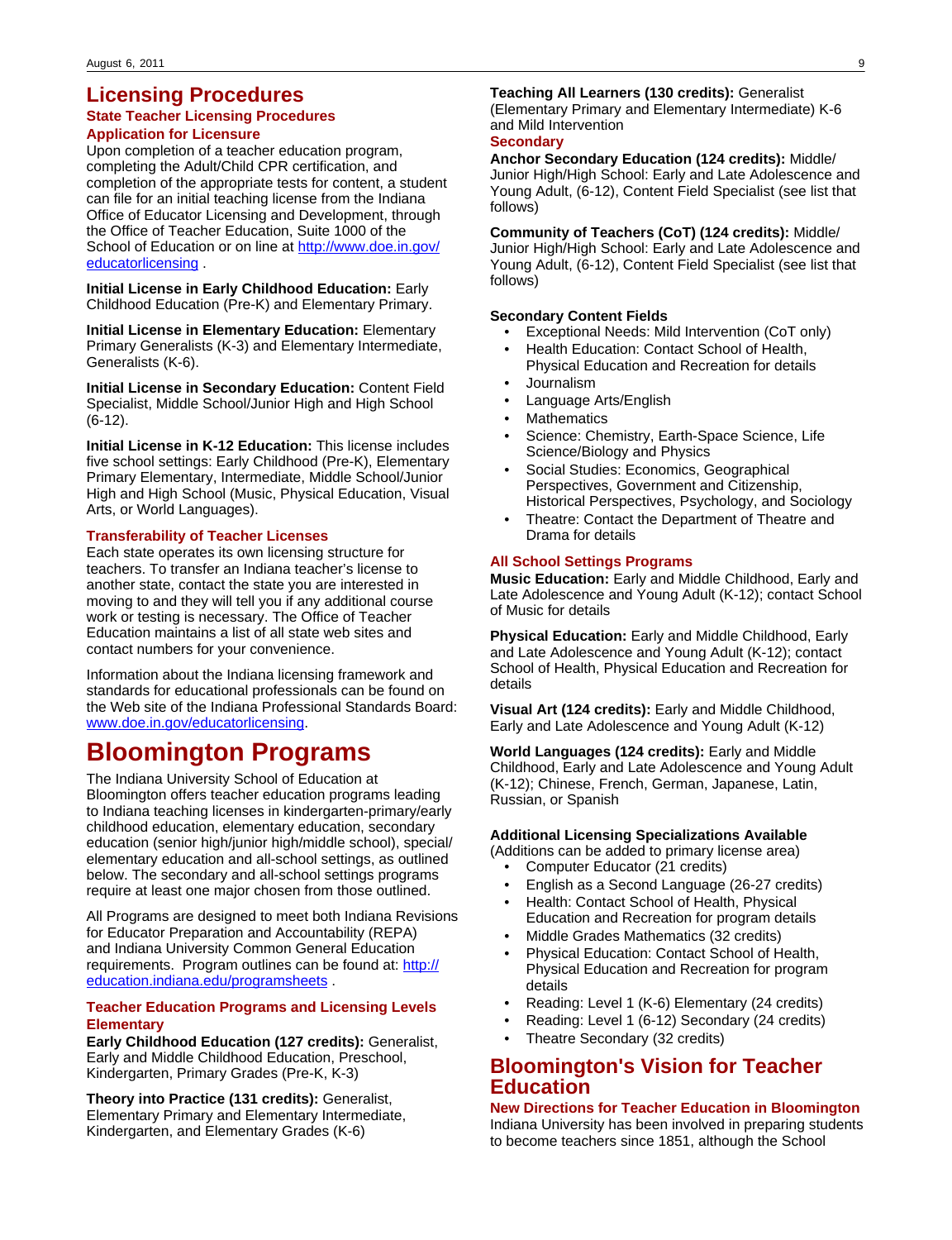of Education itself was not founded until 1908. Much has changed since the time of those initial efforts. The campus as a whole has expanded and become worldrenowned for its research status. At the same time, the School of Education itself has developed a national and international reputation for both its undergraduate and graduate offerings.

We now find ourselves facing unique challenges in the 21st century. Our technological age requires citizens who can apply knowledge, reason analytically, and solve problems. American society is increasingly diverse, so school classrooms serve students who come from many backgrounds and cultures, and who bring with them a wide range of abilities and interests. The educational community at large is engaged, along with policymakers and the general public, in a national debate about high standards for what all students should know and be able to do. The need for teachers who can help all students meet society's high performance expectations has created new challenges for teacher preparation.

In 2000, the IU Bloomington faculty approved a set of five goals to serve as guides for all efforts in the School of Education. The goals include (1) to continue IU's commitment to strong pre-service teacher education, (2) to strengthen the School of Education's partnerships with P-12 schools and communities, (3) to enhance the school's research and graduate education programs, (4) to provide leadership in the appropriate use of technologies to enhance teaching and learning experiences, and (5) to promote diversity. These goals are interdependent. Together, they reflect the direction that the School of Education will take as it moves forward in the coming years.

One effort that has been constant throughout our history is a commitment to creating and sustaining high-quality, rigorous, engaging courses and programs for candidates aspiring to be teachers at all P-12 levels. A commitment to high-quality programs in turn requires that faculty and candidates in the School of Education, with our colleagues from other units of Indiana University and from the public schools, engage in conversations that lead to novel initiatives, alternative directions, and new ways of thinking about teacher education. We must work collaboratively to help our teacher candidates attain the content, pedagogical, and professional knowledge, skills, and dispositions necessary for teaching in contemporary schools.

Our collective commitment at IU Bloomington to the development of exemplary teacher education programs has been abundantly clear throughout the past decade. This bulletin provides an outline of our most recent efforts to offer contemporary, responsive, and effective teacher education programs, courses, and policies. Central to our deliberations about the direction of teacher education has been the adoption and enactment in all our teacher education programs of a set of six principles that define, in comprehensive ways, our conceptual framework for teacher education. The six principles are listed below. Accompanying each is an elaboration composed of three parts: a statement about why the principle is important, a statement about implications of the principle for our teacher education programs, and a statement about what the principle implies for teacher candidate expectations.

#### **IU Bloomington's Six Principles for Teacher Education**

- 1. **Knowledge and Multiple Forms of Understanding:** Effective teachers possess a wellgrounded knowledge of the content areas that are central to their teaching. They also have an in-depth comprehension of the forms of knowledge embodied in the traditional disciplines, of the interdisciplinary nature of inquiry, and of the multiple forms of understanding that individual students bring to the classroom. Thus, all our teacher education programs help teacher candidates acquire practical wisdom that integrates forms of understanding, skilled action in and outside classrooms, and a particular sensitivity to the diversity of students. Teacher candidates are expected to be well grounded in student development, the content areas that are central to their teaching, and assessment strategies.
- 2. **Learning Environment:** Teachers are expected to be thoughtful, reflective, caring practitioners in actual educational settings. Teacher education programs must maintain or create experiences in schools and on campus so that instructors can assist candidates in developing and assessing this professional expertise. Thus, all our teacher education programs include early and continuous engagement—through direct immersion or simulation—with the multiple realities of children, teaching, and schools. Teacher candidates are expected to create and nurture a positive physical, social, and academic learning environment.
- 3. **Personalized Learning:** Good teachers build on their students' interests, orientation to learning, and hopes. Similarly, teacher education programs should offer teacher candidates opportunities to individualize and personalize their preparation as teachers. Thus, all our teacher education programs give teacher candidates a significant measure of control over how, when, and where their learning takes place, thus enabling their interests and values to shape major portions of their work. Teacher candidates are expected to understand students' ability levels, interests, and learning styles. They should demonstrate instruction that reflects the diversity among all learners.
- 4. **Community:** Effective teacher preparation requires that participants develop a sense of community through engagement in shared activities and issues. The longevity of relationships required to establish community has several advantages for all its members. It brings coherence to programs, fosters an appreciation of the power of cooperative effort, and encourages a dialogue that promotes the continual rejuvenation of teacher education. Thus, all our teacher education programs foster a sense of community among their teacher candidates, among faculty members, among faculty members and candidates, and among the university and the schools. Teacher candidates are expected to understand and to be involved in their academic learning community. They should build and develop relationships within the school, corporation, and community.
- 5. **Critical Reflection:** Effective teachers reflect critically on the moral, political, social, and economic dimensions of education. This requires an understanding of the multiple contexts in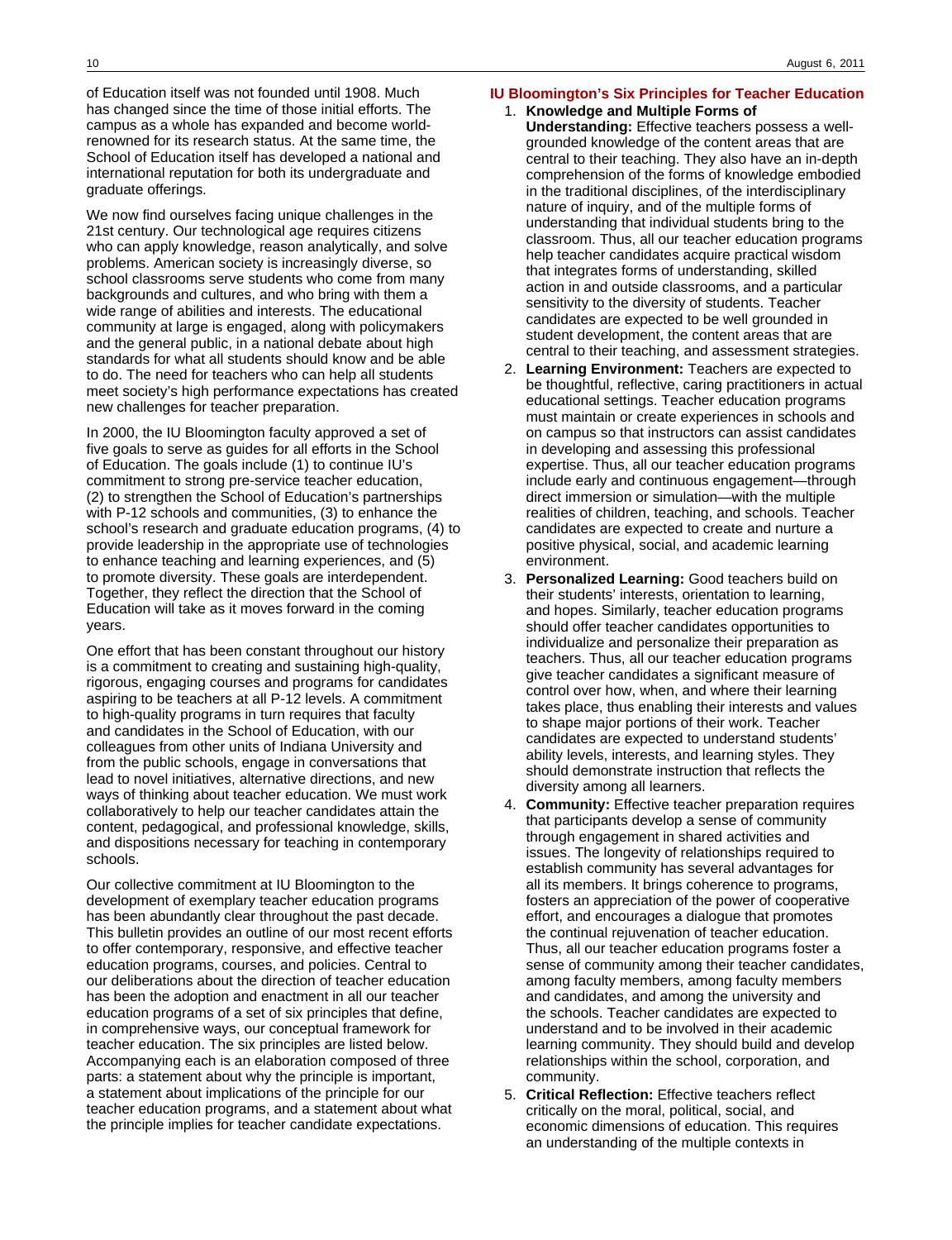which schools function, an appreciation of diverse perspectives on educational issues, and a commitment to democratic forms of interaction. Thus, all our teacher education programs encourage students to develop their own social and educational visions that are connected to critically reflective practice. Teacher candidates are expected to reflect continuously on all aspects of their teaching experience to identify ways for improvement as individuals, as a part of the school community, and as part of the teaching profession.

6. **Intellectual, Personal, and Professional Growth:** Teachers are more than technicians or purveyors of information. Accordingly, they must be committed to lifelong intellectual, personal, and professional growth. Because both faculty and teacher candidates must continually develop these habits of mind, teacher education programs must stimulate the exploration and development of the full range of human capabilities. Thus, all our teacher education programs foster intellectual curiosity and encourage an appreciation of learning through the sustained analysis of ideas, values, and practices; and through intuition, imagination, and aesthetic experience. Teacher candidates are expected to develop a philosophy of teaching and learning. This philosophy and continuous professional growth should include values, commitments, and professional development.

As part of a premiere research institution, the IU Bloomington teacher education community is committed to seeing inquiry practices and an inquiry orientation as foundational to all our teacher education programs. This commitment means that undergraduate instructors rarely tell teacher candidates what it means to be an effective teacher, but instead provide guidance along with intellectual and practical entry points into the range of literature, scholarly debates, and experiences that help define contemporary education. Candidates, as a result of this inquiry orientation, will develop the understanding necessary to become effective teachers. In other words, "inquiry" and "practice," "research" and "teaching," "thinking" and "doing" are expected to be integrated concepts and activities, rather than oppositional ones.

Accountability and improvement in teacher preparation are central to IU Bloomington's mission. Graduates of all our teacher education programs are expected to demonstrate the knowledge, skills, and dispositions expected of beginning teachers as set forth by the Interstate New Teacher Assessment and Support Consortium (INTASC) and as adopted by the Indiana Professional Standards Board (IPSB) in its new licensing regulations, known as Rules 2000. Through these standards that focus on systematic assessment and performance-based learning, our teacher education programs commit to engaging in continuous reevaluation and improvement.

As we begin this new millennium, our individual and collective efforts in the School of Education at IU Bloomington continue to be focused on developing the very best possible experiences for teacher candidates, and ultimately on improving the quality of education for P-12 pupils. We eagerly begin this new phase of Indiana University's 150-year institutional commitment: to offer exemplary educational opportunities for prospective

teachers and to enhance the quality of educational experiences in classrooms throughout Indiana, the nation, and the world.

### **Early Childhood Education Program About the Program**

The undergraduate program in early childhood education is a four-year sequence of courses that prepares individuals to teach in infant/toddler and preschool programs, kindergarten through grade 3 classrooms, and work in other settings that employ early childhood professionals. The course of study is premised on the belief that students should engage in an exploration of literacy and diversity through inquiry and reflection. Literacy involves mastering a variety of symbol systems in which meaning is created and shared with others: reading, writing, art, mathematics, music, science, and others. The program enables students to acquire competence in these areas and the pedagogical expertise necessary to nurture growth and development in all young children.

Students will be actively engaged in a variety of activities, assignments, projects, and field experiences in order to: 1) acquire the knowledge, skills, and dispositions of an effective teacher; 2) develop sensitivity to issues of diversity of all forms (e.g. race, class, culture, gender, disability); and 3) embrace ethical, social, and intellectual commitments to young children.

Admission applications for the Early Childhood Education program are considered October 1 for the Spring semester start of authorized professional education coursework. Students will be admitted in and progress through their course work in a cohort with others who have begun at the same time. The small size of the program is designed to enhance a sense of community among students, core faculty, and practicing professionals. Practitioners from a variety of early childhood settings will be involved in the teaching of courses and the design of field experiences, thereby fostering community among those inside and outside the university.

The Early Childhood Education Program is divided into three main components, as follows:

| General Education             | 41 cr.    |
|-------------------------------|-----------|
| Electives                     | 3 cr.     |
| <b>Professional Education</b> | .81 cr.   |
| Total                         | $125$ cr. |

For program requirements (program planning sheet), see: <http://education.indiana.edu/programsheets>.

#### **General Education (41 credit hours)**

Students who think they have the competence required in a course may contact the chairperson of the department offering the course. If the department chairperson agrees, the student will be permitted to take a credit examination. Students must submit a written appeal to the Academic Standards Committee with the chairperson's recommendation for a waiver or substitution in the program.

Courses listed by number are either specifically required or are part of a group from which selections must be made to fill a specific requirement. See the appropriate school bulletins for course descriptions. The speech requirement may not be met by correspondence.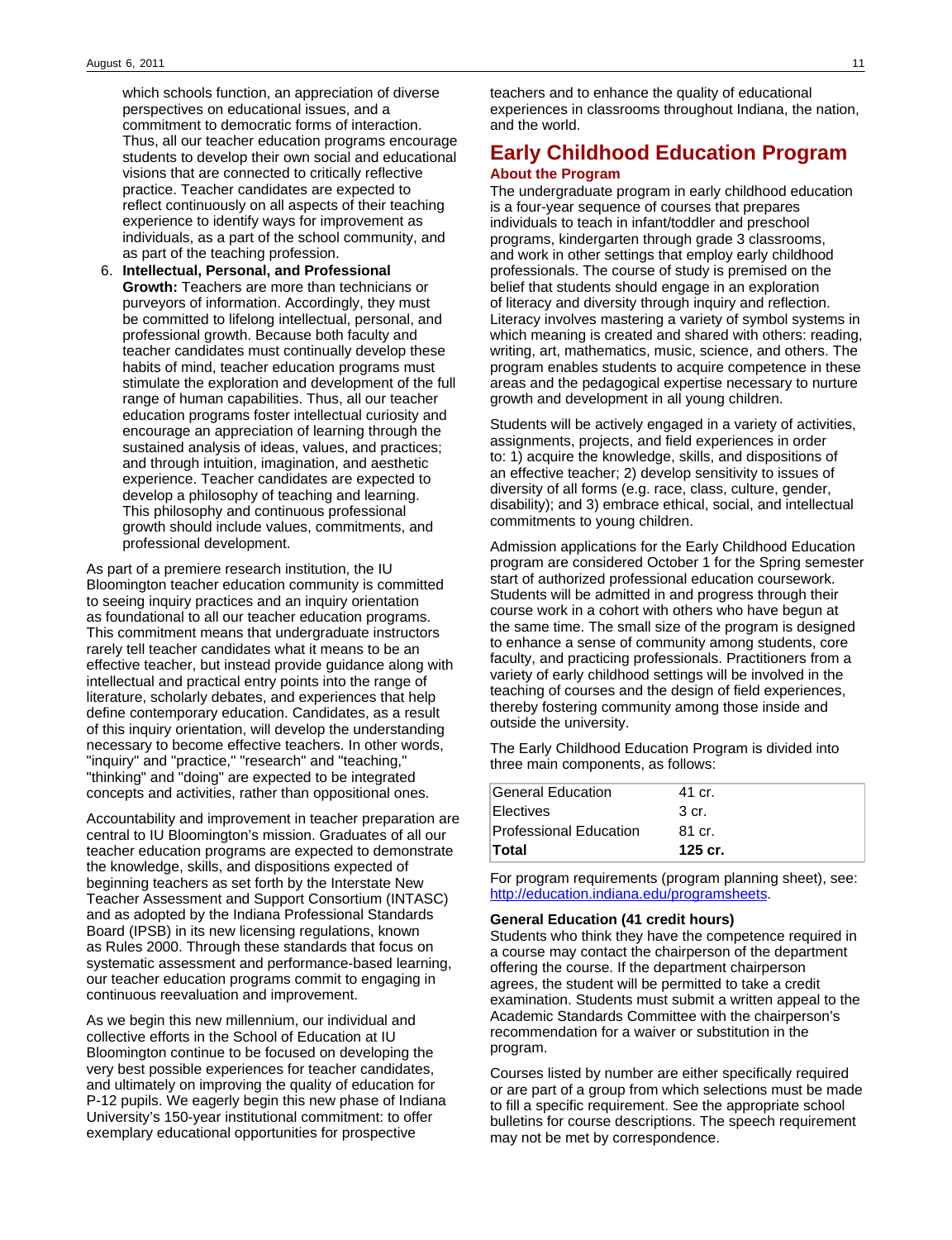#### **Electives (3 credit hours)**

Three additional credit hours of course work are required to be selected from any department within the College of Arts and Sciences; School of Business; School of Music; or School of Health, Physical Education, and Recreation.

#### **Professional Education (81 credit hours)**

The professional component begins early in the student's educational career. Laboratory/field experiences are initiated as soon as possible and continue throughout the student's sprogram. This component includes full-time student teaching in preschool, kindergarten, primary, and elementary programs.

# **Elementary Education Programs**

- Theory Into Practice Program
- Teaching All Learners Program

## **Teaching All Learners Program**

The goal of the **Teaching All Learners** Program is to prepare undergraduate students with knowledge of effective strategies and curricula associated with teaching in classrooms with students having a wide range of developmental levels and abilities. Graduates of this program will be prepared to work as consultant teachers, as co-teachers in inclusive settings, as teachers in selfcontained classrooms for students with exceptional needs, and as general elementary education teachers. Successful completion of this program will result in license recommendation for K-6 Elementary, both Primary and Intermediate, and K-6 Exceptional Needs.

In Teaching All Learners, we emphasize the following:

- Developing a strong understanding of general education curriculum and techniques
- Developing mastery in working with students with exceptional behavioral and educational needs
- The integration of theories, philosophies, and techniques more typically associated separately with either general or special education traditions
- Research and inquiry
- Collaborative teaching and learning
- Intensive field-experience

The Teaching All Learners Program is divided into two main components, as follows:

| $\mathsf{Total}$       | 130 cr. |  |
|------------------------|---------|--|
| Professional Education | 79 cr.  |  |
| General Education      | 51 cr.  |  |

For program requirements (program planning sheet), see: <http://education.indiana.edu/programsheets>

#### **General Education: Distribution (51 credit hours)**

Students who think they have the competence required for a course may contact the chairperson of the department offering the course. If the department chairperson agrees, the student will be permitted to take a credit examination. Students must submit a written appeal to the Academic Standards Committee with the chairperson's recommendation for a waiver or substitution in the program.

Courses listed by number are either specifically required or are part of a group from which selections must be made to fill a specific requirement. See the appropriate school bulletins for course descriptions. The speech requirement may not be met by correspondence.

#### **Professional Education (79 credit hours)**

In the Teaching All Learners Program, the professional education courses begin early in the student's educational career. The courses in the program begin in the spring of the sophomore year. Although there is some flexibility, by the junior year most general education requirements should be completed.

### **Theory Into Practice Program**

#### **Theory Into Practice: A Program for Primary and Intermediate Elementary, K-6**

The **Theory into Practice** Program (TIP) is a four-year program for students who want to be elementary school teachers. The TIP program emphasizes the application of theory and research to the day-to-day world of elementary teachers in a wide range of schools. Courses and field experiences focus on helping students develop the entrylevel skills and knowledge needed to employ the current and emerging diagnostic and instructional "tools" that are used in a majority of elementary schools and that will allow them to successfully teach students with a diverse set of abilities. Through their subject concentration area, students gain in-depth experience in the subject of their choice—such as math, science, language arts, social studies, or fine arts. Program experiences are designed to help students identify knowledge that is worthwhile for elementary students and to design and teach lessons constructed around such knowledge. As a whole, program experiences provide for a close "fit" between course work and field experiences, with the goal of providing students with many opportunities to apply and reflect upon what they are learning.

Students will typically apply to the TIP program in the sophomore year: by October 1 to begin authorized professional education courses in the spring semester or by March 1 to begin in the fall semester. During their program of studies, students will complete three basic sets of requirements. The General Education component includes work in a cross-section of subject areas conventionally understood as the content of the major. The Area of Concentration enables students to gain a depth of knowledge in a subject of their choice. The Professional Component includes a series of subjectspecific methods courses, work in the psychology of learning, applying technology in education settings, multicultural issues, the history of American education, an examination of the purpose of schooling in America, an ongoing set of increasingly demanding field experiences and related seminars. It culminates in a semester-long student teaching experience. Throughout their program, students will build a professional portfolio demonstrating their intellectual growth and ability to reflect.

TIP is an improved version of a program with a proven track record, a history of placing its graduates, and a group of faculty who are leaders in their respective fields. Students who desire a very practical, hands-on approach to their studies and who wish to graduate with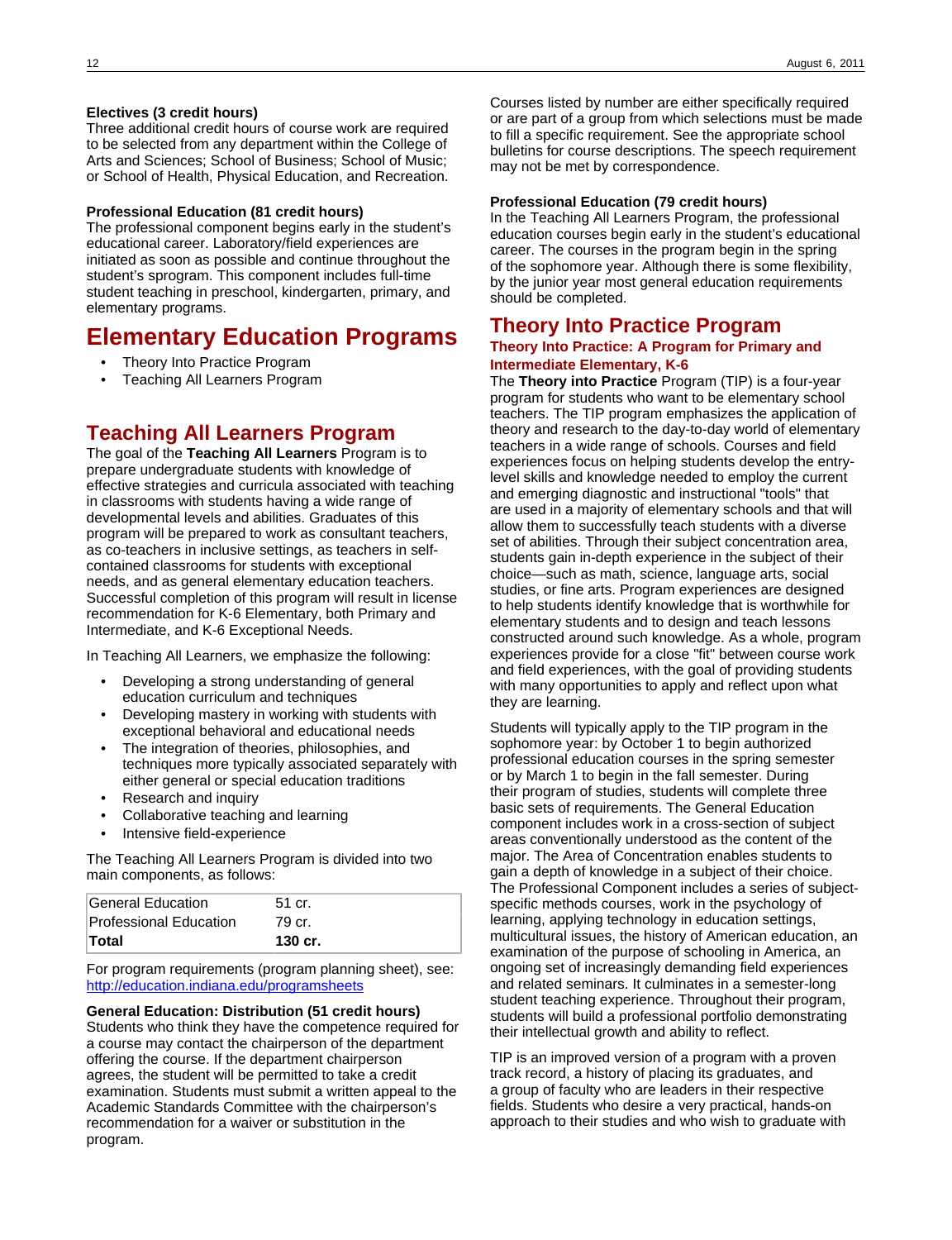the knowledge and skills required by a wide range of employers should consider the TIP program.

#### **Theory Into Practice K-6 Elementary Education Program**

This program is divided into three main components, as follows:

| General Education      | 45-46 cr. |
|------------------------|-----------|
| Area of Concentration  | 15-19 cr. |
| Professional Education | 71 cr.    |
| ∣Total                 | 131 cr.   |

For program requirements (program planning sheet), see: <http://education.indiana.edu/programsheets>

#### **General Education: Distribution (51 credit hours)**

Students who think they have the competence required in a course may contact the chairperson of the department offering the course. If the department chairperson agrees, the student will be permitted to take a credit examination. Students must submit a written appeal to the Academic Standards Committee with the chairperson's recommendation for a waiver or substitution in the program.

Courses listed by number are either specifically required or are part of a group from which selections must be made to fill a specific requirement. See the appropriate school bulletins for course descriptions. The speech requirement may not be met by correspondence.

#### **General Education: Area of Concentration (15-19 credit hours)**

The Area of Concentration requirement is designed to provide the prospective elementary teacher with depth in one school-related curriculum. Students should choose 15+ credit hours from one area listed below to complete with a minimum GPA of 2.5. The credit hours completed to fulfill this requirement must be in addition to those completed to fulfill the distribution requirement. Students should consult an academic advisor to plan an approved sequence to fulfill the Area of Concentration requirement.

Select one area:

- Art
- **Computer**
- English as a New Language
- Health
- Language Arts/Humanities
- **Mathematics**
- Music
- Reading
- **Science**
- Social Studies

#### **Electives (0-2 credit hours)**

#### **Professional Education (71 credit hours)**

The professional component begins early in the student's educational career. Laboratory/field experiences are initiated as soon as possible and continue throughout the student's program. This component includes a minimum of a full semester of full-time student teaching in either the first or second semester of the senior year.

#### **Professional Education—A Community of Teachers**

A highly individualized way to earn a secondary teaching license, A Community of Teachers (CoT) centers on an ongoing seminar that features intensive, hands-on work in one school. Students complete the program not by earning course credits but by completing a portfolio of evidence of their ability as teachers. CoT is also open to students in the All School Settings Program seeking degrees in K-12 art, music, and physical education.

#### **The Seminar**

The central requirement of the program is an ongoing seminar (EDUC-S 400) that is led from one semester to the next by the same faculty member. Each seminar group contains students from different majors and includes both beginning students and student teachers. Each semester, the seminar's focus is determined by the students and their professor; and under the umbrella of the seminar, each student organizes and carries out an individualized program of preparation. The seminar replaces six of the professional education courses of the standard program: EDUC-W 200, EDUC-P 312, EDUC-P 313, EDUC-H 340, EDUC-M 300, and the first special methods course; as well as all fieldwork courses associated with the program. However, completion of any of these courses still counts as progress toward the completion of the CoT program.

#### **The Apprenticeship**

CoT students spend one day a week in a school of their choice, working with a teacher of their choice who has consented to be their mentor. The relationship continues throughout students' professional preparations, including student teaching.

#### **The Portfolio**

The activities of the apprenticeship are guided by a list of 30 Program Expectations that students satisfy by building evidence of their teaching capabilities. The evidence is organized in a portfolio that supports the case students must make to the faculty of their readiness to enter the profession.

#### **Exceptional Needs-Early and Late Adolescence**

The secondary special education program is available as a major only through the CoT program. The program includes the standard 36 credit hours of general education; combines the special education content and professional education requirements into 56 credit hours; and requires a content field concentration of 14-20 credit hours in language arts, mathematics, or science content and methods course work. The required content field concentration does not currently meet secondary major licensing requirements.

For program requirements (program planning sheet), see: [site.educ.indiana.edu/SecondaryEd/tabid/5502/](http://site.educ.indiana.edu/SecondaryEd/tabid/5502/Default.aspx) [Default.aspx](http://site.educ.indiana.edu/SecondaryEd/tabid/5502/Default.aspx).

# **Secondary Education Programs**

The Secondary Education Programs lead to a Bachelor of Science: Secondary Education degree in specific content fields. The content fields include exceptional needs, journalism, language arts/English, mathematics, chemistry, earth/space, life sciences, physics, and social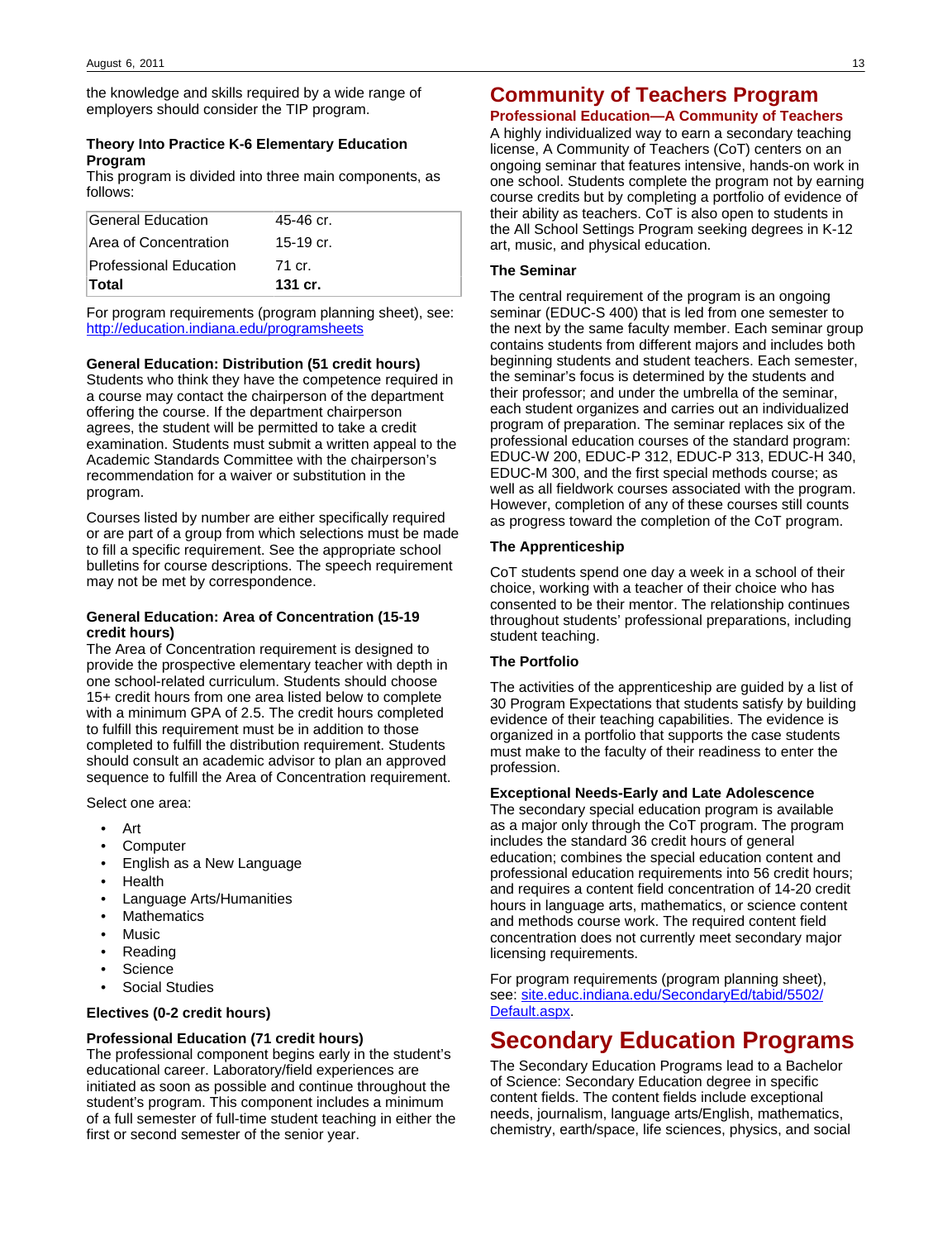studies. The School of Education, in cooperation with the School of Health, Physical Education, and Recreation and the College of Arts and Sciences, also offers secondary content fields in Health and Theatre, respectively.

Successful completion of a secondary education program requires meeting both academic content and performancebased standards as assessed at different points by the School of Education and by state-designated tests. The secondary education teacher license in Indiana mandates a content field, a target population developmental level of early and late adolescence and young adulthood, and in the school setting multiple assignments at the middle school/junior high or high school grades 5-12.

The Bloomington campus offers two secondary programs:

- Anchor Program
- Community of Teachers Program

Both secondary programs include three basic areas of course work:

| Electives<br>∣Total    | To total 124 cr.<br>124-145 cr. |
|------------------------|---------------------------------|
| Professional Education | Arranged-46 cr.                 |
| Content Field          | $36-63$ cr.                     |
| ∣General Education     | $33-36$ cr.                     |

For program requirements (program planning sheets), see: [site.educ.indiana.edu/SecondaryEd/tabid/5502/](http://site.educ.indiana.edu/SecondaryEd/tabid/5502/Default.aspx) [Default.aspx](http://site.educ.indiana.edu/SecondaryEd/tabid/5502/Default.aspx).

## **Anchor Program**

Indiana University Bloomington faculty have established a "common" set of general education requirements. The general education requirements include: Foundations (3 credits of English composition and 3 credits of Mathematical Modeling); Breadth of Inquiry (6 credits of Arts and Humanities, 5-6 credits of Natural and Mathematical Sciences, and 6 credits of Social and Historical Studies); World Languages & Culture (6 credits); and Shared Goals (3 credits of Intensive Writing, 3 credits of Informaton Fluency, 3 credits of Diversity in the USA, and 10-16 credits of Enriching Educational Experiences). To determine which courses fulfill the approved distribution requirement, see: [http://gened.iub.edu/](http://gened.iub.edu/requirements/genedrequire.html) [requirements/genedrequire.html.](http://gened.iub.edu/requirements/genedrequire.html) Credit earned in general education may be used where applicable to partially meet the course requirements in some content fields. All SOE undergraduate programs meet or exceed these requirements.

Credit hour requirements for majors are listed below. To be licensed, a student must have at least one major academic area. The requirements in the various subject matter majors are provided below. For specific program requirements see: [http://education.indiana.edu/](http://education.indiana.edu/programsheets) [programsheets](http://education.indiana.edu/programsheets). Successful completion of a program in four years requires attention to when courses are offered and prerequisites.

Program information for this major is only available through the School of Health, Physical Education, and Recreation (HPER) bulletin.

This major examines both the techniques and ethics of news reporting, photojournalism, and broadcast media

as applied to the schools. The program is managed by the School of Journalism. Students should contact the Journalism academic advisor early in order to access 12 credit hours of authorized journalism courses prior to admission to the Teacher Education Program.

The secondary English Education program includes course work in writing, critical reading, grammar and literature, as well as teaching methodologies.

The student must have already achieved a level of mathematics knowledge and skills to begin with a firstsemester calculus course. College course work may be taken to acquire competence, but such course work will not count as hours of credit toward the major or minor in mathematics.

The secondary science programs include 21 credit hours of general science requirements and 25-36 hours in a selected specialty.

This major's course work distribution consists of three parts, 27 credit hours of a social studies overview, 27 credit hours of a primary area in history or political science, and 15 hours in a secondary field econmics, geography, government, history, psychology or sociology.

**Theatre (34 credit hours)** Majors in this area are required to be admitted to and meet the College of Arts and Sciences requirements. The program includes acting, script analysis, theatre arts, and history of the theatre. Students should establish contact with the Department of Theatre and Drama for academic advising.

## **All School Settings Education Program**

The **All-School Settings** programs are available in four areas, music, physical education,visual arts, and world languages. Successful completion of the program requirements requires meeting both academic content and performance-based standards, as assessed at different points by the respective schools and by state designated testing. The All School Settings education teacher license in Indiana mandates a content field; preparation at all student developmental levels from early and middle childhood, early and late adolescence, and young adulthood; and field experences in kindergarten, elementary, middle school/junior high or high school settings. The All School Settings program is divided into three main components: general education, subject matter specialty, and professional education. With the addition of electives, course work must total a minimum of 124 credit hours, as follows:

| <b>General Education</b>                          | 33 cr.                           |
|---------------------------------------------------|----------------------------------|
| <b>Professional Education</b>                     | $28-53$ cr.                      |
| <b>Subject Matter Specialty</b><br><b>Studies</b> | 36-62 $\text{cr}$ . <sup>1</sup> |
| Electives                                         | 0-22 $\text{cr}^2$               |
| Total                                             | 124 cr.                          |

Some courses used to satisfy general education requirements may also be applied to fulfill requirements for a subject matter specialty study. In such cases, the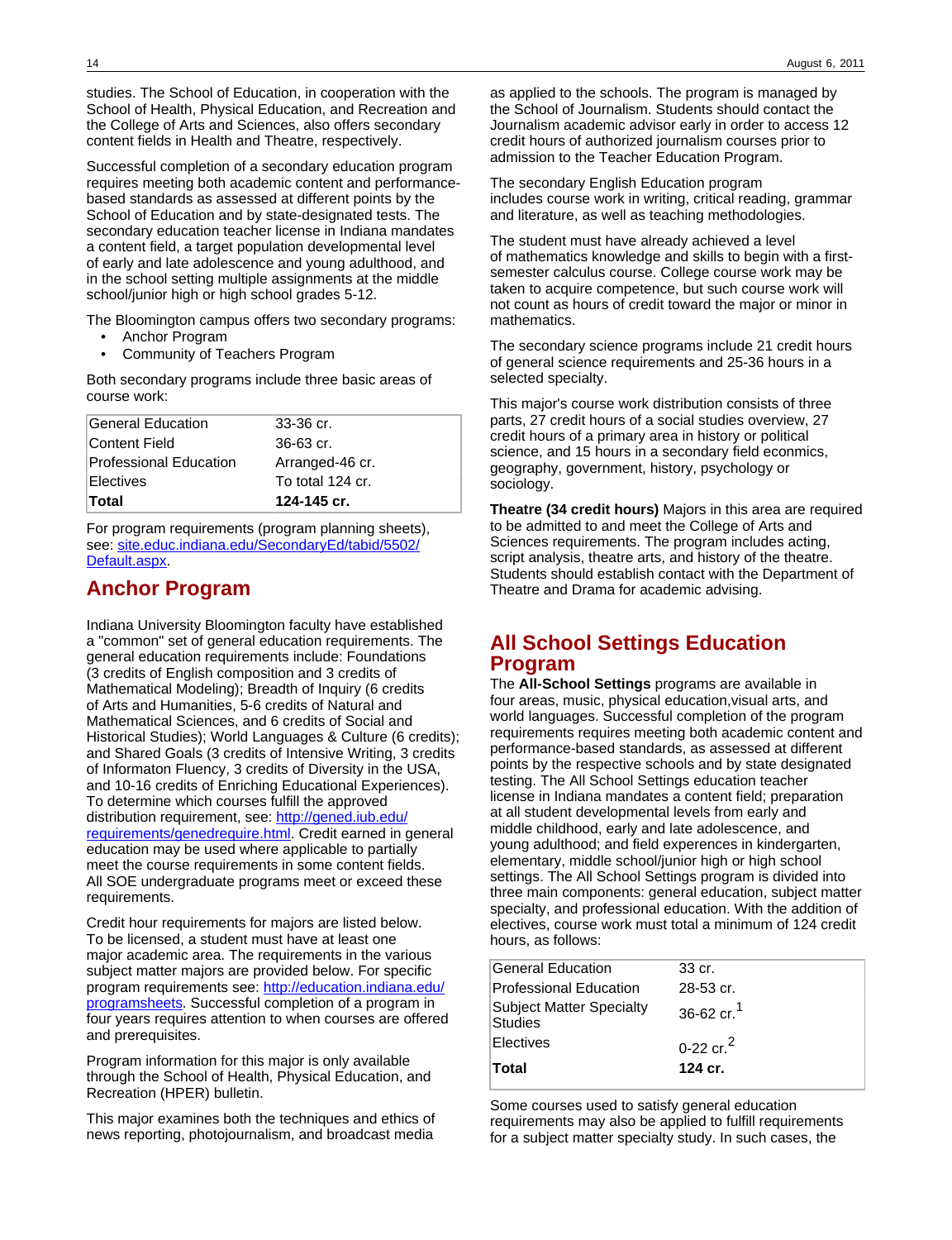course may be used to meet all requirements to which it will apply, but the credit hours may be counted only once toward the total of 124 credit hours needed for a degree.

 $1$  Credits vary—see subject areas for the specific number of credit hours required for each subject.

<sup>2</sup> Approximate because subject matter concentration credit hours may be used to satisfy general-education requirements, leaving the need for more electives to reach 124 credit hours for graduation.

**Music Education** is offered through the Jacobs School of Music. Admission to the program is contingent on meeting all audition/admission requirements prescribed by the Jacobs School of Music. Coursework includes appropriate pedagogy for classroom and ensemble setting and the structure of K-12 music programs in schools. Academic advising is provided by the Jacobs School of Music. See: [http://www.music.indiana.edu/admissions/index.shtml.](http://www.music.indiana.edu/admissions/index.shtml)

**Physical Education** is offered through the department of Kinesology, School of Health, Physical Education, and Recreation. The program includes coursework and field experiences in phyiscal development and health, exercise science, individual and team sports, as well as instructional strategies. See the HPER Bulletin for program details: [http://www.indiana.edu/~kines/](http://www.indiana.edu/~kines/undergraduate/physical.shtml) [undergraduate/physical.shtml.](http://www.indiana.edu/~kines/undergraduate/physical.shtml)

**Visual Arts** program incorporates course work and field experiences in studio art, the history of art, and art theory, as well as appropriate pedagogy for students at different developmental stages. For program requirements (program planning sheet), see: [http://](http://education.indiana.edu/programsheets) [education.indiana.edu/programsheets.](http://education.indiana.edu/programsheets)

**World Languages** programs are available in seven languages approved for instruction in the Indiana public schools, including: Chinese, French, German, Japanese, Latin, Russian, and Spanish. Majors in these areas are engaged in both coursework and field experiences related to language skills, literature, culture, and the pedagogy appropriate to the level of student development and instruction. Program planning sheets for each area are available at: [http://education.indiana.edu/programsheets.](http://education.indiana.edu/programsheets)

# **License Addition Programs**

#### **Minors**

Minors are non-teaching areas of academic "concentration" as defined by the college acacdemic subject fields. The requirements range between 15-18 credit hours.

#### **Additional License Areas**

The State of Indiana has authorized the Indiana University School of Education to offer additional license areas for selected specialty areas including: English as a Second Language, Computer Education, Health, Middle Grades Mathematics, Physical Education, and Reading Level I for elementary and secondary or all school settings licenses. An additions correspond to the level of the original license unless specified. Programs require both academic course work and field practicums. In most cases, it may not be possible to complete a license additiion and the four year undergraduate degree program without additional academic or field work in the summers

or semesters. Program planning sheets see: [http://](http://education.indiana.edu/programsheets) [education.indiana.edu/programsheets.](http://education.indiana.edu/programsheets)

**Computer Educator**(CEL) program will prepare elementary teachers to use technology integration methods, manage a computer lab, and provide enrichment experiences for students;secondary teachers are permitted to teach specific technology courses in middle, junior, and high school settings. For program requirements (program planning sheet), see:

**Reading Level 1**is designed to prepare teachers to provide individualized reading instruction to students. Programs are available to teacher candidates who are completing or have completed an initial license in recognized Teacher Education Program.

**English as a Second Language** (ESL/ENL)program is designed to prepare teachers to work with students of different linguistic, cultural backgrounds and language fluency. The program at the elementary level requires an additional 22 credits. At the secondary and all school settings levels the program requires 27 credits. Students must apply directly through the School of Education, Department of Literacy, Culture, and Languge. Candidates must demonstrate oral proficiency in English as well as competence in a foreign language equivalent to two semesters of university foreign language or two years of high school foreign language.

**Health** is available for teachers with secondary or all school settings initial certification. The addition is particularly recommended for physical educaiion majors for employment purposes. The addition is 30 credits. Please contact the Department of Allied Health, School of Health, Physical Education, and Recreation for details.

**Journalism** program is available to secondary license candidates/holders to qualify them to be certified journalism teachers. This can be particualrly useful to Language Arts/English or Theatre majors. Please contact the School of Journalism for details.

**Middle School Mathematics** is a 32 credit program designed to extend the general elementary license holder's and secondary and all school settings license holders in fields other than mathematics an opportunity to teach the subject in the middle school grades.

**Physical Education** is available for teaching candidates and license holders with secondary or all school settings initial certifications. It is particularly recommended for Health majors for employment purposes. The addition is 31 credits. Please contact the Department of Kinesiology, School of Health, Physical Education, and Recreation for details.

**Theatre** is a 32 credit program for secondary teachers interetested in teaching theatre arts. This program is recommended for Language Arts/English majors. Please contact the Theatre Department, School of Arts and Sciences, for details.

## **Courses**

In this section, courses from several schools and departments of Indiana University are listed and coded with three- and four-letter codes that indicate the originating department. Full descriptions of courses not offered in the School of Education can be found in the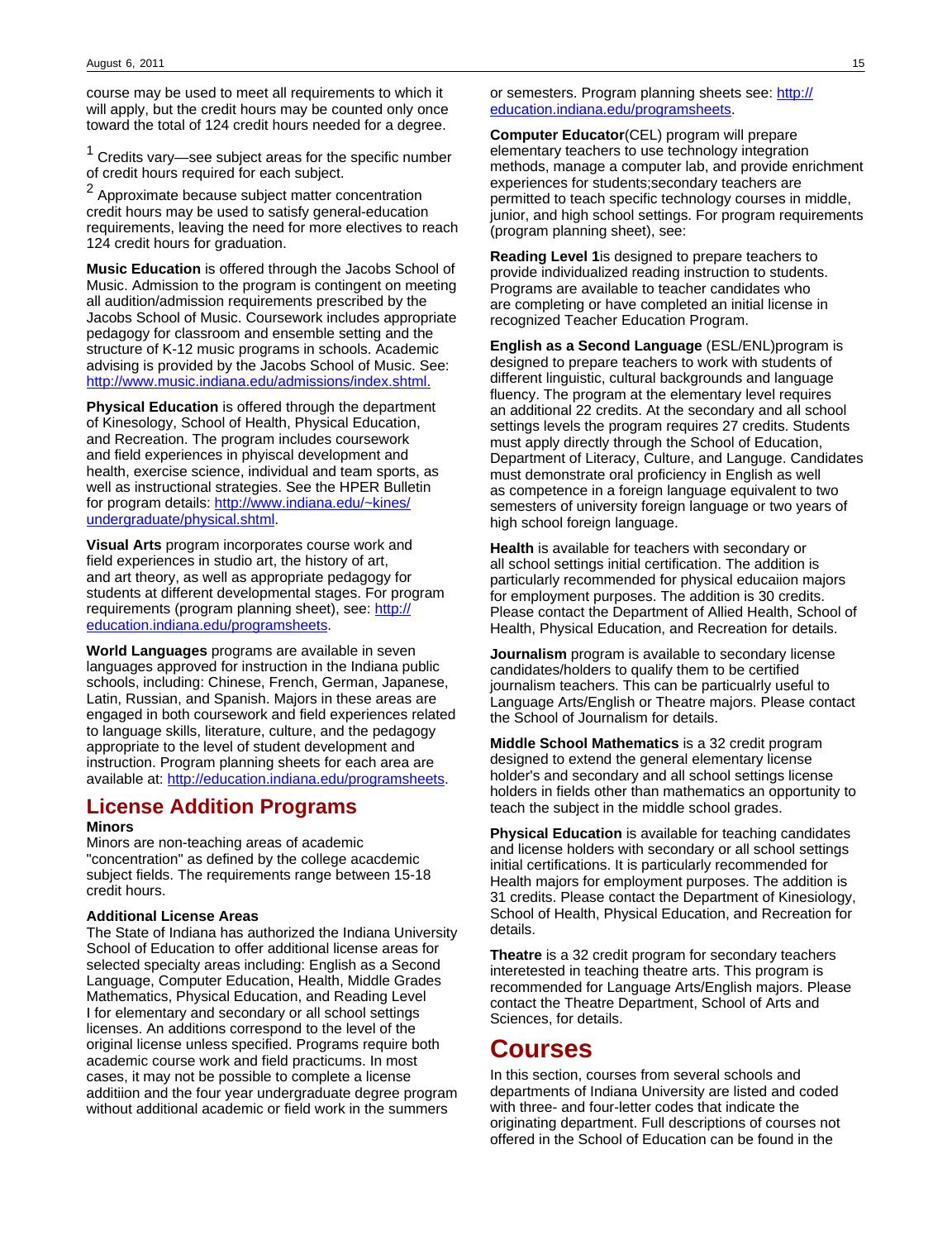bulletins for the schools and colleges offering the courses. A guide to the codes is as follows: Schools:

- BUS (Kelly School of Business)
- COLL (College of Arts and Sciences)
- EDUC (School of Education)
- HPER (School of Health, Physical Education, and Recreation)
- INFO (School of Informatics)
- JOUR (School of Journalism)
- MUS (School of Music)
- SLIS (School of Library and Information Science)
- SPEA (School of Public and Environmental Affairs)
- SWK (School of Social Work)

Departments of the College of Arts and Sciences:

- AAAD (African American and African Diaspora Studies)
- AMST (American Studies)
- ANTH (Anthropology)
- AST (Astronomy)
- BIOL (Biology)
- CHEM (Chemistry)
- CLAS (Classical Studies)
- CMCL (Communication and Culture)
- CMLT (Comparative Literature)
- CSCI (Computer Science)
- EALC (East Asian Languages and Cultures)
- ECON (Economics)
- ENG (English)
- FINA (Fine Arts)
- FOLK (Folklore and Ethnomusicology)
- FRIT (French and Italian)
- GEOG (Geography)
- GEOL (Geology)
- GER (Germanic Studies)
- GNDR (Gender Studies)
- HISP (Spanish and Portuguese)
- HIST (History)
- HPSC (History and Philosophy of Science)
- LING (Linguistics)
- LTAM (Latin American and Caribbean Studies)
- MATH (Mathematics)
- MEST (Medieval Studies)
- NELC (Near Eastern Languages and Cultures)
- PHIL (Philosophy)
- PHYS (Physics)
- POLS (Political Science)
- PSY (Psychology)
- REL (Religious Studies)
- SLAV (Slavic Languages and Literatures)
- SOC (Sociology)
- SPHS (Speech and Hearing Sciences)
- TEL (Telecommunications)
- THTR (Theatre and Drama)

For descriptions of courses required for teacher certification that are offered by other schools on campus, see the bulletins of those schools.

The abbreviation "P" refers to the course prerequisite or prerequisites. The number of hours of credit given a course is indicated in parentheses following the course title. The abbreviation "B", "I" or "B-I" after the course title indicates whether the course is offered at Bloomington, Indianapolis, or at both campuses.

Courses in this section are listed alphabetically by prefix letter and in ascending numerical order within each of the sections. Unless otherwise specified, the prefix to all courses is EDUC-. Courses numbered 100–299 are lower division undergraduate courses; 300–499 are upper division undergraduate courses; 500 + are graduate courses.

# **Elementary Education (E)**

#### **EDUC–E 201 Multicultural Education & Global**

**Awareness (3 cr.)** B-I Examines educators' and students' responsibilities in a complex and interdependent world. Students will be guided to develop the skills, knowledge, and attitudes needed to live effectively in a world of limited resources, ethnic diversity, cultural pluralism, and increasing interdependence, and confidence with which to face the future.

### **EDUC–E 210 Learning in Social Context (9 cr.)** B An

interdisciplinary exploration of the processes of learning, language, and social development from psychological, social, and cultural perspectives. Issues of diverse learner characteristics in the elementary classroom will be addressed. Course includes a field experience in an elementary school setting.

#### **EDUC–E 215 Curriculum and Pedagogy (3 cr.)** B

Addresses the nature of the public school curriculum and pedagogy, their historical antecedents, and a variety of associated issues. It provides the intellectual undergirding to curriculum and teaching that is necessary for more specific activities associated with curriculum development and teaching practices.

#### **EDUC–E 300 Elementary Education for a Pluralistic**

**Society (3 cr.)** B An overview of the principles of multicultural education. An introduction to major ethnic and minority groups in the United States. An historical view of the status of culturally different learners in elementary schools. A focus upon teaching strategies and curricular innovations for culturally diverse classrooms.

#### **EDUC–E 305 Infusion of Technology (3 cr.)** B One

of the goals for the Democracy, Diversity, and Social Justice Program is to infuse the study, use, and teaching about technology throughout the entire program. Instead of being a tool that preservice teachers learn about, technology will be studied as a subject and a means to expand research opportunities, stimulate and enhance models of inquiry, and broaden teaching abilities.

#### **EDUC–E 310 Seminar on Legal Issues in Education**

**(1–3 cr.)** B Students in this course will (1) examine issues related to legal and ethical rights and responsibilities of teachers and students; (2) discuss legal cases that have had an impact on our educational system; (3) discuss ethical perspectives on educational dilemmas.

**EDUC–E 320 Envisioning, Exploring, and Creating Our Social Worlds Through Multiple Literacies in the Elementary School (9 cr.)** B This interdisciplinary course explores the social studies as ways of knowing about our world; the language arts and language learning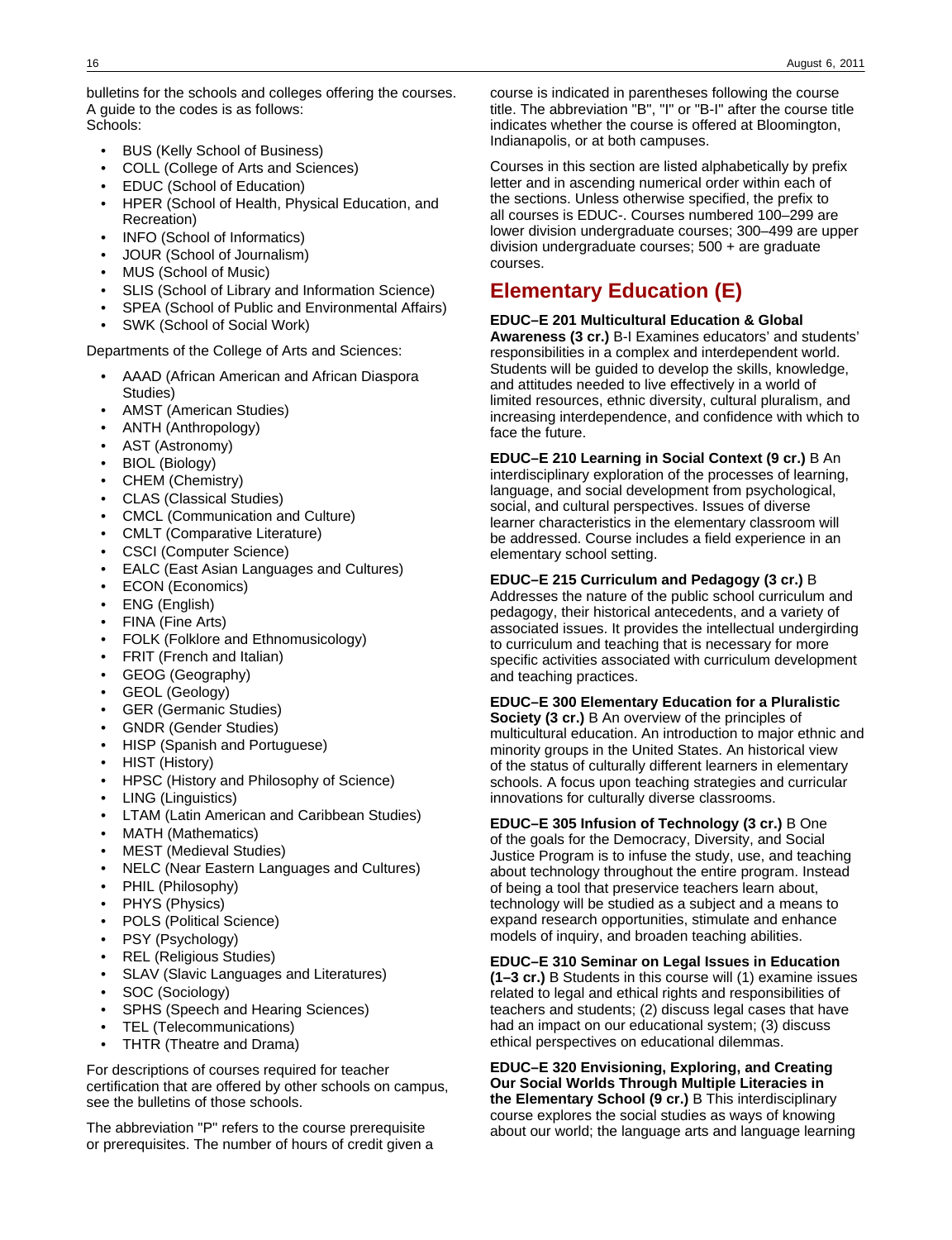theory; aesthetics and the arts; and the multiple roles of the teacher as facilitator of learning, social researcher, and curriculum creator. A field experience is included.

**EDUC–E 321 Science for Early Childhood (1 cr.)** B Explores early childhood conceptions of natural phenomena as well as inferences children draw from them. Children's learning from ages two through eight is of primary interest. Required of students seeking the standard license for kindergarten through primary teaching (K-3), including early childhood (infant-four years). Open to non-early childhood majors by permission of the instructor. (Sem. II only)

**EDUC–E 322 Diversity and Social Justice I (3 cr.)** B Students will develop curricula for social studies, language arts, aesthetics, and the arts that responds to multicultural and disability concerns. Curriculum planning and teaching strategies will attend to issues of student diversity in home and community contexts and school settings.

**EDUC–E 324 Teaching Mathematics and Science for All Students (9 cr.)** Prepares prospective elementary school teachers to teach mathematics and science in an integrated, discovery-based environment. A major goal of this course is to promote student familiarity with the conceptual understanding and skills necessary for teaching in a manner that promotes the inclusion of all pupils. Constructivism, the History and Philosophy of Science, and Technology and Society comprise three strands that further the aim of democratic teaching as applied to mathematics and science.

**EDUC–E 325 Social Studies in the Elementary Schools (3 cr.)** B Emphasizes the development of objectives, teaching strategies, and evaluation procedures that facilitate the social learning of young children. Special attention given to concept learning, inquiry, decision making, and value analysis.

**EDUC–E 326 Diversity and Social Justice II (3 cr.)** Students will develop curriculum for mathematics and science that responds to multicultural and disability concerns. Curriculum planning and teaching strategies will attend to issues of student diversity in home and community contexts and school settings.

**EDUC–E 328 Science in the Elementary Schools (1– 3 cr.)** P: Q 200; Select one from Geology G 103, G 104, or Q 201; Q 202 must be taken either as a prerequisite or corequisite with E 328. B-I The focus of this course will be on developing teacher competencies in writing performance objectives, question asking, evaluating, and sequencing. These competencies will reveal themselves in the preparation and development of science activities and the teaching strategies involved in presenting those activities to elementary school children.

**EDUC–E 330 Infant Learning Environments (3 cr.)** P: EDUC-P 249-M 101 or taken concurrently. B-I Appropriate instructional strategies to enhance infanttoddler development, care giving skills, and knowledge of appropriate learning environments. Students will apply strategies and knowledge in providing care and educational experiences. Open to students from allied health, psychology, pediatric nursing, and social work. (Sem. I only)

**EDUC–E 333 Inquiry in Mathematics and Science (3 cr.)** B Focuses on planning and managing appropriate science and math experiences with children of three to eight years of age. Opportunity for exploring, developing, experimenting, and evaluating instructional materials. Planning appropriate inquiry-oriented experiences will be stressed.

#### **EDUC–E 335 Introduction to Early Childhood**

**Education (3 cr.)** B-I This course has a dual focus. The first involves an overview of the field including an historic perspective, program models, goals of early childhood education, and professional organizations. The second emphasizes the study of observation skills, the characteristics of young children, teacher-child interaction, and classroom management skills. (Sem. I and II)

**EDUC–E 336 Play as Development (3 cr.)** B-I Includes theories on development of play and how it can be guided. Shows how children use play to develop individually; to understand the physical, social, and cognitive environment; and to develop physical and motor skills and creative ability. Includes a section on selection and construction of play materials.

**EDUC–E 337 Classroom Learning Environments (3 cr.)** P: EDUC-E 335. B-I Focuses on the curriculum aspects of early childhood programs designed to meet ethnic and cultural differences; and on planning, utilizing, and evaluating learning environments. Selection of materials and activities, and the acquisition of skills for using them to stimulate children's development, are major focuses. (Sem. II only)

#### **EDUC–E 338 The Early Childhood Educator (3 cr.)**

P: EDUC-E 335 and E 337. B-I Includes the role of the teacher as a professional educator, including professional responsibilities, legal rights and responsibilities of teachers and students, school and community relations, and involvement in professional organizations. A major emphasis is on parent involvement and parent education. (Sem. I only)

**EDUC–E 339 Methods of Teaching Language Arts in the Elementary School (2–3 cr.)** B-I Describes the methods, materials, and techniques employed in the elementary language arts program.

**EDUC–E 340 Methods of Teaching Reading I (2–3 cr.)** B-I Describes the methods, materials, and techniques employed in elementary school developmental reading programs.

**EDUC–E 341 Methods of Teaching Reading II (2– 3 cr.)** P: EDUC-E 339 and E 340 for Bloomington. P: E 345 and E 340 for Indianapolis. B-I Describes the methods, materials, and techniques employed in diagnosis and corrective instruction in elementary school reading programs.

**EDUC–E 342 Survey of Reading and Language Arts Methods (K-12) (3 cr.)** B Surveys contemporary issues in teaching reading and English language arts in grades K through 12. Includes methods, materials, and procedures for language arts, developmental reading, and readingimprovement strategies.

**EDUC–E 343 Mathematics in the Elementary Schools (1–3 cr.)** B-I Emphasizes the developmental nature of the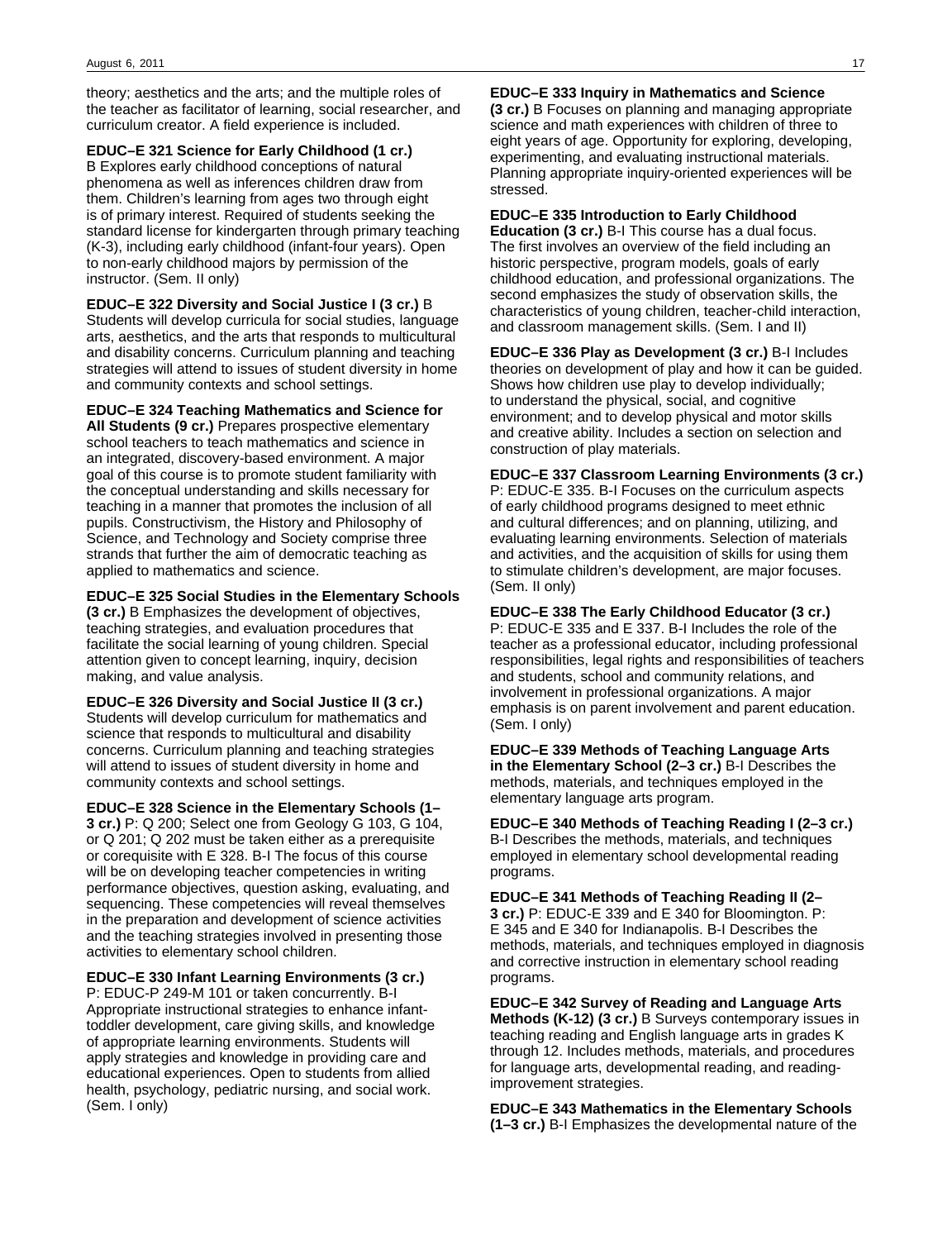arithmetic process and its place as an effective tool in the experiences of the elementary school child.

**EDUC–E 345 Language Arts and Mathematics for Young Children (4–6 cr.)** I Methods of developing language literacy and mathematical thinking through play, arts, and directed experiences. Design of curriculum and appropriate teaching strategies for children ages 3-6.

**EDUC–E 348 Foundations of Early Care and Education I: Focus on Birth to Age 3 (1–10 cr.)** B Students will examine the foundations of the fields of early childhood education and early intervention. They will explore the teacher/caregiver role; review contemporary theories of best practices with young children; and begin developing the knowledge and skills needed to facilitate healthy growth, development, and learning in all young children.

**EDUC–E 349 Teaching and Learning for All Young**

**Children I: Focus on Birth to Age 3 (7 cr.)** B Students will connect theory with typically and atypically pedagogical skills in real-life settings with typically and atypically developing young children, birth to age three. They will learn how to become keen observers of children and will acquire proficiency in designing, implementing, and assessing environments that are developmentally appropriate and literacy-rich.

**EDUC–E 350 Personal and Professional Growth Groups (1 cr.)** B Prepares students for the emotional, social, and intellectual challenges of student teaching; and to help students make a successful transition from undergraduate to professional culture.

**EDUC–E 351 Foundations of Early Care and Education II (1–10 cr.)** B Students will examine how historical, social, cultural, and political factors influence the growth, development, and learning of the preschool/kindergarten child. They will examine how these factors influence the preschool/kindergarten child's educational experiences and how programs should be designed to address the needs of all children.

**EDUC–E 352 Teaching and Learning in Preschool/ Kindergarten II (10 cr.)** B Engages students in the development, implementation, and assessment of curricula for all children ages 3-5 years. Content areas of mathematics, social studies, science, literacy and art will be emphasized.

**EDUC–E 353 Foundations of Early Care and Education III (5 cr.)** B Students will examine how historical, social, cultural, and political factors influence the growth, development, and learning of the K-3 child. They will examine how these factors influence the K-3 child's educational experiences and how programs should be designed to address the needs of all children.

**EDUC–E 354 Teaching and Learning for All Young Children III: Focus on K/Primary (12 cr.)** B Engages students in the development, implementation, and assessment of curricula for all children in K-Grade 3 classrooms. Content areas of mathematics, social studies, science, literacy, and art will be emphasized.

**EDUC–E 425 Senior Seminar in Teaching and Schooling (3 cr.)** Assists students in reflecting on their university education and on their experiences in the public schools. Students will explore in depth an educational issue that has significant philosophical, social, and ethical

dimensions, and that has implications for the practice of teaching. The course will help synthesize previous activities and investigations, as students develop further their own values and orientations on the meaning of teaching for a democratic society.

**EDUC–E 449 Trade Books and the Teacher (3 cr.)** I Emphasis on the use of trade books for teaching language arts and reading K-8. Historical and contemporary folk literature will be used to examine objectives and techniques of instruction.

**EDUC–E 450 Senior Seminar and Student Teaching I (1–15 cr.)** B Students will student teach in a preschool or early primary grade placement for 12 weeks. An accompanying seminar will be team-taught by a university instructor and a practicing teacher to help student make connections among professional issues, theories of curriculum, and instruction.

**EDUC–E 451 Senior Seminar and Student Teaching II (1–15 cr.)** B Students will student teach in a preschool or early primary grade placement for 12 weeks. An accompanying seminar will be team-taught by a university instructor and a practicing teacher to help students make connections among professional issues, theories of curriculum and instruction, and classroom practice. Students who student teach in the early primary placement (K-third grade) in E 450 will student teach in a preschool during E 451, and those who teach in a preschool classroom for E 450 will engage in their early primary placement for E 451. At the completion of E 451, students will present a professional portfolio, demonstrating that they meet professional standards of practice.

**EDUC–E 490 Research in Elementary Education (1– 3 cr.)** B-I Individual research.

**EDUC–E 495 Workshop in Elementary Education (cr. arr. cr.)** B-I For elementary school teachers. Gives 1 credit hour for each week of full-time work.

# **Foundations of Education (F)**

**EDUC–F 110 Windows on Education (2–3 cr.)** B-I Firstyear seminar to support incoming freshmen interested in teaching as a career. The course will facilitate students' efforts to navigate university life while making an informed decision regarding career choices. The F110 will serve as the First Year Seminar; they may be linked to EDUC F200: Examining Self as a Teacher.

**EDUC–F 200 Examining Self as a Teacher (3 cr.)** B-I Designed to help a student make a career decision, better conceptualize the kind of teacher the student wishes to become, and reconcile any preliminary concerns that may be hampering a personal examination of self as teacher. Students will design a major portion of their work.

**EDUC–F 203 Topical Exploration in Education (1–3 cr.)** B A one-semester course on a particular topic, established at the request of a faculty member and by the approval of the Academic Affairs Committee. Applies only as elective credit.

**EDUC–F 205 Study of Education and the Practice of Teaching (1–3 cr.)** B A review of the literature on various approaches to education as a discipline and a field of inquiry, and an exploration of several approaches to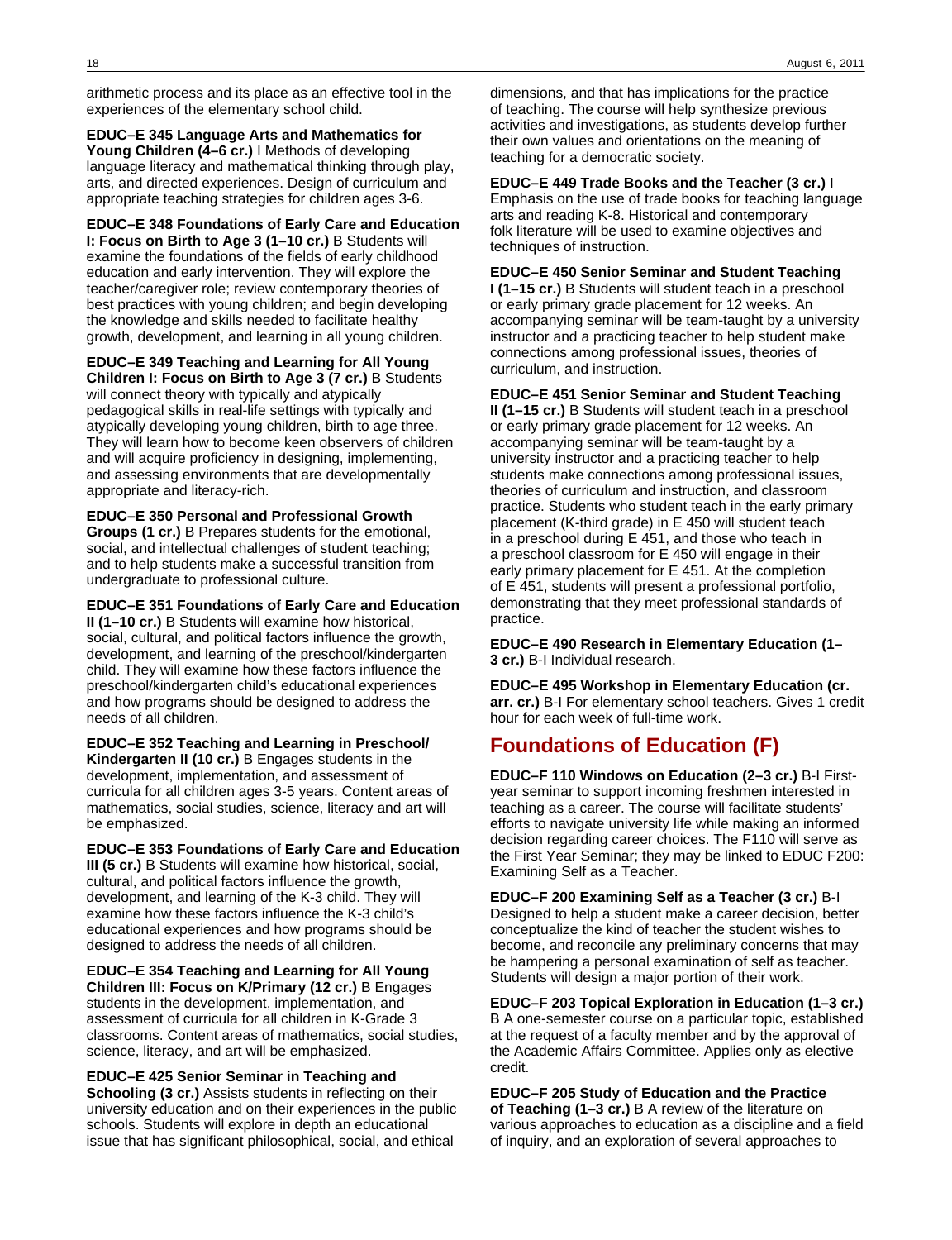teacher education. Integrates scholarship and inquiry with the development of educational possibilities. Students will begin the process of constructing a set of personal and social commitments that will guide their future teaching activities.

**EDUC–F 400 Honors Seminar (1–3 cr.)** B Content varies, but always involves the investigation in depth of significant topics in education. An interdisciplinary approach is taken.

**EDUC–F 401 Topical Exploration in Education (0–3 cr.)** Explores various topics of relevance to education, both in the United States and abroad.

## **Educational Leadership and Policy Studies (H)**

**EDUC–H 340 Education and American Culture (3 cr.)** B-I The present educational system, its social impact, and future implications viewed in historical, philosophical, and sociological perspective.

**EDUC–H 341 American Culture and Education (1– 4 cr.)** B-I An opportunity to participate in a cooperative learning venture as students investigate the sociological, psychological, historical, and philosophical foundations of American education, relating findings, observations, and experiences at Professional Development School sites with current practices and the future of education.

**EDUC–H 380 Latino Education across the Americas (3 cr.)** B An overview of important patterns and issues in Latino education. Includes study of major Latin American educational trends and traditions. Focus on the cultural contexts of Latino education, challenges faced by Latinos in contemporary U.S. schools, and strategies for improving Latino educational achievement.

**EDUC–H 427 Education through Travel (2–6 cr.)** B Provides an opportunity to visit historical and cultural areas in foreign countries.

**EDUC–H 440 Capstone Seminar in American Elementary Education (3 cr.)** I Serves as a capstone seminar in foundations for senior elementary education students. It covers essential content knowledge, theory, and themes in educational history, sociology, and philosophy. It also addresses key issues for understanding the professional world of teachers. It is linked to extensive field experience including student teaching.

# **Special Education (K)**

**EDUC–K 201 Schools, Society, and Exceptionality (1– 3 cr.)** B Provides an overview of the many complex issues related to special education policy and practice in the United States. Content will include an introduction to the definitions and characteristics of various exceptionalities, an exploration of the options available for instructing exceptional children in public school settings, and discussions of the many important topics and issues related to planning and implementing special education in American public schools.

**EDUC–K 205 Introduction to Exceptional Children (3 cr.)** B-I Provides an overview of the characteristics and the identification of exceptional children. The course presents the issues in serving exceptional children as

they participate in the educational, recreational, and social aspects of their lives.

**EDUC–K 206 Teaching Methods for Students with Special Needs (1–3 cr.)** B-I Focuses on curriculum and instructional methods for teaching students with diverse abilities and disabilities. Specifically, students will learn about the historical and legal precedents in special education; student-centered assessment and planning strategies; learning styles; curricular adaptations; individualized instruction; teaming strategies; building classroom communities; and planning for transitions, career exploration, and adult outcomes.

**EDUC–K 305 Teaching the Exceptional Learner in the Elementary School (3 cr.)** B Knowledge, attitudes, and skills basic to the education of exceptional learners (students who are handicapped as well as gifted and talented) in the regular elementary classroom. Topics include historical and international perspectives, the law and public policy, profiling the exceptional learner, a responsive curriculum, teaching and management strategies, teachers as persons and professionals. (Sem. I and II)

**EDUC–K 306 Teaching Students with Special Needs in Secondary Classrooms (3 cr.)** B Includes an overview of the skills and knowledge necessary for effective instruction of students with disabilities in inclusive secondary programs.

**EDUC–K 307 Methods for Teaching Students with Special Needs (3 cr.)** I Prepares future teachers to work with students with diverse abilities in inclusive settings. Participants learn to use learning modalities, varied rates, and complexity of instruction, and to make use of individual interests and preferences. Additionally, differentiating and/or individualizing instruction

**EDUC–K 343 Education of the Socially and Emotionally Disturbed I (3 cr.)** P: K 205 or consent of instructor. B A basic survey of the field of emotional disturbance and social maladjustment. Definitions, classifications, characteristics, and diagnostic and treatment procedures are discussed from a psychoeducational point of view

**EDUC–K 344 Education of the Socially and Emotionally Disturbed II (3 cr.)** P: K 343 or consent of instructor. B A survey of educational curricula, procedures, and materials for socially and emotionally disturbed children. Development of teaching skills is emphasized.

**EDUC–K 350 Introduction to Mental Retardation (3 cr.)** P: K 205 or consent of instructor. B A basic survey of the field of mental retardation. Definitions, classifications, diagnosis, and treatment are discussed from medical, psychological, sociological, and educational points of view.

**EDUC–K 351 Vocational Assessment and Instruction for Special Needs Secondary Students (3 cr.)** B Emphasizes an awareness of issues and available options related to programming for the special needs adolescent adult. The concept of career education including preparation in daily-living, personal, social, and occupational skills—is used as the basic framework for the course.

**EDUC–K 352 Education of Students with Learning Disorders (1–3 cr.)** B Educational programs for optimum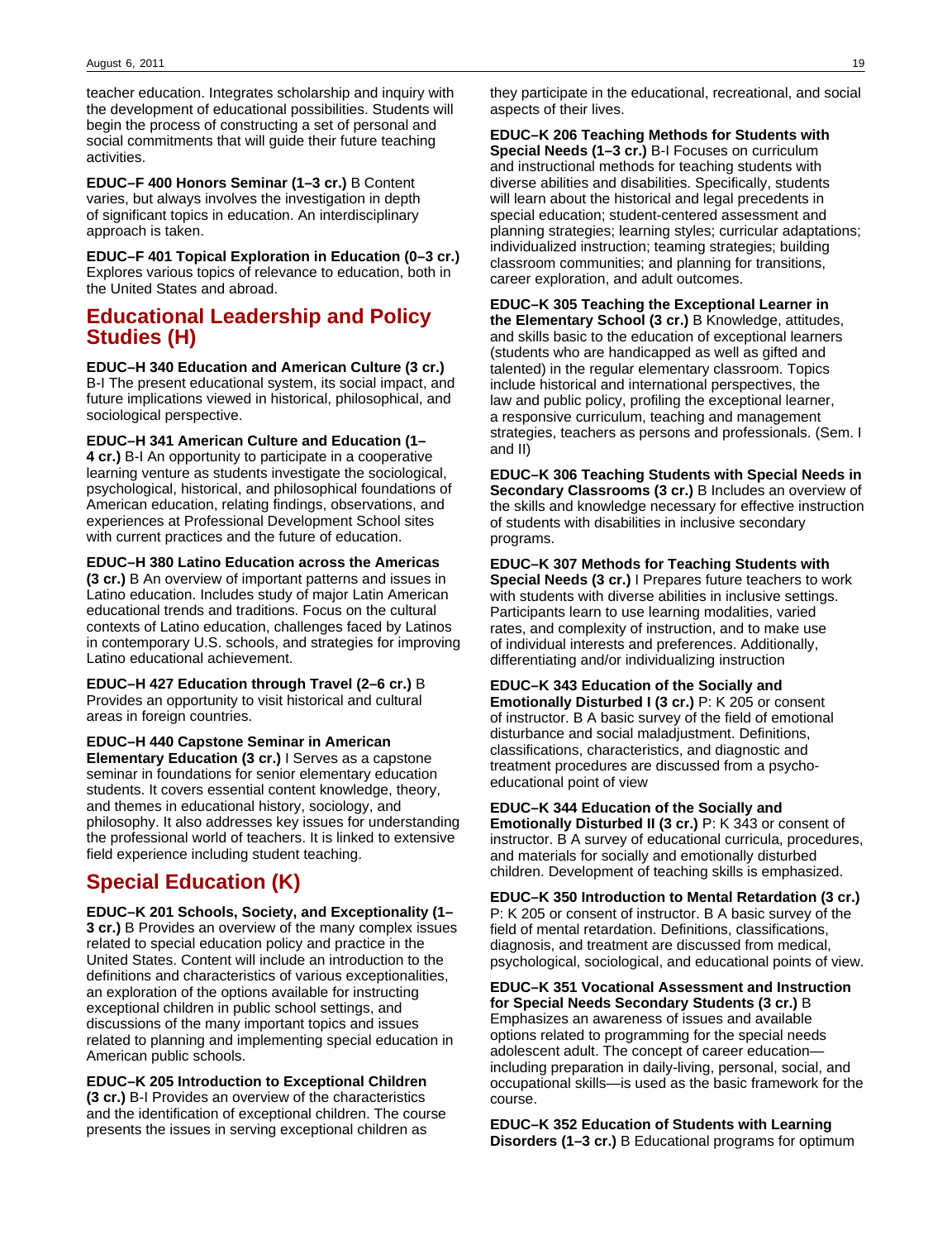growth and development of educable mentally retarded and learning disabled children. Study and observation of curriculum content, organization of special schools and classes, and teaching methods and materials.

**EDUC–K 361 Assistive Technology for Elementary School Students with Disabilities (2 cr.)** B Prepares future teachers with the knowledge required to integrate assistive technology into curricula for students with mild to moderate disabilities.

**EDUC–K 362 Team Approaches to the Education of Students with Disabilities (3 cr.)** B Students will learn techniques related to effective collaboration and interactive teaming in educational settings. Focus will be the development of skills necessary to serve as consultant or co-teacher in school environments.

**EDUC–K 370 Introduction to Learning Disorders (3 cr.)** B Survey of historical development and current status of

definitions, classifications, assessment, and treatment procedures for learning-disabled students.

**EDUC–K 371 Assessment and Individualized Instruction in Reading and Math (3 cr.)** B Emphasizes assessment and remediation procedures that address reading and math problems of mildly handicapped students.

**EDUC–K 405 Building Inclusive Middle and Secondary Schools: Approaches and Issues (1 cr.)** B Students will compare and contrast apprenticeship/school experiences, address specialized areas, and explore challenges and issues confronting special education at the middle- and high-school level (e.g., theory vs. practice).

**EDUC–K 410 Trends and Issues in Special Education (3 cr.)** I Provides students with an overview of current movements in the field of special education. Major emphasis is on application and implication of principles mandated by P.L. 94-142 and Section 504 of the Rehabilitation Act of 1973.

**EDUC–K 422 Teaching Social Skills (3 cr.)** B-I Addresses the social context in which classroom instruction and student interaction take place. The course will provide a framework for 1) observing skills that characterize social competence in school, 2) assessing problems with social behaviors, 3) planning instruction and interventions to teach social skills, and 4) monitoring instruction and interventions.

**EDUC–K 426 Assessment and Instruction (3 cr.)** B-I Addresses the wide range of learning problems of lowachieving students, including those with mild disabilities, learning disabilities, and other special needs. It will cover development of individualized and group instructional programs such as assessment practices, curriculum design, classroom organization, and effective teaching practices and remedial techniques for teaching.

**EDUC–K 430 Medical and Physical Management of Students with Severe Disabilities (3 cr.)** I Addresses medical and physical aspects of severe disabilities, and focuses on educational implications of various conditions/disorders. Major topics include (1) the nature of common conditions/ disorders, (2) methods for individual adaptations, and (3) procedures for structural modifications. The course incorporates information from various disciplines into classroom programming. The

goal is to develop the basic vocabulary to communicate effectively with physical, occupational, and communication therapists and other related service personnel.

**EDUC–K 441 Transition Across the Lifespan (3 cr.)** B-I Gives prospective teachers the information and skills necessary to effectively teach students with disabilities at the high school level. An overview of characteristics of secondary students with mild disabilities, school programs, transition from school life to adult life, curriculum issues, and strategies of effective instruction for students with disabilities will be covered.

**EDUC–K 448 Families, School, and Society (3 cr.)** B-I Addresses approaches for providing services to families with members who are developmentally disabled, chronically ill, at-risk, or who have other types of impairments. Focusing on the family as a system, it examines the challenges of parents and siblings, presents techniques for parent-professional communication, building collaboration, and increasing family empowerment.

**EDUC–K 452 Classroom Management (3 cr.)** B-I Shows students how to plan and implement interventions that improve the motivation and self-management skills of students in the classroom. It will focus on procedures for teaching students how to regulate their behavior, and will address the array of skills they need to learn in order to take responsibility for their actions.

**EDUC–K 453 Management of Academic and Social Behavior (3 cr.)** I Surveys principles of behavior management as they pertain to educational environments. Students will learn how to define, observe, measure, record, and change academic and social behavior.

**EDUC–K 461 Curriculum and Methods for Students with Severe Disabilities I (3 cr.)** I Introduction to issues in providing educational services to students with severe handicaps across all grade levels. Characteristics, methods, and materials for students traditionally labeled moderately, severely, and profoundly retarded; multiply handicapped; and autistic. Covers design, development, and evaluation of instructional materials for learners with severe disabilities. Emphasis is on basic skill development, task analysis, data-based program modification, and programming generalization and maintenance. Major course activities include readings and class discussion; evaluation of existing curriculum materials; task analysis and program design; and participation in a task force group.

**EDUC–K 462 Curriculum and Methods for Students with Severe Disabilities II (3 cr.)** I Focuses on the development of instructional programs in the following curriculum areas across all grade levels: reading, math, self-help/personal management, social/leisure, and vocational areas. Emphasis on programming for generalization and maintenance, and on general elements of classroom management (e.g., scheduling, communication). Major course activities include readings and class discussions, reports on selected curriculum materials, the development of complete instructional programs, and participation in a task force group.

**EDUC–K 465 Service Delivery Systems and Consultation Strategies (3 cr.)** I Reviews methods of implementing service delivery systems; consulting with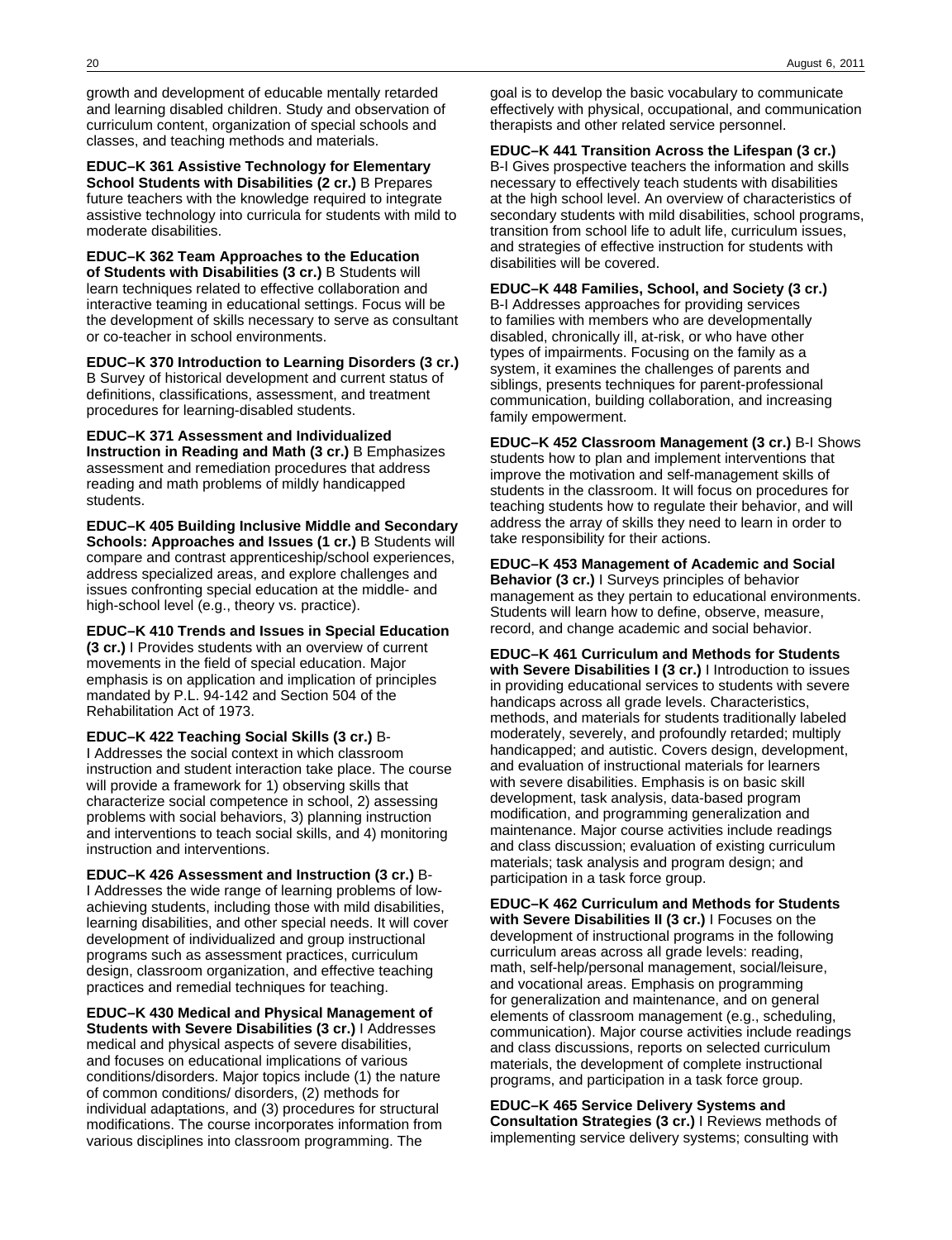professionals and parents; designing in-service training programs; and developing referral systems, curricular and personnel resources, and evaluation techniques used in special education programs.

**EDUC–K 473 Communication Interventions for Persons with Severe Disabilities (3 cr.)** I Planning and implementing communication intervention in educational settings with individuals who are severely disabled, including those who are severely/profoundly mentally retarded, severely developmentally delayed, autistic and autistic-like, or multiply disabled. Intervention is presented within the framework of the development of social interaction and cognitive ability as part of communication skills within the overall classroom and work setting ecology. Also considered is the role of augmentative and alternative education/intervention.

**EDUC–K 480 Student Teaching Special Education (6–15 cr.)** P: Senior standing and completion of major requirements. B Provides experiences for each student in his or her respective area of exceptionality, under the direction of a supervising teacher in an educational school setting.

**EDUC–K 488 Supervised Teaching in Special Education (3–12 cr.)** B Provides students an opportunity to teach exceptional children under the supervision of a licensed special education teacher and a university special education supervisor.

**EDUC–K 490 Research in Special Education (1–3 cr.)** B-I Individual research.

**EDUC–K 490 Topical Seminars for Special Education Dual Certification Program (3 cr.)** I Seminar 1: Families in School and Society The purpose of this seminar is to learn the perspectives of individuals with disabilities and their families regarding the impact of disabilities in their daily lives. A life-span approach will be used to discuss issues related to birth and early childhood, school-age years, and adulthood. Additional topics include labeling, legal issues, person-centered planning, academic issues, social/emotional issues, behavioral issues, and environmental issues. Seminar 2: Classroom Management and Behavior Support The purpose of this course is to provide students with basic knowledge and skills for (1) developing and maintaining proactive classroom environments, (2) teaching children social problem-solving and self-control skills, (3) managing and preventing school-based crisis behaviors, and (4) working with parents and other professionals. Seminar 3: Collaboration and Consultation The purposes of this seminar are to explore service delivery options currently available in special education and to assist students to build their collaborative skills, including effective communication and consultation skills. Seminar 4: Assistive Technology Applications This seminar assists students to develop an understanding of assistive technology and its role in assisting individuals with disabilities in all areas of life including education, employment, housing, recreation, and transportation. Seminar 5: Assessment and Instruction This seminar assists students in gaining knowledge of formal and informal assessment techniques; how to link assessment to curriculum and instruction; and how to effectively choose, construct, deliver, and evaluate curriculum and instruction to students with diverse learning needs. Seminar 6: Transition Across the Lifespan

This course provides an in-depth discussion of issues and strategies related to transitions from preschool through elementary, middle, and high school and into adulthood. Relevant laws, planning, processes, strategies for interagency collaboration, and resources will be highlighted.

**EDUC–K 495 Laboratory/Field Experiences in Special Education (cr. arr.: Max. 9 cr.)** P: Consent of instructor. B-I Provides the student with a field-based, supervised experience with individuals with severe handicaps. It allows the opportunity to interact within school/ work/ community settings on a daily basis (three hours/day, five days/week). Specific assignments, which are mutually agreed upon between student, cooperating teacher, and practicum supervisor, are also required.

# **Language Education (L)**

education will be explored.

**EDUC–L 400 Instructional Issues in Language Education (3 cr.)** B Reviews the principles and current instructional issues related to learning a first or a second language. Besides the general issues of effects of the environment, developmental stages, and basic instructional methodologies, relationships among reading education, English education, and second language

**EDUC–L 407 Instructional Issues in Language Learning for English Teachers (3 cr.)** Study of growth in language as a developmental process and how social, cultural, and economic environments are intrinsic parts of language learning. Explores the close relationship between how home language, dialect, and a second language is developed. Addresses how speaking, listening, writing, reading, and observing are interrelated.

**EDUC–L 408 Teaching Young Adult Literature in a Diverse Society (3 cr.)** Explores the possibilities of reading literature written for, by, and about young adults in the middle and secondary classroom. We will work on engaging diverse young adults so that they become lifelong readers and responsible citizens, creating curricula and instructional activities that enable students to read the word and the world, and connecting with struggling readers while challenging proficient readers.

**EDUC–L 441 Bilingual Education: Introduction (3 cr.)** B-I Introduction to the development of bilingual/bicultural education in the United States—its antecedents, rationale, theories. Comparison of existing bilingual/bicultural programs.

**EDUC–L 442 Teaching English Language Learners: Bilingual and English as a New Language (3 cr.)** B Introduces undergraduate student to the theory-based instructional methods and activities that are used in bilingual and English as a New Language education programs. In addition, they are introduced to second language development, theoretical applications, and the sociocultural issues involved in teaching language minority students.

**EDUC–L 490 Research in Language Education (1– 3 cr.)** B-I Individual research in applied linguistics.

**EDUC–L 491 Alternative Assessment Applications in Language Education (3 cr.)** B This course introduces students to classroom applications of the interdisciplinary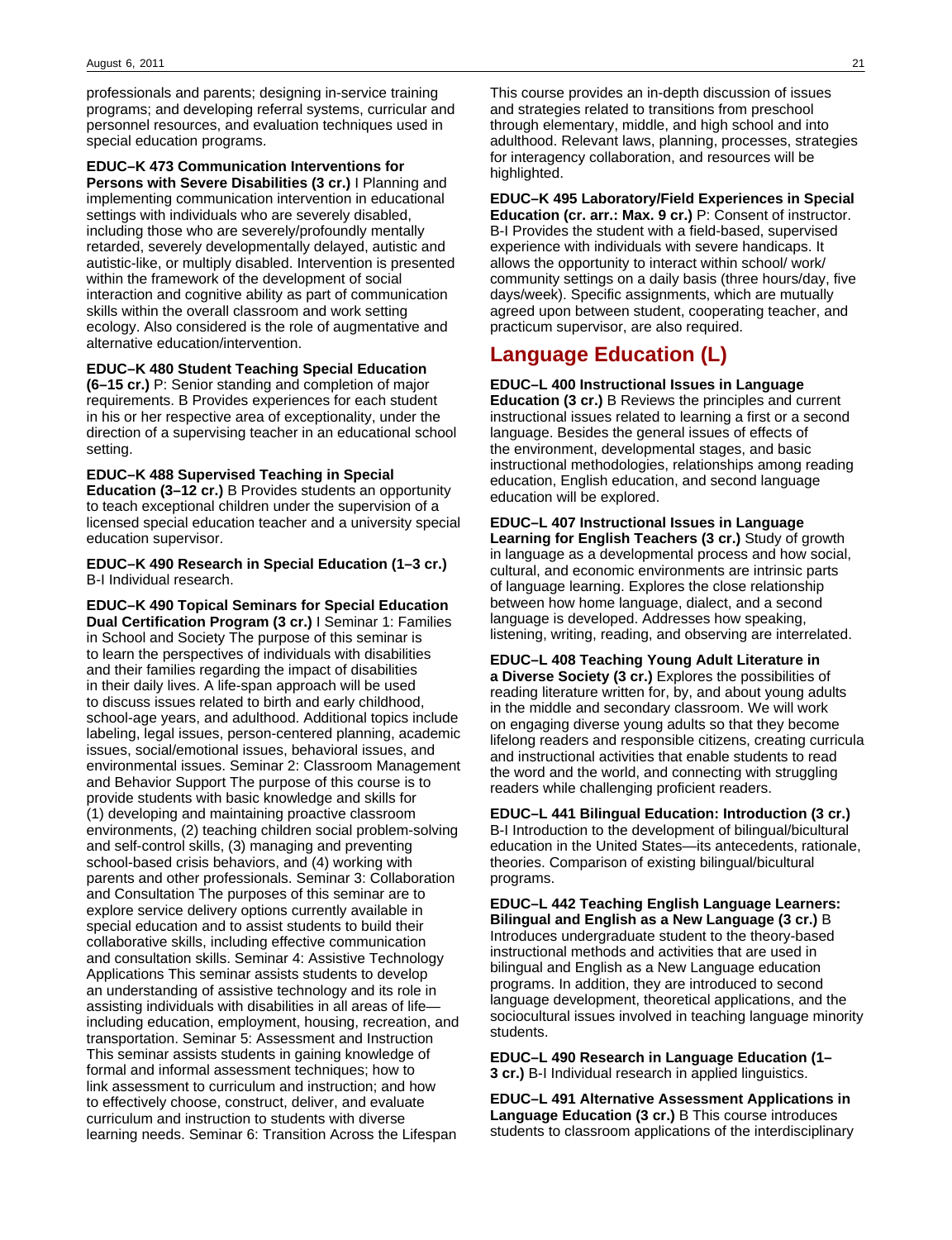22 August 6, 2011

theoretical tenets that underlie alternative assessment practices. Students will use this knowledge in the ongoing assessment of students' content and literacy development in language education, particularly bilingual and ENL programs.

# **Methods (M)**

**EDUC–M 101 Laboratory/Field Experience (0–3 cr.)** B-I Laboratory or field experience. Grade: S or F.

**EDUC–M 130 Introduction to Art Education (3 cr.)** B Historical, sociological, and philosophical foundations of education, and the general processes and techniques of teaching as they apply to art teaching.

**EDUC–M 135 Self Instruction in Art (1–5 cr.)** B A general-interest course in art. Talent and past experience are not important. Students select their own topics from a range of prepared opportunities.

**EDUC–M 200 Artifacts, Museums, and Everyday Life (3 cr.)** B-I In a combination of museum visits and classroom exercises, students will develop museum-going skills by exploring a range of artifacts reflecting varied media, world cultures, and inquiry disciplines. Discussion, guided conversational techniques, readings, and analytical writing assignments draw on "learning from objects" literature, art history, criticism, and museum education materials.

**EDUC–M 201 Laboratory/Field Experience (0–3 cr.)** B-I Laboratory or field experience for sophomores. Grade: S or F.

**EDUC–M 202 Job Search Strategies for Educators (1 cr.)** P: At least junior standing. Provides students entering the job market with the employment skills needed to aid them in their job search, materials processing, interview skill development, and licensure procedures. For many students, this course serves as the capstone experience prior to or during student teaching.

**EDUC–M 235 Looking At and Talking About Art (3 cr.)** B An introduction to analyzing pictorial images and particular works of art and forming thoughtful opinions about them. The course is specially designed for students with little or no background in art who want to learn how to respond intelligently to what they see.

**EDUC–M 300 Teaching in a Pluralistic Society (3 cr.)** B-I Introduces students to teaching as a profession. Students focus upon the "self as teacher," learning styles, cultural pluralism, and classroom teaching strategies that respond positively to the personal and ethnic diversity of the learner.

**EDUC–M 301 Laboratory/Field Experience (0–3 cr.)** B-I Laboratory or field experience for juniors. Grade: S or F.

**EDUC–M 302 Mathematics Throughout the Secondary Curriculum (1–3 cr.)** Students engage in making connections between the mathematics content of certain required mathematics courses and the teaching and learning of secondary school mathematics. Students analyze important "big ideas" in mathematics. Additionally, students prepare and collect lesson plans for use during student teaching and beyond.

**EDUC–M 303 Laboratory/Field Experiences: Junior High/Middle School (0–3 cr.)** C: Corequisite with M 314

or M 330 or M 336. B-I Laboratory or field experiences at the junior high or middle school level. Grade: S or F. May be repeated.

**EDUC–M 304 Laboratory/Field Experience (0–3 cr.)** B-I Laboratory or field experience. Grade: S or F.

**EDUC–M 305 Laboratory/Field Experience (0–3 cr.)** B Laboratory or field experience. Grade: S or F.

**EDUC–M 306 Laboratory/Field Experience (0–3 cr.)** B-I Laboratory or field experience. Grade: S or F.

**EDUC–M 307 Laboratory/Field Experience (0–3 cr.)** B-I Laboratory or field experience. Grade: S or F.

**EDUC–M 311 General Methods for Kindergarten/ Elementary Teachers (1–3 cr.)** I Explores individualized and interdisciplinary learning methods, measurement and evaluation, teaching process and curriculum development, and organization of the elementary schools.

**EDUC–M 314 General Methods for Senior High/Junior High/Middle School Teachers (3 cr.)** B-I General methodology and organization; knowledge about the teaching process, including general methods, instructional media, measurement, curriculum development and organization of the senior high/junior high/middle school; and techniques to promote individualized and interdisciplinary learning.

**EDUC–M 316 Secondary General Methods (1–4 cr.)** B Introductory course in general teaching strategies for secondary schools with an emphasis on adolescent learning and current issues in curriculum and instruction.

**EDUC–M 317 Student Commonality and Diversity (1–3 cr.)** B Examines the implications of diversity and the value of cultural sensitivity in education. Students will become familiar with differences in learning and communication styles on the basis of race, gender, ethnicity, religion, socioeconomic class, and language; and will become familiar with multicultural education in practice and its effects on the curriculum, classroom, and school structure.

**EDUC–M 320 Diversity and Learning: Teaching Every Child (6 cr.)** I Integrates information from educational psychology, multicultural education, and special education to prepare students to teach children in their early childhood and middle childhood years. The content includes child development, learning theory, motivation, and assessment. Students reflect critically on personal assumptions and develop attitudes and beliefs supportive of multicultural education and inclusion.

**EDUC–M 321 Secondary School Mathematics Curriculum and Assessment (3 cr.)** C: M 469 and M 303. B-I Critical examination of standards and other influences on secondary mathematics programs. Critical examination of past and current secondary mathematics curricula, text materials, and other resources available to support and guide secondary mathematics programs. Development of knowledge and skills related to assessment tolls and strategies in secondary mathematics. Spring semester only.

**EDUC–M 322 Diversity and Learning: Reaching Every Adolescent (6 cr.)** I Integrates information from educational psychology, multicultural education, and special education to prepare students to teach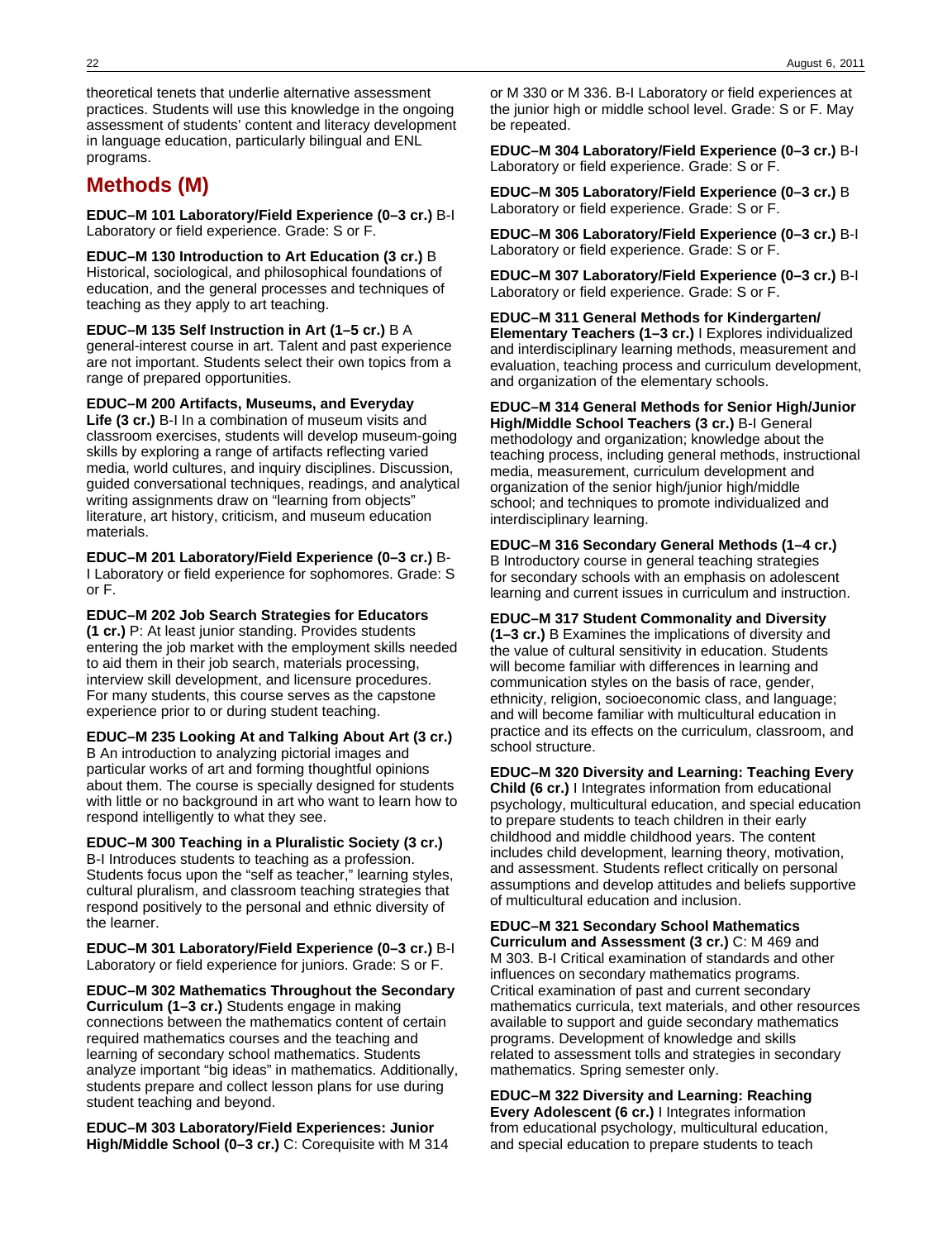adolescents and young adults. The content includes adolescent development, learning theory, motivation, and assessment. Students reflect critically on personal assumptions and develop attitudes and beliefs supportive of multicultural education and inclusion.

**EDUC–M 323 The Teaching of Music in the Elementary Schools (2 cr.)** P: MUS-Z 241. B-I Not open to music majors. Fundamental procedures of teaching elementary school music, stressing music material suitable for the first six grades.

**EDUC–M 324 Teaching About the Arts (1–3 cr.)** B-I Introduction to the importance of the arts in elementary school curriculum. Students are given a foundation of methods and materials in art and music that will enable them to integrate the arts into the general curriculum, supplement art lessons given by school art specialists, and encourage student discussion and understanding of art and music in the world today.

**EDUC–M 330 Foundations of Art Education and Methods I (3 cr.)** P: H 340, P 254, M 300 and 15 credit hours of art. B-I An introduction to art education theory and related social issues. Supervised art teaching in elementary schools is an important part of this course.

**EDUC–M 332 Art Experiences for Elementary Teachers, Part I (2 cr.)** I Not open to art education majors. The selection, organization, guidance, and evaluation of two- and three-dimensional art activities in the elementary grades. Laboratory experiences with materials and methods.

**EDUC–M 333 Art Experiences for the Elementary Teacher (2 cr.)** B-I The selection, organization, guidance, and evaluation of individual and group art activities. Includes laboratory experiences with materials and methods of presenting projects.

**EDUC–M 341 Foundations of Teaching Social Studies (3 cr.)** B-I Introductory course in which students will explore perspectives on selected issues and topics of interest to the informed secondary school social studies teacher.

**EDUC–M 342 Methods and Materials for Teaching Elementary Music (3 cr.)** P: MUS-E 231, EDUC-M 300, EDUC-P 254. C: EDUC-M 401. Detailed study of current teaching techniques for the elementary school music class. Dalcroze, Kodaly, and Orff techniques; review of current textbooks and other materials; classroom recorder and guitar.

**EDUC–M 343 Methods and Materials for Teaching Choral Music (2 cr.)** P: MUS-E 231, MUS-G 370, EDUC-M 300, EDUC-P 254. C: A section of EDUC-M 401 Laboratory/Field Experience is corequisite. B A study of vocal pedagogy, development of musicianship, rehearsal techniques, program management, and choral literature for elementary through high school choirs.

**EDUC–M 344 Methods and Materials for Teaching Instrumental Music (3 cr.)** P: MUS-E 231, MUS-G 370, EDUC-M 300, EDUC-P 254. C: EDUC-M 401. A study of instrumental pedagogy, development of musicianship, rehearsal techniques, and appropriate methods and literature for elementary through high school bands and orchestras.

**EDUC–M 346 Exploring Secondary School Science Teaching (2 cr.)** B Prerequisite for M 446 in Bloomington. An introduction to the study of teaching science includes a review of the issues currently surrounding science teaching, observation/participation in a local middle or secondary school, and assisting either a student or practicing teacher.

**EDUC–M 371 Foundations of Art Education (4 cr.)** I Historical, sociological, and philosophical foundations of art education; curriculum development; individualized and interdisciplinary learning; instructing K-12 audiences; K-12 school organization; and general processes and practice of teaching art including the creative problem-solving process and interpreting, understanding, and judging art. School and museum field experiences included.

**EDUC–M 400 Laboratory /Field Experience (0–3 cr.)** I Laboratory or field experience.

**EDUC–M 400 Laboratory/Field Experience for Seniors (0–3 cr.)** B-I Laboratory or field experience. Grade: S or F.

**EDUC–M 403 Laboratory/Field Experiences (0–3 cr.)** C: Corequisite with the required special methods course. B Laboratory or field experiences at the high school level. Grade: S or F. May be repeated.

**EDUC–M 408 Laboratory/Field Experience (0–3 cr.)** I Laboratory or field experience.

**EDUC–M 409 Laboratory/Field Experience (0–3 cr.)** I Laboratory or field experience.

**EDUC–M 411 Laboratory/Field Experience: Middle and Secondary School (1–3 cr.)** C: M 446 (Methods of Teaching Senior High/Junior High/Middle School Science). B Laboratory or field experiences in middle or secondary school science classes. May be repeated.

**EDUC–M 412 Teaching of Writing in Middle and Secondary Schools (3 cr.)** B Study of current trends, issues, theories, research in literacy; emphasizing the teaching and learning of writing in secondary schools. Addresses linguistic and cultural diversity issues in composition as it explores the complex varied nature of "good" writing and "effective" communication, tracing the implications for composition pedagogy.

**EDUC–M 416 Inquiry into Secondary English Methods: High School (1–5 cr.)** B-I Study of current trends, issues, theory, and research in teaching and learning English/ Language Arts. Explores language, composition, literature, and media arts; developing multicultural curricula; and engaging students in meaningful inquiry facilitating students' responsibility for themselves and their world.

**EDUC–M 420 The Student Teaching Seminar: Understanding Schools (2 cr.)** C: M 423, M 424, M425, and/or M 470. B Seminar taught as a corequisite with early childhood (M 423), kindergarten/primary (M 424), elementary (M 425), kindergarten (M 470), and/or middle/ junior high school (M 470) student teaching experiences. This seminar will address several issues related to the process of becoming a teacher. Grade: S or F.

**EDUC–M 421 Methods of Teaching Middle/Junior High School Social Studies (3 cr.)** B-I Develops concepts and theories from social science, humanities, and education into practices of successful social studies instruction. Integrates social issues and reflective thinking skills into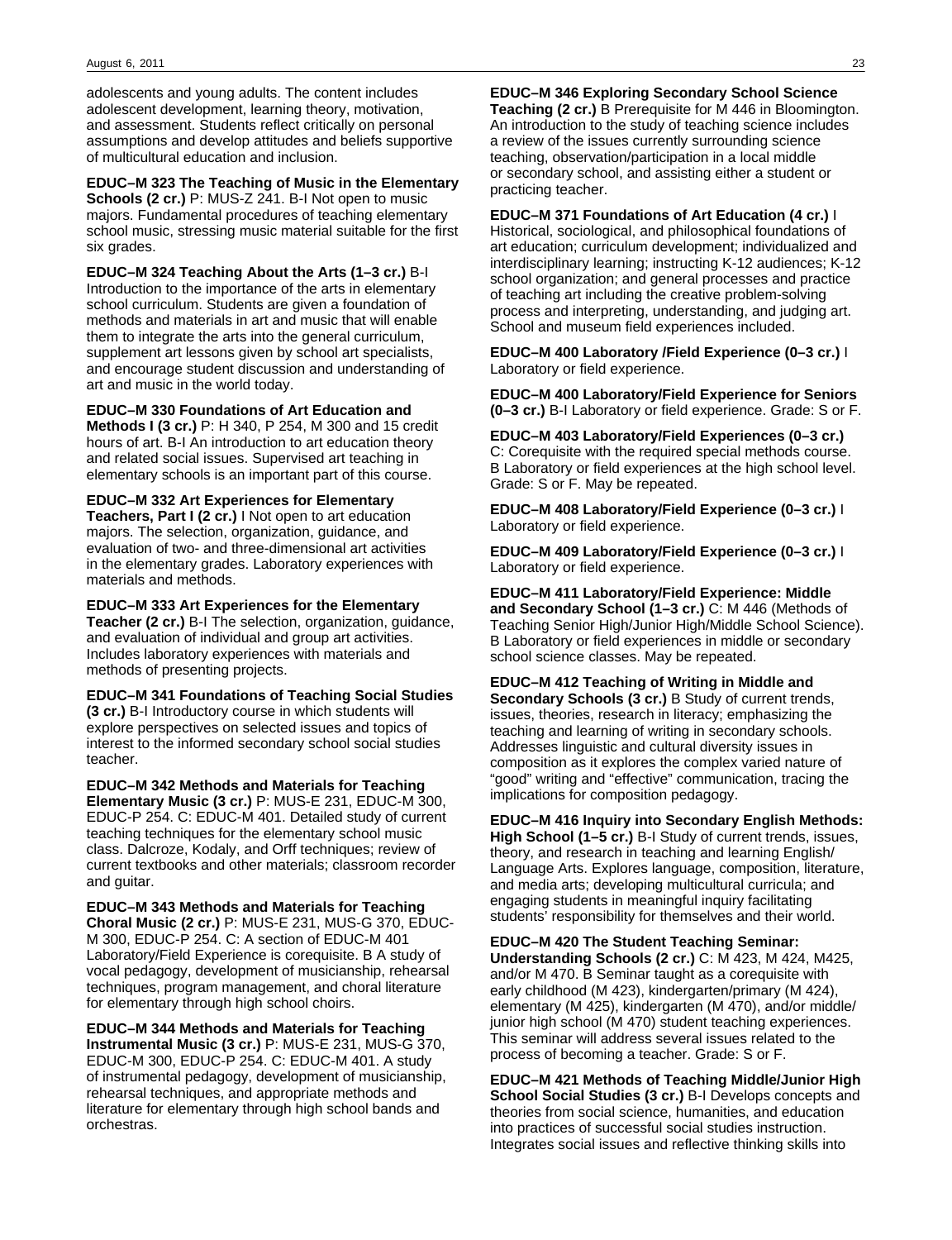the social studies curriculum. Emphasis on curriculum development skills and building a repertoire of teaching strategies appropriate for middle/secondary school learners.

**EDUC–M 422 Teaching Mathematics in the Secondary School (3 cr.)** C: M 403. B-I Development of knowledge and skills related to analysis and design of mathematics instruction in secondary school mathematics with attention to selection of appropriate mathematical tasks and tools and the development of classroom discourse communities. Students will be teaching lessons in the corequisite field experience, M403.

**EDUC–M 424 Student Teaching: Kindergarten-Primary (1–16 cr.)** B-I Full-time supervised student teaching over a full semester, divided equally between a kindergarten and primary grade in a school accredited by the state of Indiana, or an equivalent approved school out of state. The experience is directed by a qualified supervising teacher and has university-provided supervision. Grade: S or F.

**EDUC–M 425 Student Teaching: Elementary (1– 16 cr.)** B-I Full-time supervised student teaching in grades 1-6 for a minimum of 10 weeks in an elementary school accredited by the state of Indiana or an equivalent approved school out of state. The experience is directed by a qualified supervising teacher and has universityprovided supervision. Grade: S or F.

**EDUC–M 428 Inquiry into Secondary English Methods:**

**Middle School (1–5 cr.)** B-I Methods of English instruction are informed by one's inquiry into one's students and by teacher and students' inquiries into the literacy practices of reading, writing, speaking, listening, viewing and discussing. We will read and discuss pedagogical approaches; then develop, demonstrate and evaluate our own lesson plans and instructional units.

**EDUC–M 430 Foundations of Art Education and Methods II (3 cr.)** P: M 330. B Advanced study of curriculum developments in art education. Special attention is given to art teaching in secondary schools.

**EDUC–M 432 Teaching Foreign Language 5-12 (1– 3 cr.)** B Development and practice of skills and techniques of teaching foreign language, selection of content and materials, and evaluation of student and teacher performance. Micro and teaching lab included.

**EDUC–M 434 Administration of School Bands (2 cr.)** P: Senior standing; M 344 (to be taken during the student teaching semester). B Teaching, organization, and administration of school wind and percussion ensembles.

**EDUC–M 435 Young Adult Literature (3 cr.)** B Highlights and analyzes recent young adult literature, acknowledging significant earlier texts and their distinguished features. It also considers curricular and pedagogical issues salient to the adoption of multicultural curricula.

**EDUC–M 436 Administration of School Orchestra (2 cr.)** P: Senior standing; M 344 (to be taken during the student teaching semester). Teaching, organization, and administration of school orchestras.

**EDUC–M 437 Teaching Science 5-12 (1–3 cr.)** B Focuses on curriculum decisions teachers make every day. Specifically, students in this course will examine

current learning theories and apply these theories to instructional practices at the middle grades and high school.

**EDUC–M 440 Teaching Problems and Issues Seminar (3 cr.)** B-I A comprehensive examination of teaching problems and issues at the junior high school and middle school levels with special emphasis on solution strategies in various contexts.

**EDUC–M 441 Methods of Teaching Senior/Junior High/ Middle School Social Studies (1–4 cr.)** B-I Develops concepts and theories from social science, humanities, and education into practices of successful social studies instruction. Integrates social issues and reflective thinking skills into the social studies curriculum. Emphasis on curriculum development skills and building a repertoire of teaching strategies appropriate for middle/secondary school learners. Includes micro-teaching laboratory.

**EDUC–M 442 Teaching Secondary School Social Studies (3 cr.)** I Includes consideration of philosophical and psychological perspectives, development and practice of skills and techniques, selection of content and materials, and evaluation of student and teacher performance. Micro-teaching laboratory included.

**EDUC–M 445 Methods of Teaching Foreign Language (1–4 cr.)** B-I Development and practice of skills and techniques for teaching foreign languages, selecting content and materials, and evaluating student and teacher performance. Micro-teaching laboratory included. This course should be taken during the semester immediately preceding student teaching. (Sem. I only)

**EDUC–M 446 Methods of Teaching Senior High/Junior High/Middle School Science (1–5 cr.)** P: 35 credit hours of science. Also for Bloomington: M 346. B-I Designed for students who plan to teach biology, chemistry, earth science, general science, or physics in the junior high/ middle school or secondary school.

**EDUC–M 451 Student Teaching: Junior High/Middle School (1–16 cr.)** B-I Full-time supervised student teaching for a minimum of 10 weeks in a junior high or middle school accredited by the state of Indiana or an equivalent approved school out of state. The experience is directed by a qualified supervising teacher and has university-provided supervision. Grade: S or F.

**EDUC–M 452 Methods of Teaching English in the Senior High/Junior High/Middle School (1–5 cr.)** B-I Methods, techniques, content, and materials applicable to the teaching of English in secondary schools, junior high schools, and middle schools. Experiences provided to assess ongoing programs in public schools and to study materials appropriate for these programs.

**EDUC–M 454 Grammar for Teachers (1 cr.)** B-I Provides an opportunity for preservice teachers to learn about current insights and strategies in the teaching of grammar from the disciplines of sociolinguistics, composition, and education. The class will examine attitudes and beliefs about grammar in the society at large, as well as investigating trends and research in the teaching of grammar. Students will learn about grammars in oral language as well as written language, with an emphasis on description and diversity. The class will develop a perspective on error through investigation of student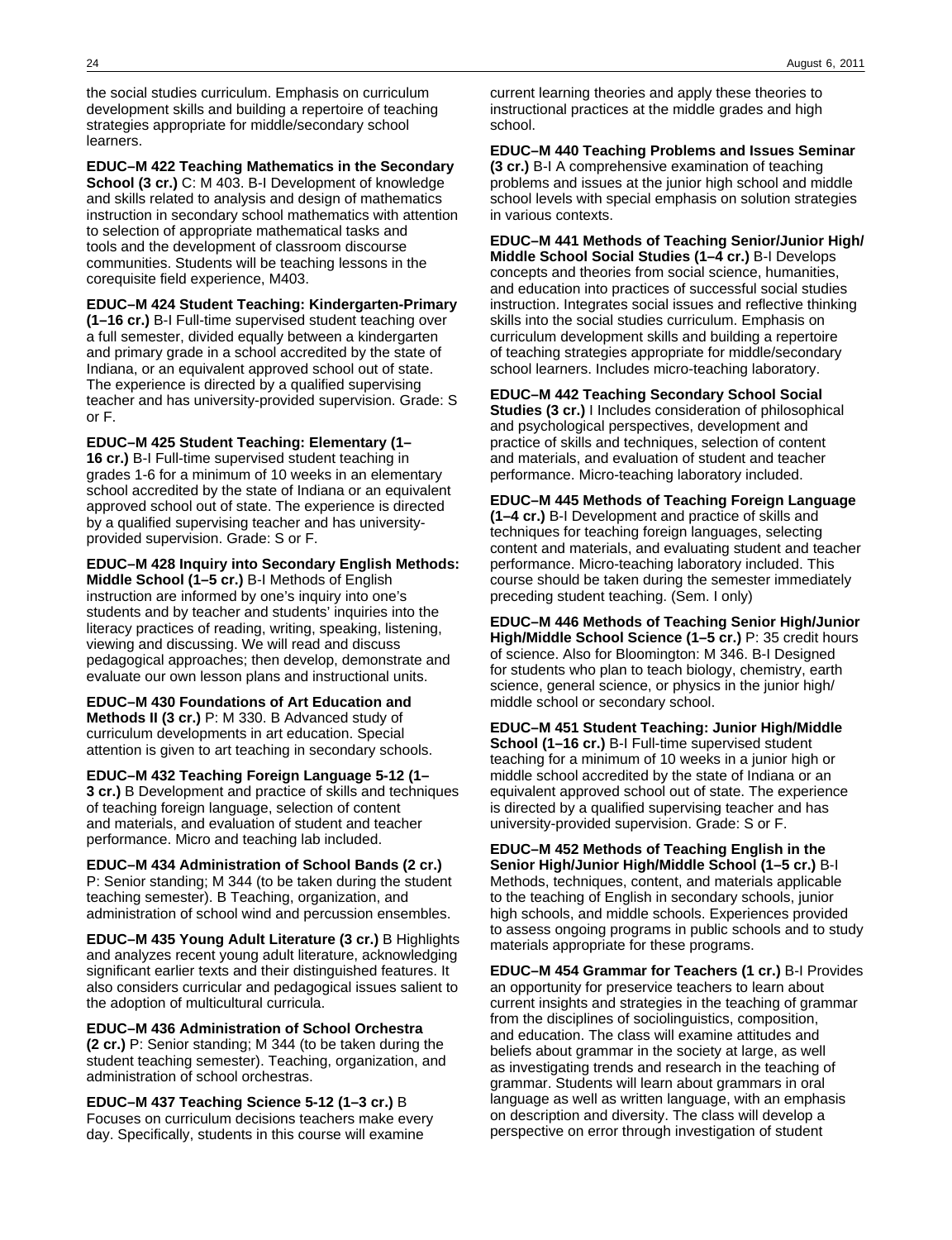work. Specific classroom strategies for helping students conceptualize a language of wider communication and for helping students learn to edit their work will be the goal.

**EDUC–M 456 Methods of Teaching Physical Education (3 cr.)** P: M 314. B-I Development and organization of teaching materials for various teaching styles found in

the elementary and secondary public schools. Includes demonstration of teaching skills in laboratory sessions and class management concepts.

**EDUC–M 457 Methods of Teaching Senior High/ Junior High/Middle School Mathematics (2–4 cr.)** P: 30 credit hours of mathematics. B-I Study of methodology, heuristics of problem solving, curriculum design, instructional computing, professional affiliations, and teaching of daily lessons in the domain of secondary and/ or junior high/middle school mathematics. (Sem. I only)

**EDUC–M 458 Methods of Teaching Health and Safety (3 cr.)** B For health and safety majors only.

**EDUC–M 459 Teaching Mathematics 5-12 (1–3 cr.)** B Focuses on the curriculum and instruction issues that teachers make every day in the classroom. Specifically, students in the course will examine current theories and apply these theories to instructional practices.

**EDUC–M 463 Methods in Speech and Hearing Therapy (3 cr.)** B Emphasis on school organizational patterns and administrative policies, relevant federal and state legislation, caseload determination, and service delivery models. Offered during the first eight weeks of each semester.

**EDUC–M 464 Methods of Teaching Reading (3 cr.)** B-I Focuses on middle, junior high, and senior high school. Curriculum, methods, and materials for teaching students to read more effectively.

**EDUC–M 469 Content Area Literacy (1–3 cr.)** B-I Focuses on middle, junior, and senior high school. Curriculum, methods, and materials for teaching students to read and learn more effectively in all content areas.

**EDUC–M 470 Practicum (3–8 cr.)** Instructional experience under the direction of an identified supervising teacher, with university-provided supervision in the endorsement or minor area, and at the level appropriate to the area, and in an accredited school within the state of Indiana unless the integral program includes experience in an approved and accredited out-of-state site. The practicum may be full- or part time, but in every instance the amount of credit granted will be commensurate with the amount of time spent in the instructional setting. Grade: S or F.

**EDUC–M 471 Undergraduate Seminar in Music Education (1 cr.)** B A practical orientation to the personal and professional problems that attend the student teaching experience. On-site visitation. Permission of the instructor required.

**EDUC–M 472 Teaching Art in the Elementary**

**School (3 cr.)** P: M 371, C 311. C: M 301. I Develops understanding and appreciation of teaching, with emphasis on teaching in the elementary schools. Includes curriculum and lesson planning, organization of materials and ideas, and techniques of classroom management. To

be taken concurrently with M 301, which encompasses offcampus experiences in the elementary schools.

#### **EDUC–M 473 Teaching Art in the Secondary**

**Schools (3 cr.)** P: M 371, C 311. C: M 401. I Develops understanding and appreciation of teaching, with emphasis on teaching art in the secondary schools. Includes advanced studies of curriculum and lesson planning, classroom organization, and management techniques. Must be taken concurrently with M 401, which encompasses Herron Saturday School experience.

### **EDUC–M 474 Undergraduate Seminar in Music**

**Education (1–2 cr.)** P: Consent of instructor. B An eightweek course taken in the same semester as student teaching. Current literature in music education, with individual projects concerned with music learning in the schools.

#### **EDUC–M 477 Methods of Teaching in Health**

**Occupations Education (3–5 cr.)** I Teaching methods and techniques, and choices of material and equipment, with emphasis on evaluation.

**EDUC–M 480 Methods of Teaching in Health**

**Occupations Education (1–16 cr.)** B-I Full-time supervised student teaching for a minimum of 10 weeks in a junior high/middle school or senior high school accredited by the state of Indiana, or an equivalent approved school out of state. The experience is directed by a qualified supervising teacher and has universityapproved supervision. Grade: S or F.

**EDUC–M 482 Student Teaching: All Grades (1–16 cr.)** Full-time supervised student teaching in the areas of visual arts, music, physical education, special education, or school library/media services for a minimum of 10 weeks at an elementary school, junior high/middle school, and/or senior high school accredited by the state of Indiana, or an equivalent approved school out of state. The experience is directed by a qualified supervising teacher and has university-provided supervision. Grade: S or F.

**EDUC–M 483 Teaching Social Studies 5-12 (1–3 cr.)** B Historical and contemporary roles of social studies will be explored with an emphasis on roles played by history, the social sciences, and the humanities. Particular attention is given to development of skills essential to successful social studies instruction and a resource bank of instructional ideas.

# **Mathematics Education (N)**

**EDUC–N 102 Teaching and Learning Elementary School Mathematics I (3 cr.)** B-I Helps preservice teachers develop an understanding of the mathematics content and pedagogy relevant for a successful elementary school teacher. Focus is on content and methods that are consistent with recent recommendations about mathematics learning and teaching, and the state of Indiana academic standards. Pedagogical methods address number theory, data and chance, and algebraic thinking.

**EDUC–N 103 Teaching and Learning Elementary School Mathematics II (3 cr.)** Helps preservice teachers develop an understanding of mathematics content and pedagogy relevant for a successful elementary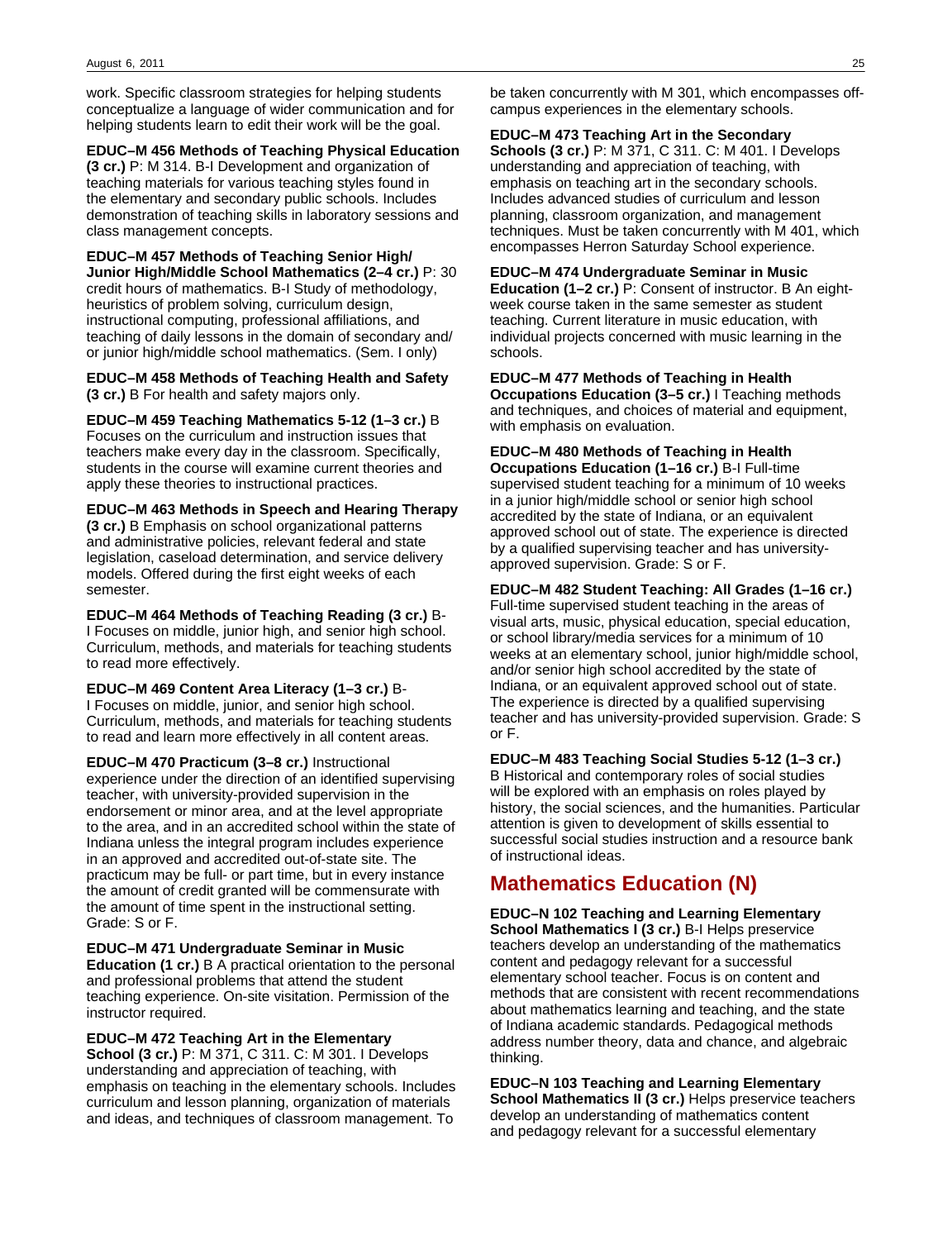school teacher. Focus is on content and methods that are consistent with recent recommendations about mathematics learning and teaching, and the state of Indiana academic standards. Pedagogical methods address geometry, measurement, and algebra.

**EDUC–N 343 Mathematics in the Elementary School (1–6 cr.)** B-I Emphasizes the developmental nature of mathematical ideas and processes and the role of mathematics in the elementary school curriculum. Public school participation required.

**EDUC–N 443 Teaching Elementary Mathematics Problem Solving (1–6 cr.)** B-I The teaching and learning of problem solving. Topics include types of problems, appropriate instructional sequences, strategies for solving problems, factors related to problem difficulty, evaluating problem-solving learning. Work with elementary school children is included. May be repeated.

# **Educational Psychology (G+P+Y)**

**EDUC–G 203 Communication in the Classroom (3 cr.)** B Students study counseling theories and techniques for application to teaching. They learn methods of building community in the classroom, and ways to encourage student participation and respect for others. Students learn techniques and attitudes of group dynamics and leadership. Other topics of communication covered: conflict resolution, active listening, and parent-teacher communication.

**EDUC–P 248 Development of the Healthy Student (3 cr.)** B-I Addresses child development in the school context. Promotes understanding of healthy physical, emotional, and social development in a school environment marked by diversity of cultural, social, and personal traits. Includes the role of the teacher in understanding and responding to child needs in this environment.

**EDUC–P 249 Growth and Development in Early Childhood (3 cr.)** B-I Focuses on the cognitive, social, affective, and physical development of the child during the early years of life. The goal of understanding the growing child from multiple perspectives guides the study of theory and research on child development. Theoretical study is integrated with observations of and experiences with children in a way that increases the insights and competence of the teacher of young children. Addresses the unique developmental problems of special groups of children: handicapped, economically deprived, and members of minority groups.

**EDUC–P 251 Educational Psychology for Elementary Teachers (1–4 cr.)** B-I The application of psychological concepts to school learning and teaching using the perspective of development from childhood through preadolescence. Special attention is devoted to the needs of the handicapped.

**EDUC–P 254 Educational Psychology for Teachers of All Grades (1–4 cr.)** B-I The application of psychological concepts to school learning and teaching in the perspective of development from childhood through adolescence. Special attention is devoted to the needs of the handicapped.

**EDUC–P 312 Learning: Theory into Practice (3 cr.)** C: P 133. This course is concerned with understanding the process of teaching and learning, particularly within a secondary school context. Preservice teachers will be helped to see that learning takes place as an interaction of social, emotional, developmental, and cognitive forces. Units focus on theories of learning and teaching, motivation, the learning process, and assessment.

**EDUC–P 313 Adolescents in a Learning Community (3 cr.)** C: P 312. Adolescent development in a school context. Understanding adolescents as people and how they function in a community of learners, with particular emphasis on their interaction with others in a school environment marked by a diversity of cultural, social, and personal traits. Includes the role of the teacher in understanding and responding to adolescent needs in this environment. For students seeking admission to a teacher education program.

**EDUC–P 314 Life Span Development (3 cr.)** P: PSY-P 101 or equivalent. A course surveying human development from infancy through old age, emphasizing the life-span perspective on development. Major theories, current and classical research findings, and educational implications for all life stages from birth to death.

**EDUC–P 348 Foundations of Child Growth and Development: Focus on Birth to Age 3 (3 cr.)** B Students will examine historical as well as contemporary theories of child growth and development for typically and atypically developing children throughout the early childhood period. All facets of development will be examined, including physical, emotional, social, language, and cognitive development. Particular focus will be on prenatal-to-age 3 development.

**EDUC–P 351 Foundations of Child Development: Focus on 3- to 8-year-old children (1 cr.)** B Students will examine child growth and development for typically and atypically developing children, including physical, emotional, social, language, and cognitive development. Particular focus will be on 3- to 8-year-old children.

**EDUC–P 450 Child Development Seminar (3 cr.)** Students will revisit child development theories, issues, and trends; and will discuss the direct application of this information in the preschool, kindergarten, and primary grade classrooms in which they are student teaching.

**EDUC–P 490 Research in Educational Psychology (1– 3 cr.)**

**EDUC–Y 420 Approaches and Issues in Educational Research (1–3 cr.)** B-I Introduction to basic designs, methods and principles in educational research. Students will learn to interpret and critique published research studies, and will learn rudiments of data collection and analysis.

# **Science Education (Q)**

**EDUC–Q 200 Introduction to Scientific Inquiry (1– 3 cr.)** B-I Provides the elementary education major with background in the science process skills needed to complete required science courses.

**EDUC–Q 328 Field Experience/Methods Linkage Elementary (1–6 cr.)** Science lesson preparation. Students prepare solutions, assemble equipment, and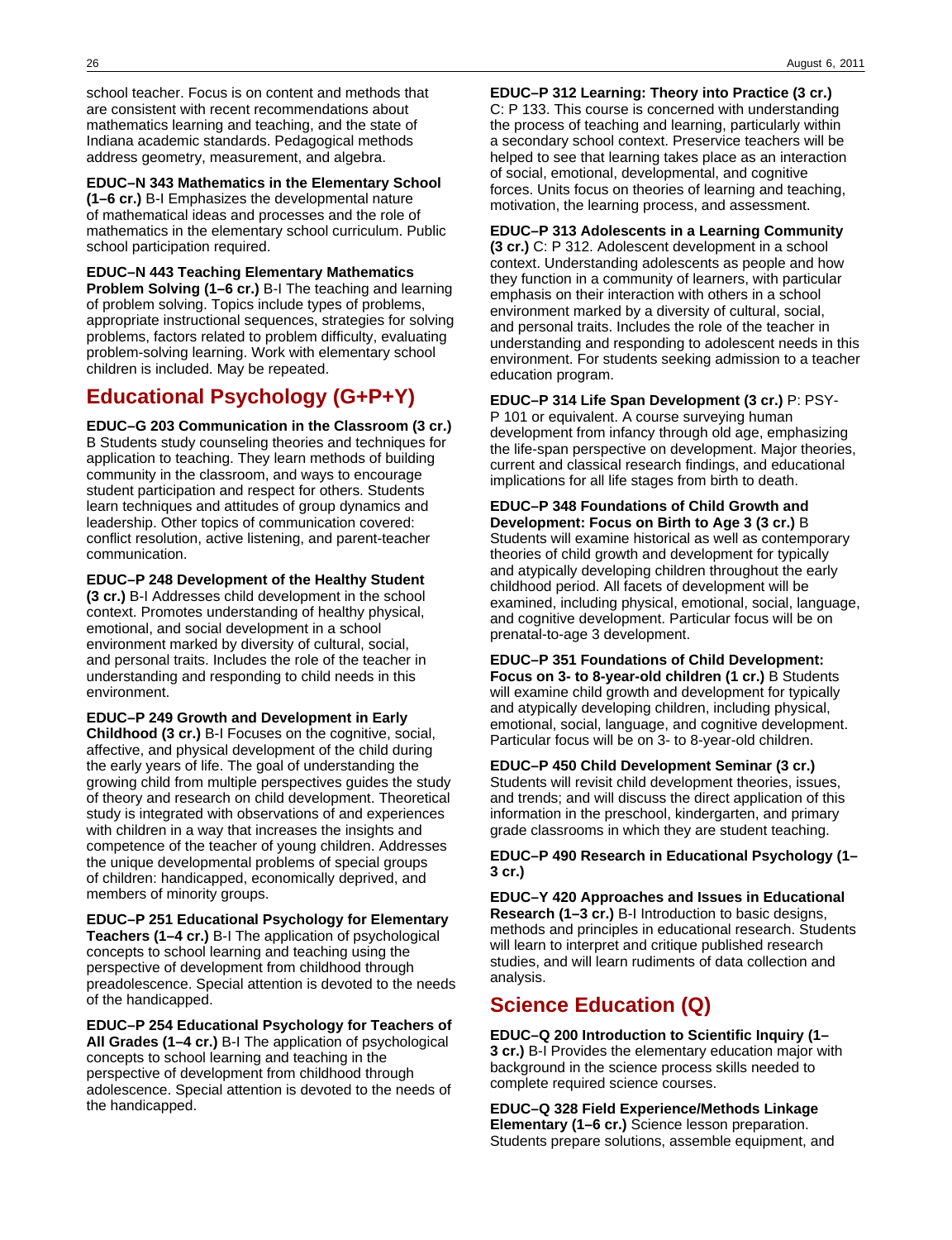perform whatever additional practice is needed to prepare for taking a science lesson into a school.

**EDUC–Q 405 Integrated Science Lab/Field Experience (1–4 cr.)** Must be taken concurrently with COLL-E 405. B Lab for integrated science course for elementary education majors with science area of concentration. Lab for 1 credit for elementary certification for grades 1-6. For 3 credits integrates field experience at middle school level for middle school certification with lab component.

**EDUC–Q 446 Field Experience/Methods Linkage (0– 3 cr.)** C: M 446. B Science lesson preparation. Students prepare solutions, assemble equipment, and perform whatever additional practice is needed to prepare for taking a science lesson into a school.

**EDUC–Q 490 Research in Science Education (1–6 cr.)** B-I Individual research and study in science education.

# **Secondary Education (A+S)**

**EDUC–A 308 Legal Issues for Secondary Teachers**

**(3 cr.)** B-I Focuses primarily on legal concerns affecting teachers in public secondary schools. Topics addressed include tort liability, church/state relations, expression rights, children with disabilities, conditions of employment, discrimination and harassment, student testing, collective bargaining, teacher lifestyle choices, copyright concerns, teacher contracts and dismissal, record-keeping practices, and student discipline.

**EDUC–S 303 Topics in Secondary Education (0.5– 3 cr.)** Various topics will be covered in this course in order

to incorporate timely professional issues in the secondary curriculum. May be repeated.

**EDUC–S 400 Field-Based Seminar in Teacher Education (2–4 cr.)** Instructor's permission required. Discussion of issues in secondary education and exploration of problems of the field. Students spend approximately one day each week in the schools, satisfying performance standards for teacher certification. Grade: S or F. May be repeated.

**EDUC–S 405 The Middle and Junior High School (3 cr.)** Provides future middle and junior high teachers with an understanding of how early adolescent students and school structures affect curriculum, instruction, and classroom management decisions. The course meets the middle/junior high school endorsement requirement for elementary school majors.

**EDUC–S 420 Teaching and Learning in the Middle School (3 cr.)** I Middle schools operate on unique philosophical and organizational foundations. This course will explore the design of middle schools and the ways teachers work to meet the needs of a diverse range of learners, including those with specific needs. Preservice teachers will develop the skills needed to provide challenging learning opportunities for young adolescent learners.

**EDUC–S 430 Teaching and Learning in the High School (3 cr.)** This course for secondary teachers explores curriculum planning for conceptual learning that is developmentally appropriate for adolescents and young adults. It includes the topics of high school organization and reform, assessment, critical thinking, urban school

settings, risk behaviors, identity development, and importance of the larger community context.

**EDUC–S 490 Research in Secondary Education (1– 3 cr.)** B-I Individual research.

# **Instructional Systems Technology (R)**

**EDUC–R 311 Introduction to Instructional Technology (3 cr.)** B Offers an introduction to the field and profession of instructional technology. It includes the historical and accepted views of the field as well as direction in applying instructional design processes toward the student's primary field of study.

**EDUC–R 341 Multimedia in Instructional Technology (3 cr.)** B Focuses on the development of skills using the latest multimedia tools for instructional technology. Significant attention is made to interface design, message design, and appropriate matching of media tools with specific goals and contexts.

**EDUC–R 347 Impact of Games and Simulations in Instruction (3 cr.)** B Examines the potential of gaming, simulations, and virtual environments for the purpose of instruction. It also addresses their social, cognitive, and affective impact on users. Taxonomies, goals, production roles, and techniques are examined in detail.

**EDUC–R 441 Development and Management in Instructional Technology (3 cr.)** B Focuses on the role of the instructional technology manager/consultant by observing ongoing projects in a wide variety of contexts and examining management strategies. Students will generate reports and technology prototypes from these observations to satisfy stated goals.

**EDUC–R 481 Specialized Project in Instructional Technology (3 cr.)** B A capstone course that focuses on an individual or group project. The goal is to bring closure to the knowledge and skills addressed in the cognate course sequence. The project development is to be instructional technology focused with content and context in the student's major.

# **Multicultural/Urban Education (T)**

**EDUC–T 450 Cultural/Community Forces and the Schools (3 cr.)** B Promotes modification of instructional strategies within diverse educational settings by providing opportunities to analyze community forces and cultures through cultural orientation workshops, culturally focused readings, direct residential participation in communityrelated activities, and biweekly preparation of cultural summary reports.

# **Higher Education and Student Affairs (U)**

**EDUC–U 205 Human Development Opportunities for College Students (1–3 cr.)** B-I Opportunities are given for students to better understand their personal development, to learn and use human relations skills, to assess humanistic issues in both personal and societal terms, and to establish goals for the future. Class emphasis will vary, depending upon student needs and the specific topics to be addressed.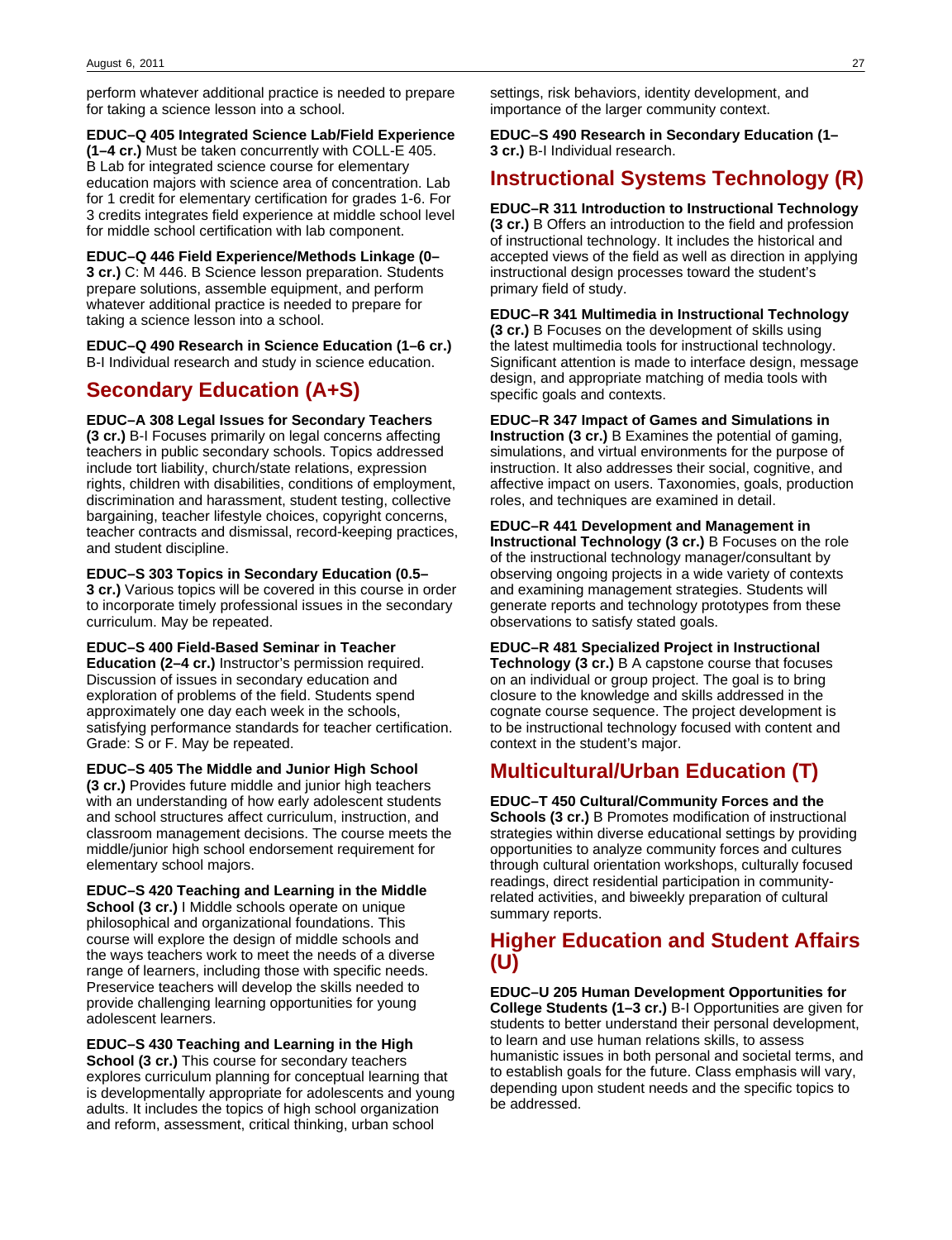**EDUC–U 206 Orientation to College Life (1–3 cr.)** P: Freshman or sophomore standing or consent of the instructor. B-I Focuses on transition: advancing from high school to IU, transferring from a two- or four-year college to IU, or returning to academic life as an adult student

**EDUC–U 207 Leadership Training (1–3 cr.)** B-I Leadership development and training. Topics may include theories of leadership, group dynamics, organizational theory, and other issues of interest to current or potential student leaders.

**EDUC–U 208 Training for Paraprofessionals in Student Affairs (1–3 cr.)** B-I Development of specific skills for paraprofessional student staff such as resident advisors (RAs) and student orientation leaders. Topics may include theories of student development, leadership skills, crisis intervention, confrontation skills, and information about appropriate university policies and resources.

**EDUC–U 210 Survival Skills at IU (0–3 cr.)** Focuses on survival skills for new students. Topics may include strategies for building self-esteem, increasing assertiveness, managing time, goal setting, and other nonacademic skills that can assist novice students.

**EDUC–U 211 Community Development (1–3 cr.)** Topical seminar focusing on community development for students living in residence halls, Greek-letter housing units, living-learning groups, and other naturally occurring or self-selected living groups. Topics may include community building, conflict resolution, and group dynamics.

**EDUC–U 212 Current Issues in Undergraduate Life (1–3 cr.)** Topical seminar addressing issues of interest to new undergraduates. Topics may include student diversity and campus life, the role and status of college women, or college students and alcohol.

**EDUC–U 450 The Undergraduate Student Personnel Assistant (1–2 cr.)** B Prepares undergraduate students to serve as student assistants in student personnel administration, e.g., orientation student assistant, undergraduate resident assistants.

**EDUC–U 495 Seminar in Leadership Training (1– 3 cr.)** B The theory and practice of group work, leadership techniques, communication, human relations, problem solving, and decision making. Cases emphasize the role of the student leader in the total university community.

# **Computer Education (W)**

**EDUC–W 200 Using Computers in Education (1– 3 cr.)** B-I Develops proficiency in computer applications and classroom software; teaches principles and specific ideas about appropriate, responsible, and ethical use to make teaching and learning more effective; promotes critical abilities, skills, and self-confidence for ongoing professional development.

**EDUC–W 201 Beginning Technology Skills (1 cr.)** Brings the student to a technology skill level that meets minimum-level competencies with technology, including basic functionality with operating systems, file management, e-mail, word processing, presentation

software, and hardware operation. Graded Pass/Fail after completion of standardized assessments.

**EDUC–W 204 Programming for Microcomputers in Education (3 cr.)** I Develops programming skills necessary for using a computer and for understanding computer programming as it applies to teaching. Not offered for credit if W 201 or W 202 has been taken.

**EDUC–W 205 Microcomputer Graphics for Teachers (3 cr.)** P: EDUC-W 200 or its equivalent. B Includes programming in high- and low-resolution graphics to generate graphs, letter forms, pictures, and diagrams. Students will also work on selected software and peripherals. The primary focus is on the application of computer graphics to teaching in elementary and secondary schools.

**EDUC–W 210 Survey of Computer-Based Education**

**(3 cr.)** P: W 200 or permission of instructor. B-I The first course for the computer endorsement program. Students will explore issues of infusing technology into the K-12 curriculum, increase range and depth of computer applications and peripherals, and participate in professional development activities. Learning is assessed through computer-based assignments and teaching portfolio creation.

**EDUC–W 220 Technical Issues in Computer-Based Education (3 cr.)** P: W 210. C: W 210. B-I Examines computer hardware, operating systems, software applications, and peripheral devices in classroom settings, including networking, communications, and multimedia. Problem-based laboratory exercises supplement lectures and demonstrations.

**EDUC–W 301 Integrating Technology into Teaching Part I (1 cr.)** P: W 201. B-I Provides students with skills and experiences that allow for effective and appropriate integration of technology into teaching and learning activities. Focus will be on reviewing current models of effective technology integration, surveying available technology in schools, and developing classroom lessons and activities.

**EDUC–W 310 Integrating Technology Into K-12**

**Classrooms (3 cr.)** P: W 210. B-I Students will explore various pedagogical approaches, design and implement technology-bases lessons for K-12 classrooms, participate in professional development activities, and reflect on the integration of technology in the classroom. Learning will be documented and assessed through written assignments and a teaching portfolio.

**EDUC–W 401 Integrating Technology into Teaching Part II (1 cr.)** P: W 201 and W 301. B-I Provides students with skills and experiences that allow for effective and appropriate integration of technology into teaching and learning activities. Students will have the opportunity to implement and evaluate a technology-integrated classroom activity in an advanced field experience.

### **EDUC–W 410 Practicum in Computer-Based**

**Education (3–8 cr.)** B-I The culminating experience for the candidates seeking to be licensed in computer instruction. Either 8 weeks of full-time fieldwork or 16 weeks of half-time fieldwork in an educational setting that incorporates instructional computing.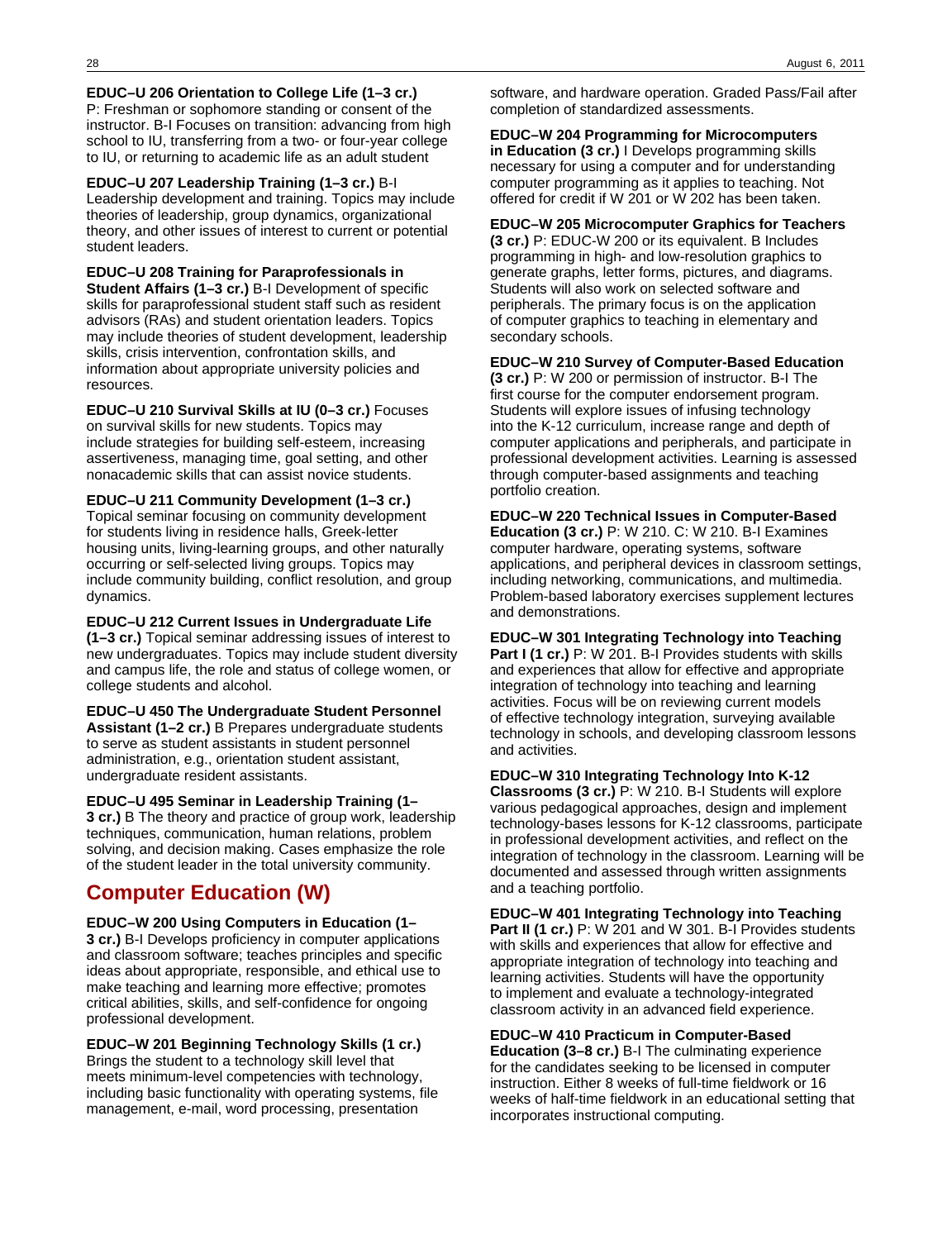**EDUC–W 435 Technology Leadership in K-12 (3 cr.)** P: W 210 and W 310. B-I Focuses on issues typically encountered by technology leadership personnel at schools. Topics include planning for, implementing, and integrating technology into classroom activities; staff development and training; acceptable Internet use; acquiring funding for technology initiatives; building stakeholder collaboration; and managing technology systems in school settings.

**EDUC–W 450 Internship in Instructional Computing (1 cr.)** P: EDUC-W 210 or permission of instructor. B-I Complete semester-long internship experience with a classroom teacher or other individual or group in an appropriate setting. Exchange regular reflections with the practicum supervisor. A corequisite for the Computer Endorsement Cohort. (Enrollment in this course should be for one credit each semester for up to six credits for the Cohort.)

# **Reading (X)**

**EDUC–X 100 Practice in Reading and Study for Self-Improvement (0 cr.)** Attempts to discover weaknesses in the student's methods of reading and study, and to provide remedial exercises. Much of the work is done on an individual basis. (Offered at regional campuses only.)

**EDUC–X 101 Techniques in Textbook Reading (2– 3 cr.)** B-I Instruction and guided practice in techniques for learning from printed materials. Emphasis is on gaining information from texts, practicing retrieval, and discussing concepts. Much of the work is done on an individual basis.

**EDUC–X 150 Reading/Learning Techniques I (1–3 cr.)** B-I Emphasis on mechanics of reading, flexibility in reading, styles of learning, listening comprehension, vocabulary development, word attack, reading comprehension, and reading rate.

**EDUC–X 151 Reading/Learning Techniques II (1– 3 cr.)** B-I Develops higher levels of learning skills, with instruction and practice in critical reading and listening, understanding and applying principles, and methods of learning.

**EDUC–X 152 Reading/Learning Techniques III (1– 3 cr.)** B-I Offered in two options: as a reading rate course with major topics covering reading rate development, comprehension power, skimming, and scanning; or as individualized study for students who want to work in a special area in conjunction with an instructor on an individually designed program. Variable title.

**EDUC–X 153 Reading and Reasoning for the New College Student (2–3 cr.)** B Emphasis on transition to college-level analytical and critical reading, including argument analysis; convergent, divergent, and constructive reading of texts; and concept/theme building through reading. Experiences in the main library and career services center are provided. Students will address issues of commitment and persona; responsibility for college learners.

**EDUC–X 155 Critical Reading and Research Seminar (3 cr.)** B Focus is on academic literacy for high achieving or honors students, including critical reading on challenging materials, inquiry, acclimation to the environment of high expectations, and both social and

intellectual diversity of a university campus. Readings and inquiry center on a theme selected for particular groups.

**EDUC–X 156 College and Life Long Learning (1–2 cr.)** B Students attend 11 public workshops on a wide range of reading, study, and learning skills topics offered by the Student Academic Center and meet for 13 individual conferences with instructors or peer mentors to discuss concepts and application. Emphasis is on developing positive (and eliminating negative) behaviors.

**EDUC–X 157 Key Strategies for Academic Success (1– 3 cr.)** B Three one-hour modules cover personal aspects of learning, college-level intellectual skills and strategies, and performance on examinations. These modules may be taken singularly or in any combination and/or order for a maximum of three credit hours.

**EDUC–X 158 Culture of College (3 cr.)** B Presents a comprehensive view of college as a culture to be learned and understood while developing academic and personal skills that support success. Intended for students on academic probation or entering students who would benefit from sustained support for a full semester.

**EDUC–X 159 Connecting with Campus Resources (2 cr.)** B Students construct a plan for academic success in consultation with instructors and peer mentors, seek out resources and experiences to fulfill that plan, and complete collaborative and writing activities to enrich their insights. Focus is on learning to function as active members of the campus learning community.

**EDUC–X 160 Mastering Academic Skills for Reinstated Students (3 cr.)** A team approach is taken to support students who have successfully petitioned for reinstatement after academic dismissal. Students meet regularly with an instructor, peer mentor, and counseling intern while completing four course units geared toward developing the academic skills and understanding necessary for success.

**EDUC–X 400 Diagnostic Teaching of Reading in the Classroom (3 cr.)** Diagnosis of reading difficulties and solution to problems through research, conference, and practice in the use of materials and equipment.

**EDUC–X 401 Critical Reading in the Content Area (1– 3 cr.)** B Aids elementary and secondary teachers in the development of instructional strategies that assist students in the comprehension, critical analysis, and integration of ideas presented in print material of various subject matter areas.

**EDUC–X 425 Practicum in Reading (1–8 cr.)** P: X 400 or E 339-41 or E 331-32; or consent of instructor. B-I Students will work in selected elementary and secondary classrooms, diagnosing reading problems and developing students' reading competence.

**EDUC–X 460 Books for Reading Instruction (3 cr.)** B Examines use of trade books and non-text materials for teaching language arts and reading K-8. Special sections may focus on specific student populations. Section emphasis announced each semester.

**EDUC–X 470 Psycholinguistics for Teachers of Reading (1–3 cr.)** B-I Explores the linguistic and cognitive dimensions of language. Discusses relationships among the systems of language and among the various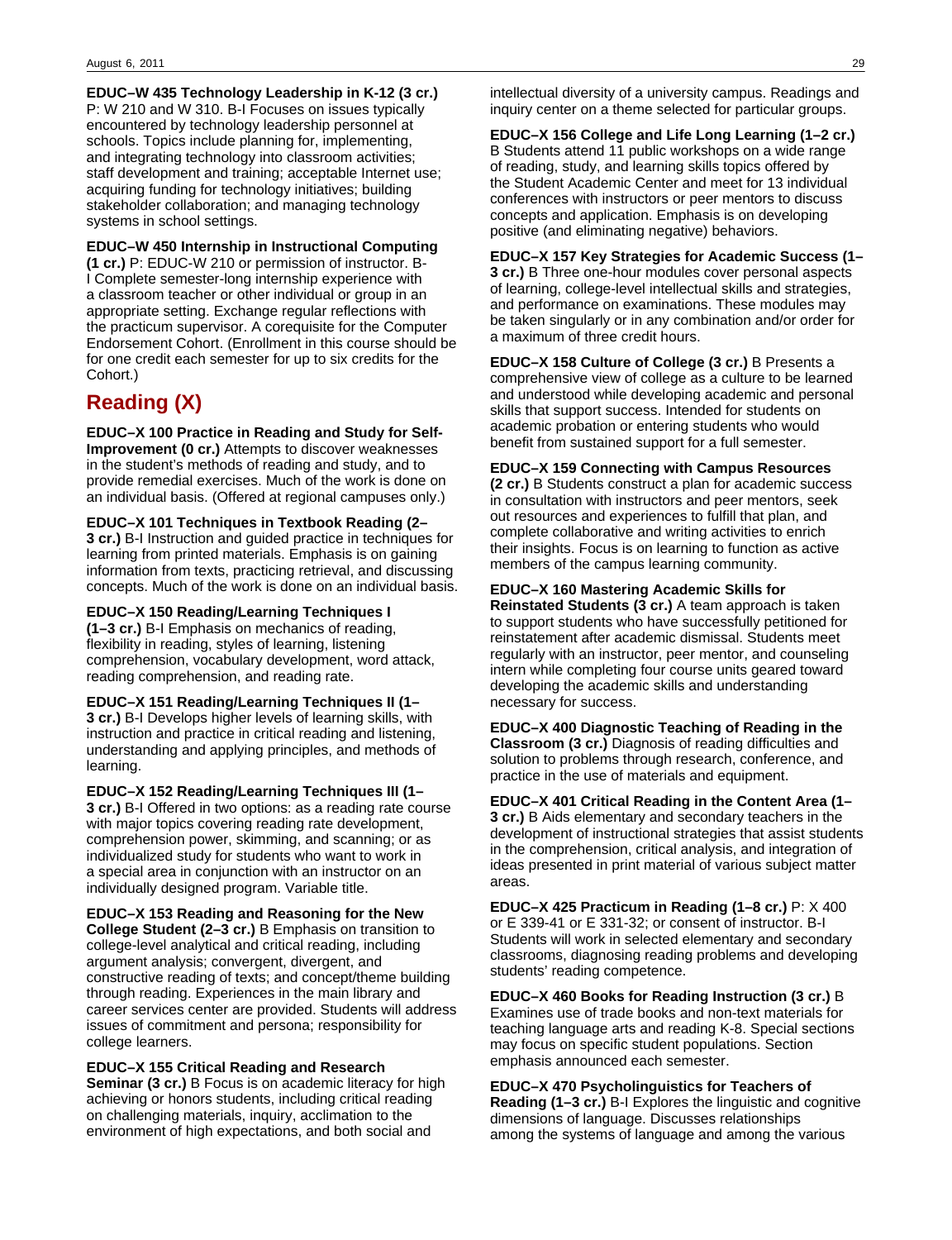expressions of language. Always includes topics on semantics, grammar, and dialect.

**EDUC–X 490 Research in Language Education (1– 6 cr.)** B-I Individual research.

# **Organizations & Services**

- Academic Advising
- Alumni Association
- Education Career Services

## **Academic Advising**

Students interested in the teacher education programs can seek information about the School of Education via e-mail at [EdHelp@indiana.edu](mailto:EdHelp@indiana.edu) or arrange for an appointment by telephone (812) 856-8500. Academic advisors are available through out the year. Students should make certain that they understand the requirements for successful completion of the program and have an appropriate plan for each semester. Online Academic Advising Reports (AAR) and program planning sheets are two effective tools used by advisors and students to track academic progress. AARs are available to admitted Indiana University students through Onestart.iu.edu. AARs allow Indiana University students to view their completed and enrolled course credits in a context that shows completed academic program requirements as well as those requirements that remain unfinished. Detailed program planning sheets are available at SOE 1000 or on the Web at: [http://education.indiana.edu/programsheets.](http://education.indiana.edu/programsheets) Program plans specify total credit hours needed for completion of the degree, courses to be taken, GPA requirements and other information. Adhering to stated requirements is the student's responsibility.

## **Alumni Association**

The School of Education Alumni Association was founded in 1951 to advance the mission of the Indiana University School of Education, Bloomington/Indianapolis, through the active, ongoing participation of its 62,000 graduates and former students.

Chalkboard, a semiannual magazine published by the School of Education Alumni Association, is sent to all members of the association. Nonmember alumni receive one issue each year.

## **Education Career Services**

Anyone who has earned a degree from Indiana University or who has successfully completed or will complete 24 credit hours from Indiana University may register for credential and placement assistance. Education Career Services at the School of Education (1) assists registrants in locating teaching, administrative, and special service positions in schools, colleges, and universities, and as appropriate in business, industry, and governmental agencies; (2) assists registrants with the development of an employment credential, and upon request, sends that credential to prospective employers and other eligible agencies; (3) provides career counseling and planning services for students and alumni; (4) conducts research concerning supply-and-demand and employment trends, issues, and procedures; (5) assists employers in finding the better qualified candidates for vacant positions in their respective institutions and agencies; and (6) sponsors oncampus recruiting activities for education students.

In Bloomington, there is no fee for the initial registration, for updating the placement file, or for receiving career development services. The placement year begins October 1 and ends September 30.

We encourage all registrants to complete their placement file early in the placement year because nearly all employers in the field of education request formal credentials as a part of the employment process. Students are encouraged to initiate their placement file early in the year in which they will become available for employment.

Placement counselors are available to advise students in all aspects of the job search. Assistance is provided for resume and interview skill development, as well as helping each student organize, plan, and conduct a successful employment campaign.

The Education Careeers Office carefully follows the mandates of PL93-380, the Family Educational Rights and Privacy Act, passed by Congress in 1975. Therefore, the placement file is transmitted only at the request of the registrant. Registrants normally request that files be sent by submitting a written request, e-mail or by going to the office in person. For additional information see: [http://](http://iuedcareers.com) [iuedcareers.com.](http://iuedcareers.com)

#### **Campus Interviews**

Interviews with educational employers are scheduled for registrants who have active files from any Indiana University campus. In Bloomington, registrants may sign up for interviews in person or by calling (812) 856-8506. Interview times and specific fields of interest as noted by the employer are provided on the weekly vacancy lists; registrants are permitted to interview only in those areas in which they are or will be certified or qualified. Registrants are encouraged to sign up for campus interviews as soon as possible after the interview schedule is announced because most interviewers have limited time to talk to candidates. Each educational interviewer will be provided a copy of the resume file of each registrant being interviewed. Only those individuals who have active files will be permitted to participate in on-campus interviews.

# **Policies & Procedures**

- Academic Policies
- Grading System
- Student Rights and Responsibilities

# **Academic Policies**

- Academic Standing
- Adding/Dropping Courses
- Appeals Processes
- Attendence and Finals
- Course Currency Requirements
- Credit Hour Requirements
- Distance Learning Courses
- **Graduation**
- Residency Requirement
- Student Records
- Teacher Certification for Non-School of Education **Students**
- Total Withdrawal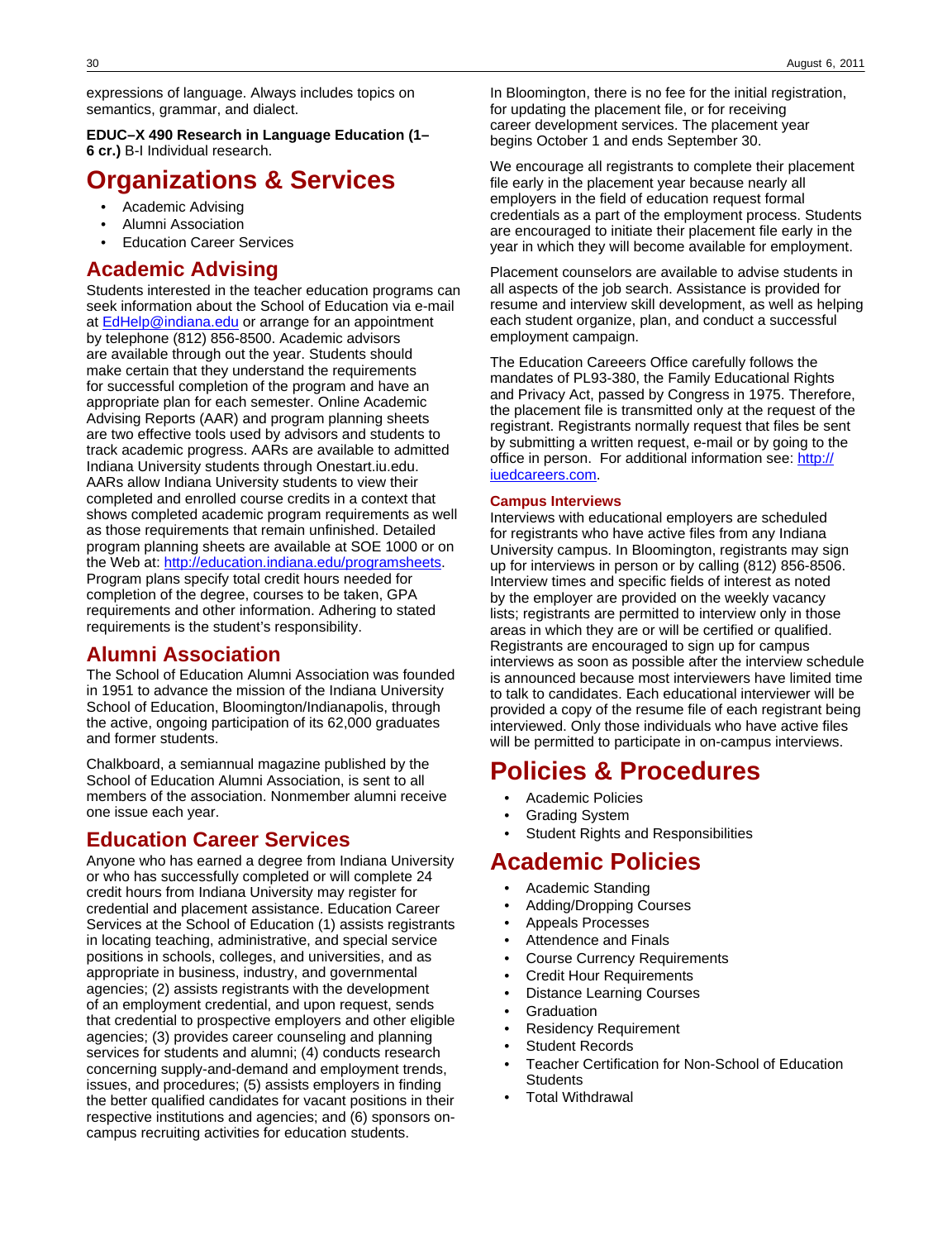# **Academic Standing**

#### **Academic Good Standing and Retention**

Academic Good Standing requires a 2.5 cumulative GPA, and the following:

- 1. Students must earn a "C or higher" in each professional education course. Any course in this category with a grade of "C- or lower" must be repeated. If the course is part of a cluster or block, the course must be retaken before proceeding to the next cluster or block. If it is a non-authorized professional education course (not part of a cluster or block), it must be retaken before student teaching.
- 2. To student teach, students must attain a cumulative GPA of 2.5 in all required professional education courses and meet other student teaching requirements as specified by the program.
- 3. Candidates for the elementary, early childhood, and elementary-exceptional needs students must maintain a minimum GPA of 2.0 in subject matter courses within each of the following areas: mathematics, science, social studies, language arts, and fine arts.
- 4. Elementary students must attain a 2.5 GPA in the area of concentration.
- 5. Secondary and K-12 majors must maintain a minimum GPA of 2.5 in each content field. The only exception is mathematics majors who must maintain a minimum 2.0 GPA.
- 6. To monitor student achievement and pinpoint areas of professional weakness, a system of "alerts" will be used. The purpose of the alert system is to identify students who, for nonacademic or dispositional reasons, may not be successful in teaching. When a student acquires an alert, the Associate Dean for teacher education will determine whether a professional standards committee composed of faculty should review the student's case to recommend appropriate action. In most cases, some corrective action will be recommended, although such a review can result in termination of the student from the program. The intent of this system is to add an important source of professional judgment to the teacher education process. All decisions related to disciplinary action can be appealed by the student to the School of Education's Grievance Hearing Committee.

Students are expected to demonstrate the knowledge, skills, and dispositions expected of beginning teachers. These expectations are set forth by the Interstate New Teacher Assessment and Support Consortium (INTASC) and have been adopted by the Indiana Professional Standards Board.

Failure to meet the minimum standards results in academic probation or in dismissal from the School of Education.

**Probation:** At the close of each semester and summer sessions the academic progress of students in the School of Education is reviewed. Students will receive notification at their official univeristy e-mail address if they have been placed on probation and are or may be subject to dismissal. Upon receiving notification, the student on probation should see the SOE Academic Support Advisor as soon as possible. Students on academic probation

have one semester to meet the minimum academic standards required.

**Voluntary Withdrawal:** If a student voluntarily withdraws from school while on probation, that student may reenter school on probation at any time. If the reason for probation is an unacceptable grade point average, the student may reenter in good standing if, by taking course work in other divisions or schools of Indiana University, grades have been earned that raise the cumulative grade point average to a minimum of 2.5.

**Dismissal:** Students who are academically dismissed from the School of Education are placed on the alluniversity checklist, which means that they may not enroll in courses on any of Indiana University's eight campuses.

**Reinstatement:** Students who have been academically dismissed are required to wait at least one semester (summer sessions not included) before applying for reinstatement. Applications for reinstatement are submitted to the Academic Standards Committee. Conditions concerning course load limits or related academic requirements may be required by the ASC if it is in the returning student's best interest.

# **Adding/Dropping Courses**

### **Schedule Adjustments Drop and Add**

The IU Registrar sets calendar deadlines for adding or dropping course work during an academic session. Students can access an electronic or E-drop system through OneStart through the first week of classes to drop and add coursework on a space available basis.

No course may be added by an undergraduate after the first week of a semester or a summer session unless the instructor of the course approves and the request is authorized by both the chairperson of the department and the Associate Dean for Teacher Education. Published decision dates are available online at OneStart in the Schedule of Classes.

Once the automatic (W) deadline has passed, a student must secure the approval of the instructor and the Associate Dean of Teacher Education to drop a course with a (W). If permission is not granted the student will receive an "F" for the course. Ordinarily the only acceptable reason for withdrawal is illness or obligation of employment. It's the student's responsibility to start the withdrawal procedure by getting the form and asking the appropriate people to sign it. The application for withdrawal must be processed within 10 days of its receipt. Important: Students withdrawing from a course to which a laboratory/field experience (M 101, M 201, M 301, M 303, M 401, M 403) is linked must initiate withdrawal from both parts of the course. Withdrawal is not automatic. Failure to do so may result in a grade of F in the laboratory/field experience.

## **Attendence and Finals**

Attendance policy for classes is determined by the instructor. Typically, illness is the only acceptable excuse for an absence. Excused absences must be explained to the satisfaction of the instructor, who will decide whether missed work can be made up.

Final Exams times and locations are determined by the IU Registrar's Office and are published on OneStart in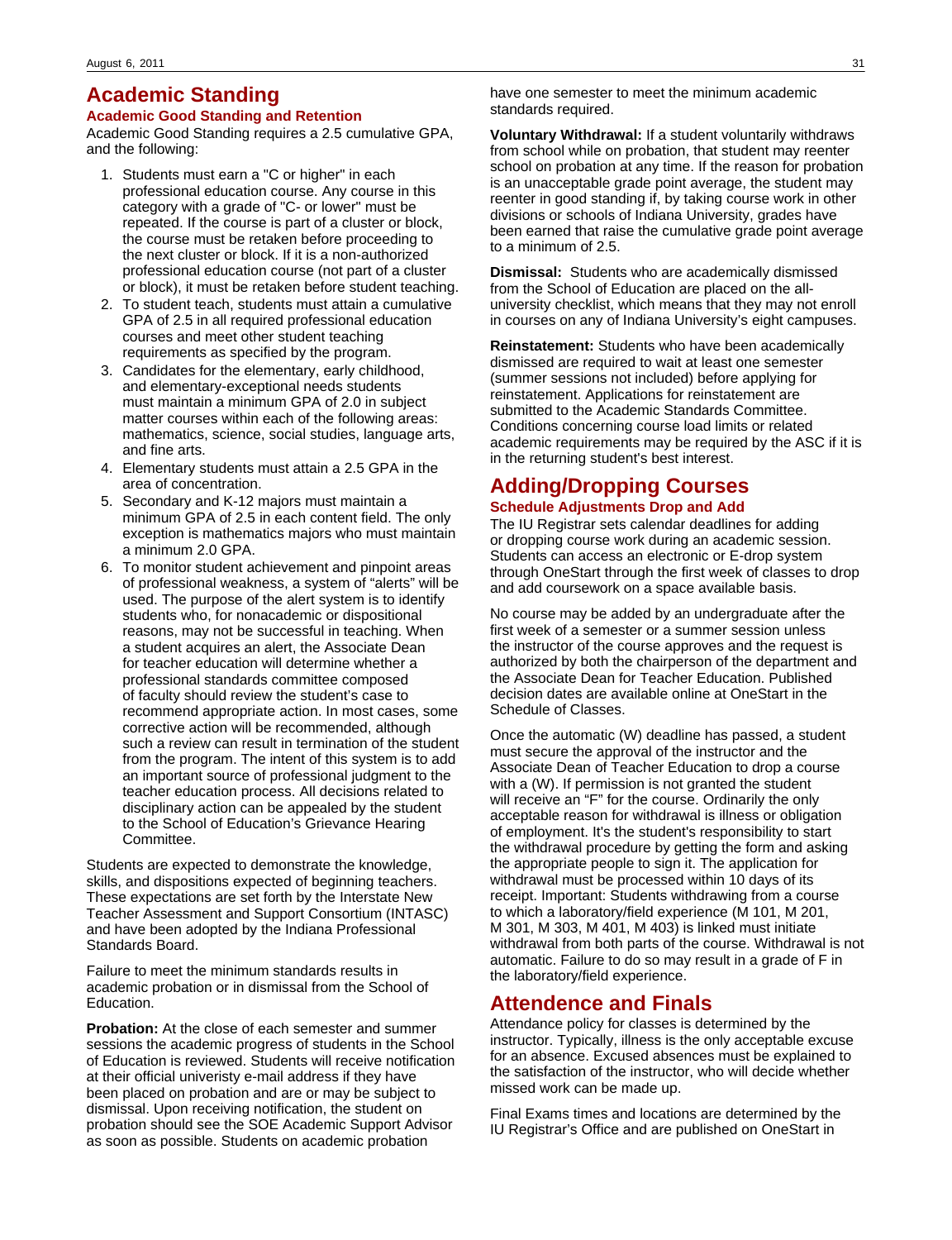the Schedule of Classes. Students are responsible for ensuring that they do not have two or more exams that overlap during final exam week.

## **Course Currency Requirements**

All professional and technology course work must be completed within the preceding 10 years of program completion. Course work that is 10 or more years old may be considered in the program if revalidated. The program faculty will establish the requirements for course revalidation and may limit the amount of old course work allowed in a program. The methods of revalidating professional and technology courses may include, but are not limited to: (a) passing an examination specifically covering the material taught in the course; (b) completion of a more advanced course in the same subject area; (c) presenting evidence of extensive professional experience that requires the application of material taught in the course or competence in the requisite skill areas. To be recommended for a license, students must meet the certification standards in place at the time of application to the state.

## **Credit Hour Requirements**

Class Standing is based on total credit hours that count toward minimum degree requirements: Freshman 0-25 credit hours; Sophomore 26-55 credit hours; Junior 56-85 credit hours; Senior 86 or more credit hours.

**Full-Time/Part-Time Status:** Indiana University students are considered full time when they are enrolled in 12 or more credit hours of course work; students enrolled in fewer than 12 credit hours are considered part-time students. A typical full-time load is approximately 15 credit hours. Students are cautioned to remember that enrollment status can affect financial aid and/or insurance coverage/benefits. Completion of the teacher education programs in four years requires a minimum of 16 credits per semester for most programs.

**Credit Hours Required for Graduation:** A minimum of 124 credit hours is required for the Bachelor of Science degree. Some education majors require additional credit hours for graduation. Consult an advisor for specific requirements.

**Credit by Examination:** The school will apply credit earned by departmental examination, College Board Achievement Placement Tests, College Board Advanced Placement Tests, and language placement tests offered by the Bureau of Evaluative Standards and Testing toward appropriate degree requirements. Such credit must be entered on the student's transcript.

**Transfer Credit Hours:** Acceptance of credit from other institutions and its applicability toward a degree from Indiana University will be determined by the Office of Admissions. Credit toward the degree of Bachelor of Science in Education may be granted for courses taken at an approved institution provided such courses are equivalent to courses offered at Indiana University. No transfer credit is accepted from any school that is not accredited by a regional accrediting agency. No more than 64 credit hours and no course work at the upper division level (300 or above) earned at a junior or community college will apply toward a degree at Indiana University. No transfer credit will be allowed for work that has earned a letter grade lower than C. No passing grades earned

at another institution will be used in computing the grade point average at Indiana University. To maintain the integrity of the teacher education programs, students are strongly urged to complete all professional education requirements on the Bloomington campus.

Note: Unofficial transfer credit evaluations completed by anyone other than the Office of Admissions is not a contract; it is an estimate of whether past coursework and experiences meet current Indiana teaching license requirements. Individual faculty members and advisors do not have the authority to determine program substitutions.

#### **Undergraduate Students Taking Graduate**

**Coursework:** There are two conditions under which undergraduate students may enroll in graduate courses: (1) Undergraduate students in their junior or senior year may take graduate courses that will count in their undergraduate program if the graduate courses are relevant to their program of study and there is no similar undergraduate course available; and (2) undergraduate students in the last semester of their senior year may take graduate courses that may later be applied to a graduate program. Graduate courses taken prior to the last undergraduate semester may not be applied to a graduate program, and no course may be applied to both an undergraduate and a graduate program. Undergraduate students who meet either of these conditions must, further, have an undergraduate GPA of 3.0 or higher, obtain written permission from the course instructor, and obtain the approval of the associate dean for graduate studies. Exceptions may be made for students in the Cultural Projects Program, but must be approved by the director of that program.

## **Distance Learning Courses**

Distance Education Courses: Indiana University students in the Teacher Education Program may use no more than 18 credit hours of distance education course work in meeting the requirements for teacher certification in the major. Distance education strategies include correspondence, on-line, and independent study classes. No authorized or unauthorized professional education courses can be taken through distance education except those offered by Indiana University Bloomington.

# **Graduation**

#### **Application for Degree**

Full-time students should file an application for graduation/ Bachelor of Science degree in the School of Education during the first semester of the last year required to complete the requirements of the degree (at the beginning of the senior year). Part-time students should file an application for a degree two semesters before the completion of the requirements. On the Bloomington campus, students must apply online through OneStart. Application for a degree is the student's responsibility, and the School of Education will not be responsible for the graduation of students who fail to file their applications. see [http://education.indiana.edu/GraduationInfo.](http://education.indiana.edu/GraduationInfo)

Note: The graduation ceremony is held by the Indiana University Alumni Association two times a year: December and May. Diplomas are mailed to students' home addresses after the degree is formally granted by the faculty and recorded by the Univeristy Registrar four times a year December, May, June, and August.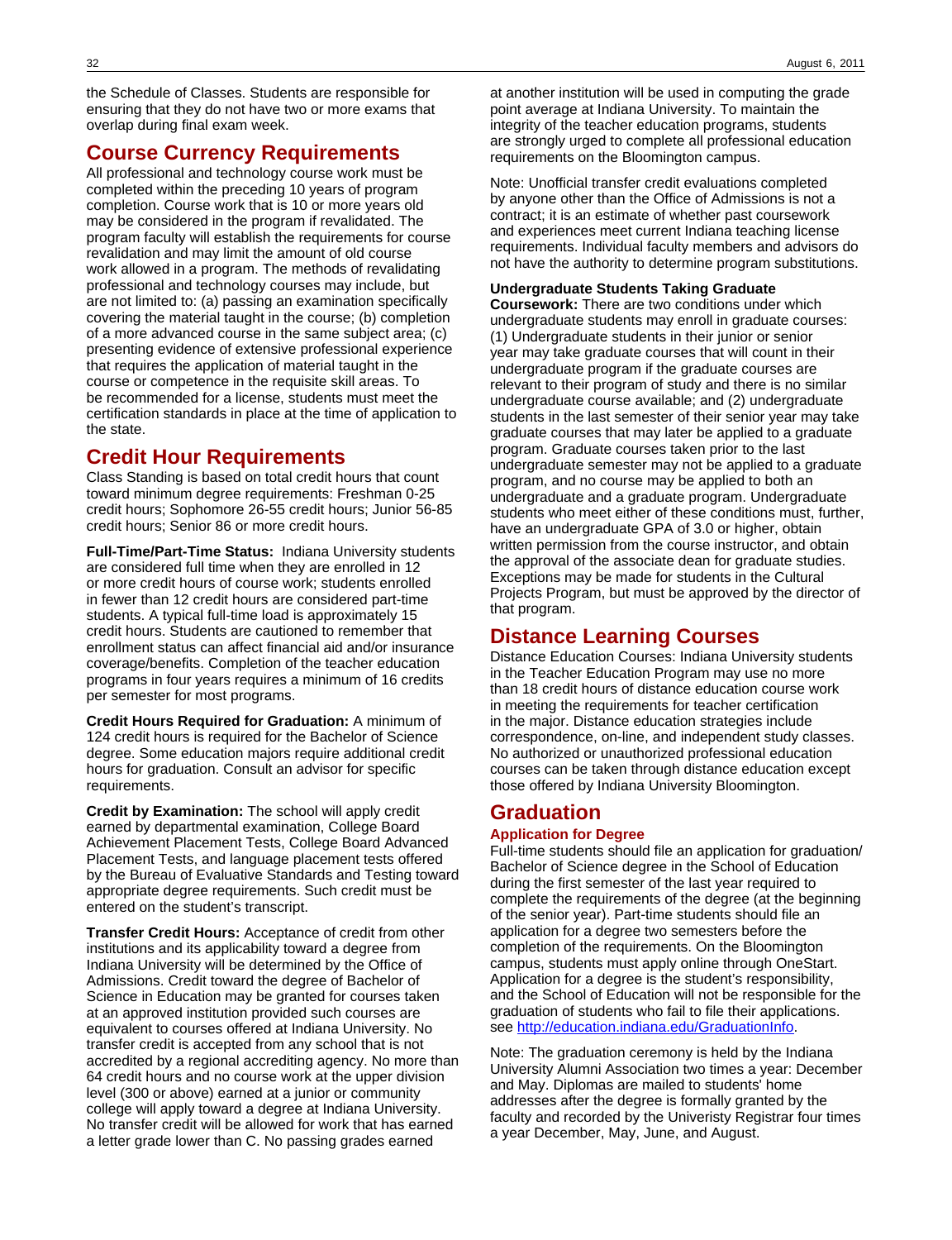#### **B.S. Degree with Honors**

The School of Education recognizes high cumulative GPAs with the designations "Distinction," "High Distinction," and "Highest Distinction." Students must earn a minimum grade point average of 3.6 in all course work taken toward the B.S. in Education degree, must be in the top 10 percent of the class, and must complete at least four full semesters in residence at Indiana University campuses to earn a degree with honors. A 15 credit hour summer session is counted as one semester for this purpose.

### **Residency Requirement**

The student enrolled at Bloomington must complete at least 30 of the last 60 credit hours required for a specific degree program while in residence at the School of Education. At Bloomington, the 30 credit hours should include either one regular semester with a 12 credit hour load or two summer sessions with a 6 credit hour load each session. These 30 credit hours will include methods course(s) in the major and student teaching.

### **Total Withdrawal**

Students seeking a total withdrawal from classes during a semester should complete the process as detailed by the IU Registrar's Office in the Enrollment and Student Academic Information Bulletin. Withdrawals after the deadline require approval of the associate dean of Teacher Education. Approval is usually given only for "urgent reasons" such as extended illness or crises.

### **Management of Student Records**

Confidentiality of Records Indiana University, in compliance with the General Education Provisions Act, Section 438, titled Family Educational Rights and Privacy Act, provides that all student records are confidential. Confidential academic information is released by the School of Education only to the student and to person(s) whom the student authorizes in writing to be appropriate recipients of the information. Students may review their records upon request (within 45 days) and may ask for deletions or corrections of the record in a hearing process described in detail in the Code of Student Rights, Responsibilities, and Conduct distributed at fall registration, available online at [www.dsa.indiana.edu/Code](http://www.dsa.indiana.edu/Code) or available in the office of the Division of Student Affairs, Franklin Hall 108.

Waiver of Student Access References, recommendations, and other similar documents may carry a voluntary waiver relinquishing the student's right to review this specific material. The student may also release the record to others by signing a written release available in the offices that maintain records. Further details regarding the provisions of the Privacy Act and a list of offices where student records are kept may be found in the Code of Student Rights, Responsibilities, and Conduct.

Release of Information in Student Records Personally identifiable information, including Social Security number, date of birth, student identification number, grades, GPA, credit hours completed, or current class schedule may not be released without written permission of the student. Legislated exceptions include "legitimate educational interest/need to know," parents who can show proof of

IRS dependency, court-issued subpoenas, and medical or police emergencies.

Directory or public information can be made available to third parties by the I.U. Office of the Registrar, including name, address, phone number, major, dates of attendance, admission or enrollment status, campus, school, class standing, degrees and awards, activities, and sports unless restricted by written request of the student.

Transcripts Complete information on transcripts can be found in the I.U. Enrollment and Student Academic Information Bulletin. Requests for transcripts must be made in person or in writing to the Office of the Registrar, Franklin Hall 100, Indiana University, Bloomington, IN 47405 or via e-mail to [registrar@indiana.edu.](mailto:registrar@indiana.edu)

### **Appeals Processes**

#### **Appeals Concerning School of Education Policy, Practices and Programs.**

There are three different types of academic appeals available to undergraduate students through the School of Education.

**Type 1:** Appeals Regarding Criteria for Admission, Program Requirements and Retention must be submitted in writing as specified in on the School of Education Web site:<http://education.indiana.edu/asc> in the following sequence:

- 1. Submit a written appeal to the Academic Standards Committee, if that appeal is denied.
- 2. Submit a written appeal to the Associate Dean for Teacher Education, if that appeal is denied.
- 3. Submit a written appeal to the University Dean of Education.
- 4. To ensure due process, all appeals must be made in this order. Contact the Office of Teacher Education for information on preparing an appeal or see the SOE Web site.
- 5. Appeals based on disabilities: Unlike public school elementary and secondary programs, institutions of higher education are not required to actively seek out and accommodate students with disabilities in academic programs. Institutions are not obligated to accommodate students in meeting any essential program requirement. Students on the Bloomington campus seeking waivers or substitutions to a School of Education or Indiana University academic program or course requirements based on individual disabilities should contact the Office of Disabled Student Services (DSS). The staff of DSS will assist students in documenting recognized disabilities and exploring alternative remedies. Disabled Student Services is located in Franklin Hall 096 (phone 855-7578).

**Type 2:** Appeals Regarding Teaching Activities; If a student has concerns about the quality of teaching in a course in which he or she is enrolled, the student should follow this process:

1. Discuss those concerns with the course instructor. If that discussion does not resolve the student's concerns, the student should: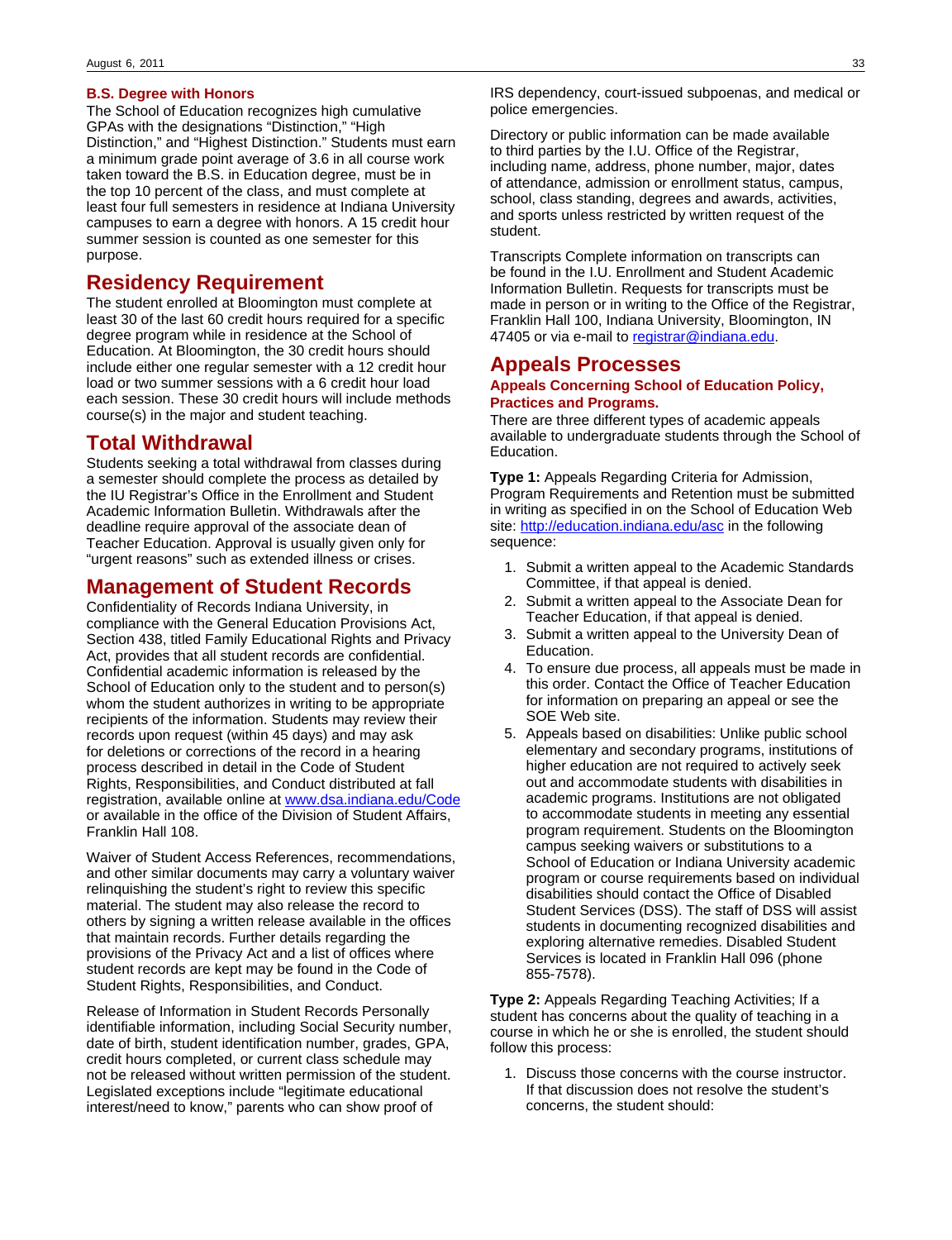- 2. Schedule a meeting with the appropriate coordinator of that course. If that discussion does not resolve the student's concerns, the student should:
- 3. Schedule a meeting with the chair of the department through which the course is offered. If that meeting does not resolve the student's concerns, the student should:
- 4. Schedule a meeting with the Associate Dean for Teacher Education.
- 5. Submit an appeal to the School of Education's Grievance Hearing Committee. (For more information, see below.)

To ensure due process, all appeals must be made in this order. Contact the Office of Teacher Education for information on preparing an appeal or see the SOE Web site: [site.educ.indiana.edu/AcademicStandards/](http://site.educ.indiana.edu/AcademicStandards/tabid/5509/Default.aspx) [tabid/5509/Default.aspx](http://site.educ.indiana.edu/AcademicStandards/tabid/5509/Default.aspx)

**Type 3:** Appeals Concerning IU Code of Student Rights, Responsibilities, and Conduct are heard by the Student Grievance Hearing Committee. The purpose of the Grievance Hearing Committee is to provide a fivemember hearing board for any student who believes that his/her rights as defined in Part One of the Code of Student Rights, Responsibilities, and Conduct have been violated by a member of the faculty or administration. After considering the appeal during a formal hearing, the hearing board votes in private and forwards its recommendation for action to the dean of the School of Education, who makes final disposition of the appeal in the School of Education. If the student wants to appeal further, the Code of Student Rights, Responsibilities, and Conduct provides an avenue through the dean of faculties.

Violations of individual rights and rights related to academic affairs—as defined in Parts I.A., I.B., and I.C. of the Code of Student Rights, Responsibilities, and Conduct —include citizenship, discrimination, sexual harassment, harassment based on sexual orientation, and racial harassment.

Violations of academic affairs include provisions of advising for academic planning, classes conducted in accordance with the IU Code of Academic Ethics, freedom to raise issues and express ideas or opinions relevant to classroom work, sensitivity by faculty to student personal or political beliefs, and protection of privacy of student information, ethical behavior of faculty in relationships with students.

Academic misconduct, as defined in the Code of Student Rights, Responsibilities, and Conduct (Part III), includes cheating, fabrication, plagiarism, interference, violation of course rules, facilitating academic dishonesty, and issues related to grades in a course and the terms and conditions of associate instructor and graduate assistant appointments.

The Code of Student Rights, Responsibilities, and Conduct distinguishes between personal misconduct and academic misconduct. Appeals regarding personal misconduct are not within the jurisdiction of the Grievance Hearing Committee and are handled by the IU Dean of Students. Additional information is available on the IU Web site: [profile.educ.indiana.edu/Portals/28/Policy%20Council/](http://profile.educ.indiana.edu/Portals/28/Policy Council/Committees/IUBSoE_appeal_policy_revision.pdf) [Committees/IUBSoE\\_appeal\\_policy\\_revision.pdf](http://profile.educ.indiana.edu/Portals/28/Policy Council/Committees/IUBSoE_appeal_policy_revision.pdf)

#### **Sexual Harassment Policy**

Harassment on the basis of sex is a violation of Title VII. Indiana University does not tolerate sexual harassment of students and responds to every complaint. Individuals who believe that they have been sexually harassed should notify their supervisor and/or the Associate Dean for Teacher Education.

## **Teacher Certification for Non-School of Education Students**

For students not in the School of Education, teacher certification and degree conferral are two separate processes. In secondary and K-12 programs, students may earn certification through the School of Education while enrolled and earning a baccalaureate degree in any of the following schools of the university:

- College of Arts and Sciences
- School of Health, Physical Education, and Recreation
- School of Journalism
- School of Music

Candidates outside the School of Education must meet both the degree-granting school's graduation requirements and the certification requirements for their teacher education program. That is, students earning certification must meet the general-education, professional education, and content field course requirements and any other specific program requirements in the area in which they want to be certified, as outlined in this bulletin; they must also have completed a minimum of 124 credit hours (see specific degree requirements [http://education.indiana.edu/](http://education.indiana.edu/programsheets) [programsheets](http://education.indiana.edu/programsheets)). In addition, these students must satisfy all the requirements for the degree, as stipulated by the degree-granting school. It is strongly recommended that students in this program see an academic advisor in each of the schools every semester before registering.

Note: All undergraduate students majoring in elementary education, early childhood education, and elementary exceptional needs, must be enrolled in the School of Education. These students will receive both the degree and certification from the School of Education.

# **Grading System**

- Grade Point Average (GPA)
- Pass/Fail Option (P/F)
- Satisfactory/Fail Grades (S/F)
- Deferred Grades (R)
- Incomplete Grades (I)
- Withdrawn from Course (W)
- Grade Replacement Policy

### **Deferred Grades**

The deferred grade R used on the final grade report indicates that the nature of the course is such that the student's work can be evaluated only after two or more terms. Courses in which the R grade is appropriate will be announced as a deferred grade course in the Schedule of Classes or Enrollment Bulletin.

## **Grade Point Average (GPA)**

The grade point average is determined by multiplying the credit hours by the credit points for each course completed, adding up all the products, and dividing the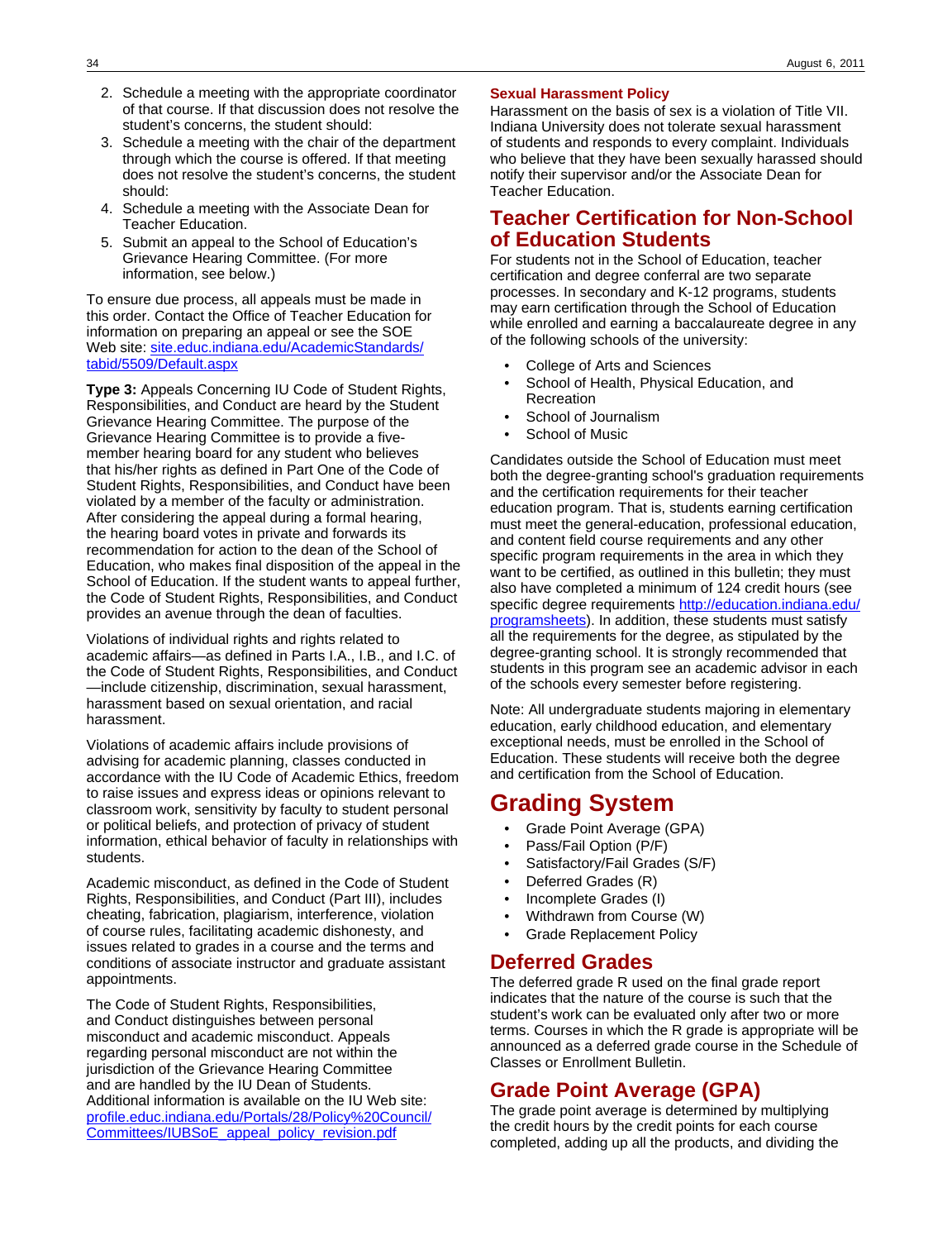sum of the products by the number of credit hours in which credit points were received.

The School of Education calculates two GPAs: the University GPA includes all course work taken at Indiana University. The Degree GPA includes only courses counted in the program. In both cases, a minimum 2.5 GPA is required. Each professional and content or area of concentration course must be completed with a C or higher and a 2.5 overall.

#### **Grading System**

| $A =$      | 4.0 credit points                                                         |
|------------|---------------------------------------------------------------------------|
| A- =       | 3.7 credit points                                                         |
| B+ =       | 3.3 credit points                                                         |
| $B =$      | 3.0 credit points                                                         |
| B- =       | 2.7 credit points                                                         |
| $C + =$    | 2.3 credit points                                                         |
| $C =$      | 2.0 credit points                                                         |
| C- =       | 1.7 credit points                                                         |
| $D+ =$     | 1.3 credit points                                                         |
| $D =$      | 1.0 credit point                                                          |
| D- =       | 0.7 credit points                                                         |
| $F =$      | 0 credit points $=$ Failed                                                |
| S or $P =$ | Satisfactory or Passing:<br>Credit hours are awarded<br>for $S$ and $P$ . |
| $R =$      | Deferred: No credit hours<br>awarded.                                     |
| $l =$      | Incomplete: No credit hours<br>awarded.                                   |
| W =        | Withdrawn: No credit hours<br>awarded.                                    |
| $FN =$     | Failure: Not attending                                                    |
| $NC =$     | No credit                                                                 |
|            |                                                                           |

All Professional Education coursework in the School of Education must be completed with a grade of C or higher. Any student who receives a grade of C– or lower in a Professional Education course must retake the course prior to proceeding in the program. Students who are under the "conditional admission" category to the School of Education must complete any Professional Education admission course with a C or higher letter grade in order to remain eligible for authorized courses.

### **Incomplete Grades**

If a student is not in attendance during the last several weeks of a semester, the instructor may report a grade of I (indicating that the work submitted is satisfactory but that the entire course has not been completed) if the instructor has reason to believe that the absence was beyond the student's control; if not, the instructor shall record a grade of F or FN.

The time allowed for the removal of an I grade is one calendar year from the date of its recording, the dean of the student's college or school may authorize adjustment of this period in exceptional circumstances. By assigning an I, an instructor implicitly authorizes and requires that the registrar automatically change an I to an F at the end of the appropriate time period if the student fails to complete the course work to the instructor's satisfaction.

Both the student and the instructor in whose course the student received the I will be notified of this change of grade.

## **Pass/Fail Option (P/F)**

Within certain restrictions, students in good standing may choose to take some elective courses or generaleducation courses on a P/F basis. The instructor is not notified of the student's decision to take the course P/F.

The decision to take a class Pass/Fail must be made on or before the end of the first three weeks of class during the regular semester and on or before the end of two weeks in a summer session. Check the Schedule of Classes or Enrollment Bulletin for the exact dates. Appropriate forms are available in the Office of Teacher Education.

There are two restrictions to the Pass/Fail option:

- 1. The P/F option may not be used for any course in a subject in which the student wishes to be certified to teach. That is, all courses in the content field and all courses in professional education must be taken for a letter grade. Note: Elementary education and early childhood education majors may use the P/ F option only for credit hours over and above the minimum hours required in the areas of language arts, science, social studies, mathematics, and the arts. Secondary and K-12 students may use the P/ F option only for elective credit hours or for courses that satisfy the general-education requirements. CMCL-C 121, COMM-C 110, and ENG-W 131 or their approved substitutions may not be taken P/F.
- 2. A maximum of two courses per academic year may be taken on a P/F basis. The academic year begins in the fall and includes the following year's summer sessions.

If a student earns a passing grade, a P is recorded on the transcript; this grade of P cannot be replaced by the actual letter grade earned in the course. The grade of P is assigned no grade points and is not considered in computing the grade point average.

If a student earns an F in the course, an F is entered on the transcript. The grade of F is treated as a regular letter grade and is used in computing the grade point average.

## **Satisfactory/Fail Grades (S/F)**

This grading option is initiated by the professor teaching a particular course. The professor must obtain permission from the dean of the faculties to grade the class on an S/F basis, and the class must be notified during the first class session that the course will be graded on an S/F basis.

The grade of S carries no grade points and consequently is not considered in figuring grade point averages. The grade of F is used in GPA calculations.

There is no limit to the number of courses or credit hours a student may take on an S/F basis because the option is initiated by a professor. For student-initiated Pass/Fail grading option information, see the Pass/Fail section.

### **Withdrawn from Course (W)**

Withdrawing from a course does not result in a grade or figure into the hours of credit or GPA calculations. A student must refer to the date published online at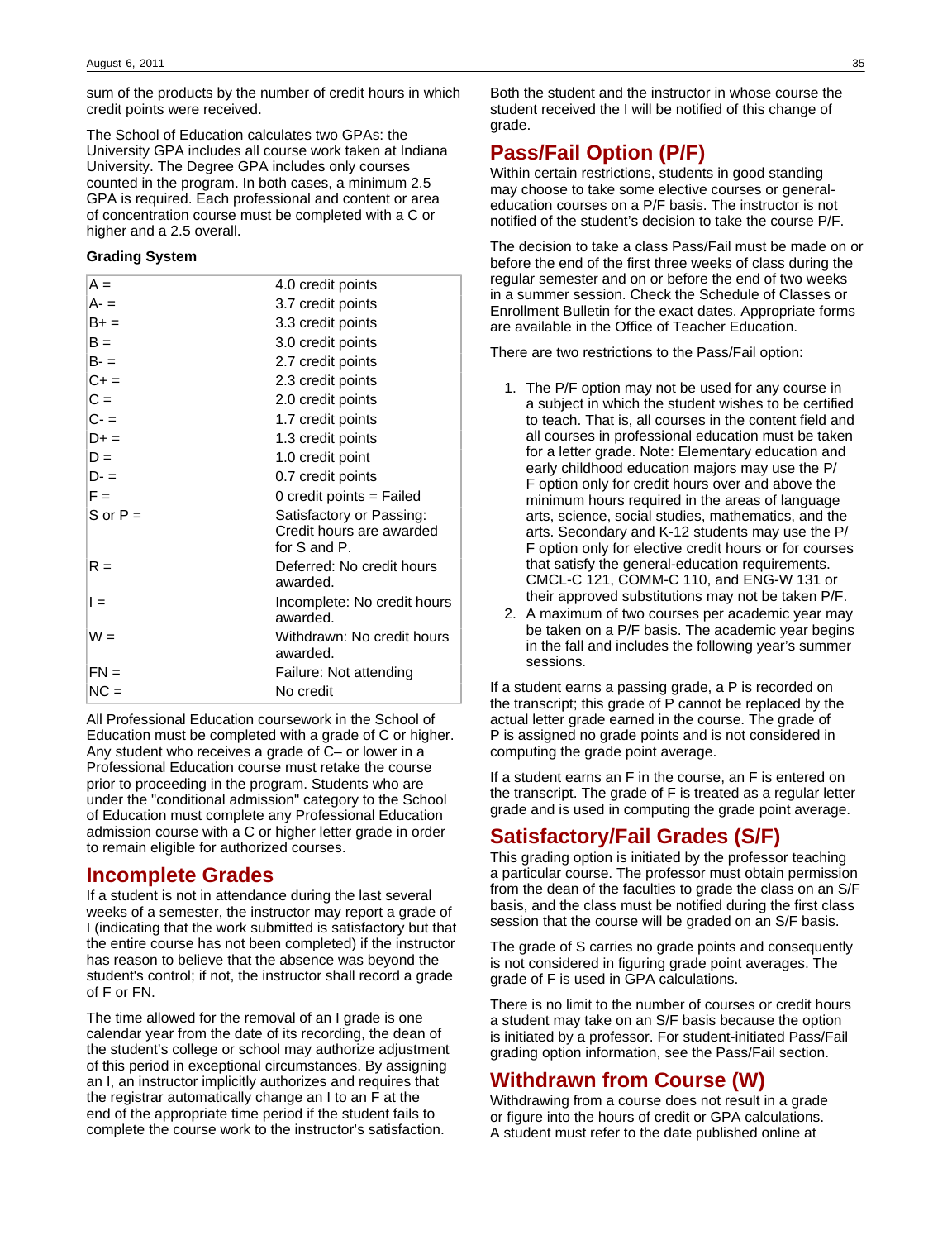OneStart or the Schedule of Classes/enrollment bulletin to determine the last date for an automatic W from a class for each semester or summer session, or call the Office of Teacher Education for more details. After the automatic withdrawal date has passed, the instructor and the associate dean for teacher education make a determination about whether to give a W or a WF withdrawn failing. Ordinarily, the only acceptable reason for withdrawal is illness or obligation of employment. It's the student's responsibility to start the withdrawal procedure by getting the form and asking the appropriate people to sign it. The application for withdrawal must be processed within 10 days of its receipt.

Note: Students withdrawing from a course to which a laboratory/field experience is linked (M 101, M 201, M 301, M 303, M 401, M 403) must initiate withdrawal from both the academic class and the field experience. Withdrawal is not automatic. Failure to do so may result in a grade of F in the laboratory/field experience.

# **Grade Replacement Policy**

Any undergraduate student may retake a course for which he/she received a grade below an A during the first 45 hours of course work. A student may exercise this option for no more than three courses, totaling no more than 10 credits. A student may use this option only once for a given course.

The student's transcript shall record both grades. For the course retaken, only the second grade shall be counted in the determination of the student's grade point average (GPA). Any GPA calculated in accord with this policy shall be marked with an asterisk, denoting that a lower grade has been replaced by a second grade in the course. Note: This policy was implemented first semester 2001-2002. Courses taken prior to that term do not apply.

The following is a statement of the decision made by the Bloomington Faculty Council in March 2001, with regard to initial implementation of the new Bloomington campus grade forgiveness policy. A statement of the policy appears above.

- 1. Only courses attempted during or after the fall 2001 term will be eligible for replacement under the new policy.
- 2. Through summer 2004, students enrolled at IU prior to fall 2001 may replace courses under the new policy or under the grade replacement policy; the total of replaced courses may not exceed three courses (maximum of 10 credits).
- 3. Students may replace any course taken before or during the term in which their 45th credit hour is earned.
- 4. All IU course work and any transferred course credits earned at another institution will be included in calculating the first 45 hours.
- 5. The following grades cannot be replaced under the expanded grade replacement policy: S, P, W, I, R, NC.
- 6. GPA credit hours for the replaced course will be removed at the point at which the course is replaced.
- 7. Courses repeatable with different content are not eligible for replacement under this policy unless a unit chooses to permit this by means of a specific authorization procedure.
- 8. A student may not request reversal after asking for and applying for the GPA exclusion.
- 9. A student may not replace a grade with a second grade of W, I, R, or NC.
- 10.Students who re-enroll in a course must indicate to the school of their major or to University Division, as appropriate, their intent to apply the GPA exclusion policy to a specific course by the date of automatic withdrawal.
- 11.Initially, the extended-X policy will adhere to grade replacement policy administrative practice and guidelines regarding exceptional cases, where these are not in conflict with the provisions of the extended-X policy nor with these implementation policies. A statement of the applicable practices has been compiled and is on file with the Dean of Faculties and with the Office of the Registrar.
- 12.In initial implementation of the extended-X policy, as under the grade replacement policy, Bloomington joins all other campuses in honoring the principle that the grade forgiveness policy on the degree granting campus is applicable for each student. Hence, if an IUB student transfers to another campus with more liberal grade replacement policies, IUB will honor requests from that campus, on behalf of the student, to replace an IUB grade that may not be replaceable under IUB policy. Were the student to return to IUB for graduation, however, that course exclusion would not apply.

Students in education must gain approval of a grade replacement petition form before the grade replacement policy can take effect. Forms are available in the Office of Teacher Education.

For more information regarding the extended-X policy, see the Office of the Registrar's Web site at [www.registrar.indiana.edu](http://www.registrar.indiana.edu).

# **Student Rights and Responsibilities**

- Academic and Personal Conduct
- Access to Educational Opportunities
- Responsibilities for Program Completion

# **Academic and Personal Conduct**

Indiana University and the School of Education expect students to follow the fundamental principles of academic and personal integrity in the pursuit of learning and behavior.

Indiana University Code of Student Rights, Responsibilities, and Conduct requires university personnel to report all incidents of academic misconduct to the IU dean of students and expects incidents of personal misconduct such as classroom incivility to be reported. For detailed information about policies and procedures, including due process requirements, refer to the code, especially Part II: Student Responsibilities and Part III: Procedures for Implementation of the Code. Copies of the code can be obtained from the Dean of Students. The code is also accessible at [dsa.indiana.edu/](http://dsa.indiana.edu/Code/index1.html) [Code/index1.html](http://dsa.indiana.edu/Code/index1.html).

School of Education Student Alerts are designed to provide faculty and staff a system to identify student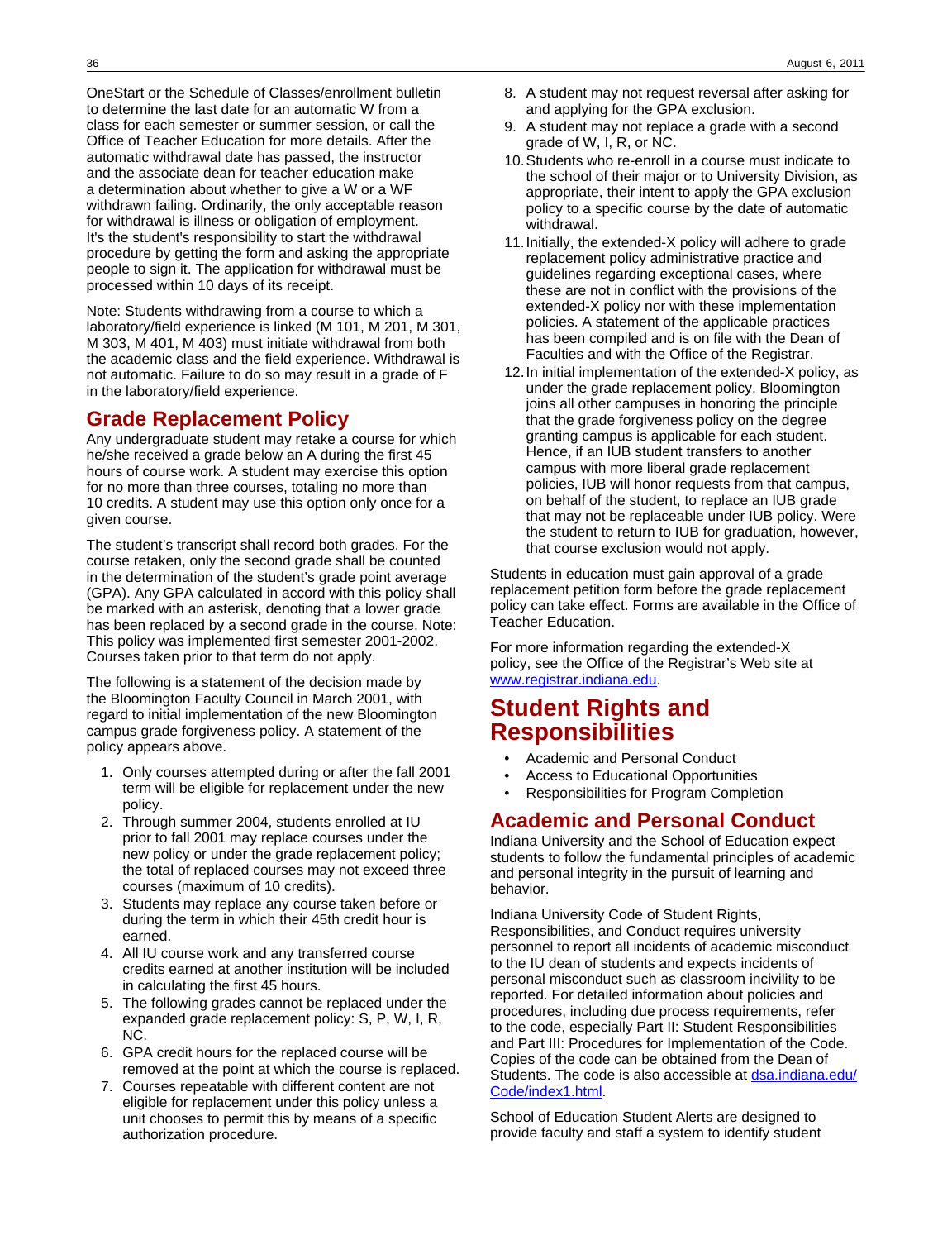behavior that for nonacademic or dispositional reasons may not be successful in teaching. Students are expected to demonstrate the knowledge, skills, and dispositions expected of beginning teachers. These expectations are set forth by the Interstate New Teacher Assessment and Support Consortium (INTASC) and have been adopted by the Indiana Professional Standards Board.

When a student acquires an alert, the Associate Dean for Teacher Education will determine whether a personal meeting with the student is required or whether a professional standards committee composed of faculty should review the student's case to recommend appropriate action. In most cases, some corrective action will be recommended, although such a review can result in termination of the student from the program. All decisions related to disciplinary action can be appealed by the student to the School of Education's Grievance Hearing Committee.

# **Access to Educational Opportunities**

#### **Academic Access/Nondiscrimination Policy**

Access to Educational Opportunities Consistent with Indiana University's Equal Opportunity Policy, the Indiana University School of Education affirms and conducts all aspects of its teaching, scholarship, service activities, field experience, student teaching, and educational placement without discrimination on the basis of race, color, gender, socioeconomic status, marital status, national or ethnic origin, age, religion/creed, disability, or political or sexual orientation.

Students who believe that any of their rights have been violated should follow the guidelines established in the School of Education student grievance and appeals procedures.

Students with Disabilities Students with learning disabilities, hearing impairments, speech impairments, or other disabilities that may affect their ability to fulfill a requirement of the school should contact Disability Services for Students, Franklin Hall 006 at Bloomington, (812) 855-7578, prior to registering. Requirements will not be waived for students with disabilities; however, some modifications may be made within specific courses. Students seeking such modifications should do so early in their academic career to ensure timely progress to degree completion.

Federal laws that govern the provision of accommodations and assistance to students with disabilities at the college level are quite different from those that apply to students in high school. College students with disabilities and their parents should become familiar with Section 504 of the Rehabilitation Act of 1973 and Title II of the Americans with Disabilities Act of 1990 to better understand what their rights and responsibilities are as a disabled college student.

## **Responsibilities for Program Completion**

The School of Education, in cooperation with the Indiana Professional Standards Board, has established certain academic requirements for earning a degree and/or licensure. The requirements vary according to the chosen field of study. Advisors and directors assist students in planning a program of study to satisfy requirements, but

each student assumes final responsibility for meeting all deadlines and completing all requirements for certification and graduation. It is therefore essential to be familiar with the licensing requirements set forth in the School of Education Bulletin. If a student in the senior high/junior high/middle school or all school settings (K-12) education program earns certification while enrolled in a degreegranting program in another school of the university, requirements for graduation in the degree-granting school and requirements for certification in the School of Education must both be satisfied. See the section of this bulletin entitled "Completing Teacher Education Program Requirements While Enrolled Outside of the SOE."

# **Faculty**

- **Current Faculty**
- Adjunct Faculty
- **Faculty Emeriti**

## **Current Faculty**

- Adomat, Donna, Ed.D. (University of Pennsylvania, 2005) Assistant Professor (Graduate School Member) (IUB)
- Akerson, Valarie, Ph.D. (Oregon State University, 1997), Professor (Graduate School Endorsed Member) (IUB)
- Alant, Erna, Ph.D. (University of Pretoria, South Africa, 1984), Professor and Otting Chair (Graduate School Endorsed Member) (IUB)
- Alexander, Joyce, Ph.D. (University of Georgia, 1992), Professor and Executive Associate Dean(Graduate School Endorsed Member) (IUB)
- Anderson, Jeffrey, Ph.D. (University of South Florida, 1998), Associate Professor (Graduate School Endorsed Member) (IUB)
- Baird, Kate A., Ph.D. (Indiana University, 1994), Clinical Assistant Professor (IUPUC)
- Banta, Trudy, Ed.D. (University of Tennessee, 1967), Professor (Graduate School Endorsed Member) (IUPUI)
- Barton, Keith, Ed.D, (University of Kentucky, 1994), Professor (Graduate School Endorsed Member) (IUB)
- Bellini, Scott, Ph.D. (Indiana University, 2002), Assistant Professor (Graduate School Member) (IUB)
- Berghoff, Beth, Ph.D. (Indiana University, 1995), Associate Professor (Graduate School Endorsed Member) (IUPUI)
- Bichelmeyer, Barbara, Ph.D. (University of Kansas, 1991), Professor and Associate Vice President for Planning & Policy (Graduate School Endorsed Member) (IUB)
- Blackwell, Jacqueline, Ph.D. (University of Maryland, 1977), Associate Professor (Graduate School Endorsed Member) (IUPUI)
- Boling, Elizabeth, M.F.A. (Indiana University, 1983), Professor and Associate Dean of Graduate Studies (Graduate School Endorsed Member) (IUB)
- Bonk, Curtis J., Ph.D. (University of Wisconsin, 1989), Professor (Graduate School Endorsed Member) (IUB)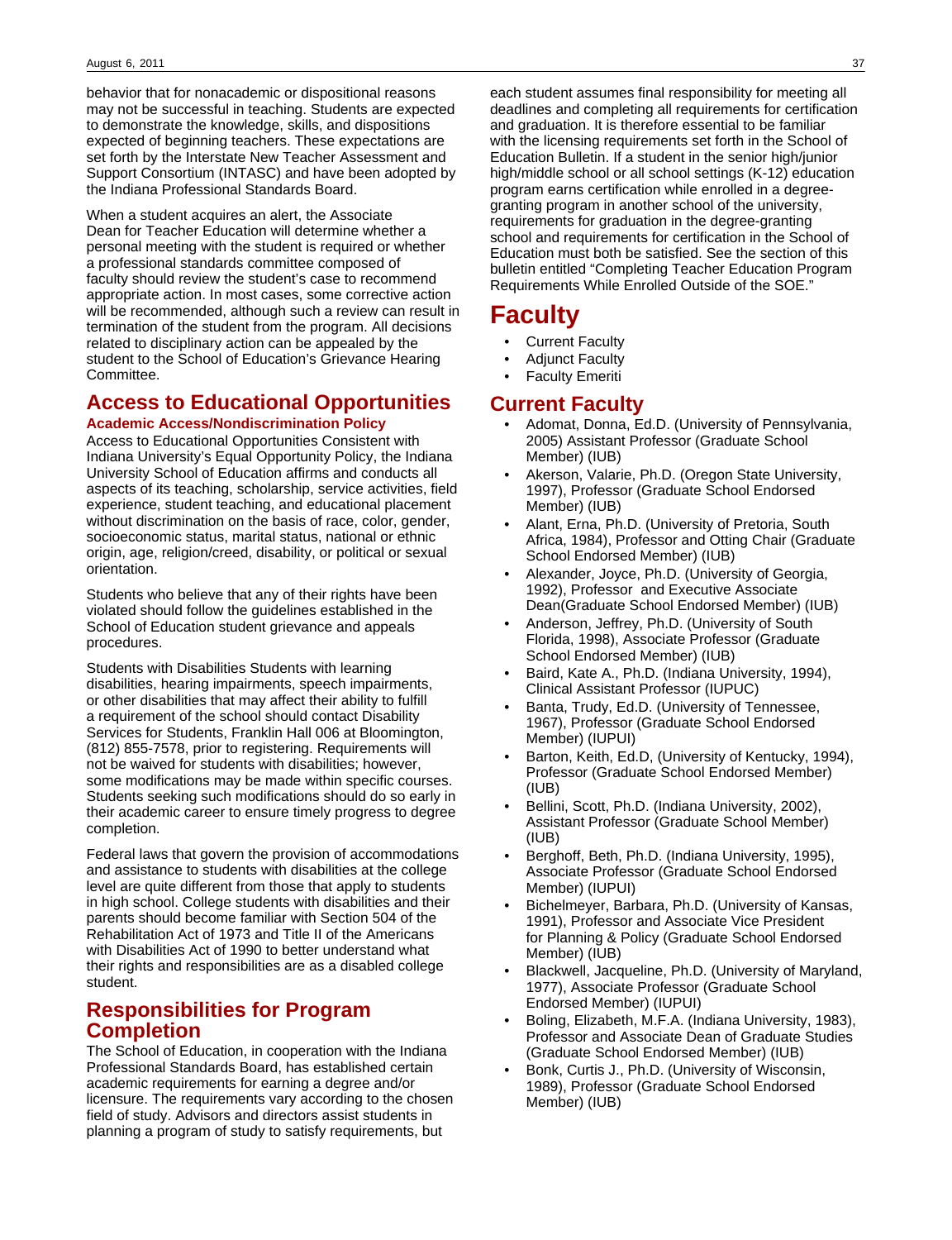- Borden, Victor, Ph.D. (University of Massachusetts at Amherst, 1987), Professor (Graduate School Endorsed Member) (IUB)
- Boyle-Baise, Marilynne, Ph.D. (University of Wisconsin, 1982), Professor (Graduate School Endorsed Member) (IUB)
- Brown, Catherine, Ed.D. (University of Georgia, 1985), Professor (Graduate School Endorsed Member) (IUB)
- Brown, Nathaniel, Ph.D. (University of California Berkley, 2009), Assistant Professor (IUB) (Graduate School Member)
- Brush, Thomas, Ph.D. (Indiana University, 1995), Professor, Associate Dean for Teacher Education, and Jacobs Chair (Graduate School Endorsed Member) (IUB)
- Buck, Gayle, Ph.D. (Kent State University, 1998), Associate Professor (Graduate School Endorsed Member) (IUB)
- Bull, Barry L., Ph.D. (Cornell University, 1979), Professor (Graduate School Endorsed Member) (IUB)
- Butera, Gretchen, Ph.D. (University of California, Santa Barbara, 1992), Associate Professor (Graduate School Endorsed Member) (IUB)
- Buzzelli, Cary A., Ph.D. (Georgia State University, 1985), Professor (Graduate School Endorsed Member) (IUB)
- Carspecken, Phil, Ph.D. (Aston University, England, 1987), Professor (Graduate School Endorsed Member) (IUB)
- Carter, Stephanie, Ph.D. (Vanderbilt University, 2001), Associate Professor (Graduate School Endorsed Member) (IUB)
- Chapin, G. Keith, Ph.D. (Michigan State University, 1995), Clinical Associate Professor (IUB)
- Chism, Nancy, Ph.D. (The Ohio State University, 1982), Professor (Graduate School Endorsed Member) (IUPUI)
- Cho, Yonjoo, Ph.D. (University of Texas, 1995), Assistant Professor (Graduate School Member) (IUB)
- Conner, Jennifer M., Ph.D. (Indiana University, 1999), Clinical Assistant Professor (Graduate School Member) (IUPUC)
- Coronel-Molina, Serafin, Ph.D. (University of Pennsylvania, 2006), Assistant Professor (Graduate School Member) (IUB)
- Cross, Dionne, Ph.D. (University of Georgia, 2007), Assistant Professor (Graduate School Member) (IUB)
- Crow, Gary, Ph.D. (University of Chicago, 1985), Professor (Graduate School Endorsed Member) (IUB)
- Cummings, Jack, Ph.D. (University of Georgia, 1980), Professor (Graduate School Endorsed Member) (IUB)
- Damico, James, Ph.D. (Michigan State University, 2003), Associate Professor (Graduate School Endorsed Member) (IUB)
- Danish, Joshua, Ph.D. (University of California Los Angeles, 2009), Assistant Professor (Graduate School Member) (IUB)
- Danns, Dionne, Ph.D. (University of Illinois, 2001), Associate Professor (Graduate School Member) (IUB)
- Dare, Mary Jo, Ed.D. (Indiana University, 2001), Clinical Associate Professor (IUPUI)
- Delandshere, Ginette, Ph.D. (University of California, Los Angeles, 1986), Professor (Graduate School Endorsed Member) (IUB)
- Dennis, Barbara, Ph.D. (University of Houston, 1998), Associate Professor (Graduate School Endorsed Member) (IUB)
- DeSawal, Danielle, Ph.D. (Indiana University, 2007), Clinical Assistant Professor (IUB)
- Eckes, Suzanne, Ph.D. (University of Wisconsin, 2002), Associate Professor (Graduate School Endorsed Member) (IUB)
- Edmonds, Ben, Ph.D. (Indiana University, 2010), Clinical Assistant Professor and Director, Secondary Transition to Teacher Program (IUB)
- Erwin, Barbara, Ed.D. (Indiana University, 1987), Clinical Associate Professor (IUB)
- Essex, Nancy Kathryn, Ph.D. (Indiana University, 2006), Assistant Professor (Graduate School Member) (IUPUC)
- Estell, David, Ph.D. (University of North Carolina at Chapel Hill, 2001), Associate Professor (Graduate School Endorsed Member) (IUB)
- Flinders, David, Ph.D. (Stanford University, 1987), Professor (Graduate School Endorsed Member) (IUB)
- Flowers, Natasha, Ph.D. (Indiana State University, 2007), Clinical Assistant Professor (IUPUI)
- Frick, Theodore, Ph.D. (Indiana University, 1984), Professor (Graduate School Endorsed Member) (IUB)
- Galindo, Enrique, Ph.D. (The Ohio State University, 1994), Associate Professor (Graduate School Endorsed Member) (IUB)
- Gill, Lonni, Ph.D. (Indiana University, 2005), Clinical Assistant Professor (IUPUI)
- Gilman, Lynn, Ph.D. (Indiana University, 2009), Clinical Assistant Professor (IUB) (Graduate School Member)
- Glazewski, Krista, Ph.D. (Arizona State University, 2003), Associate Professor (IUB) (Graduate School Endorsed Member)
- Gonzalez, Gerardo, Ph.D. (University of Florida, 1978), Professor and University Dean (Graduate School Endorsed Member) (IUB/IUPUI)
- Goodman, Jesse, Ph.D. (University of Wisconsin, 1982), Professor (Graduate School-Endorsed Member) (IUB)
- Gray, E. Catherine, M.A. (University of Texas at Austin, 1986), Clinical Lecturer (IUB)
- Gresalfi, Melissa, Ph.D. (Stanford University, 2004), Assistant Professor (Graduate School Member) (IUB)
- Guarino, Cassandra, Ph.D. (Michigan State University, 1999) Associate Professor (IUB) (Graduate Student Endorsed Member)
- Hackenberg, Amy, Ph.D. (University of Georgia, 2005), Assistant Professor (Graduate School Member) (IUB)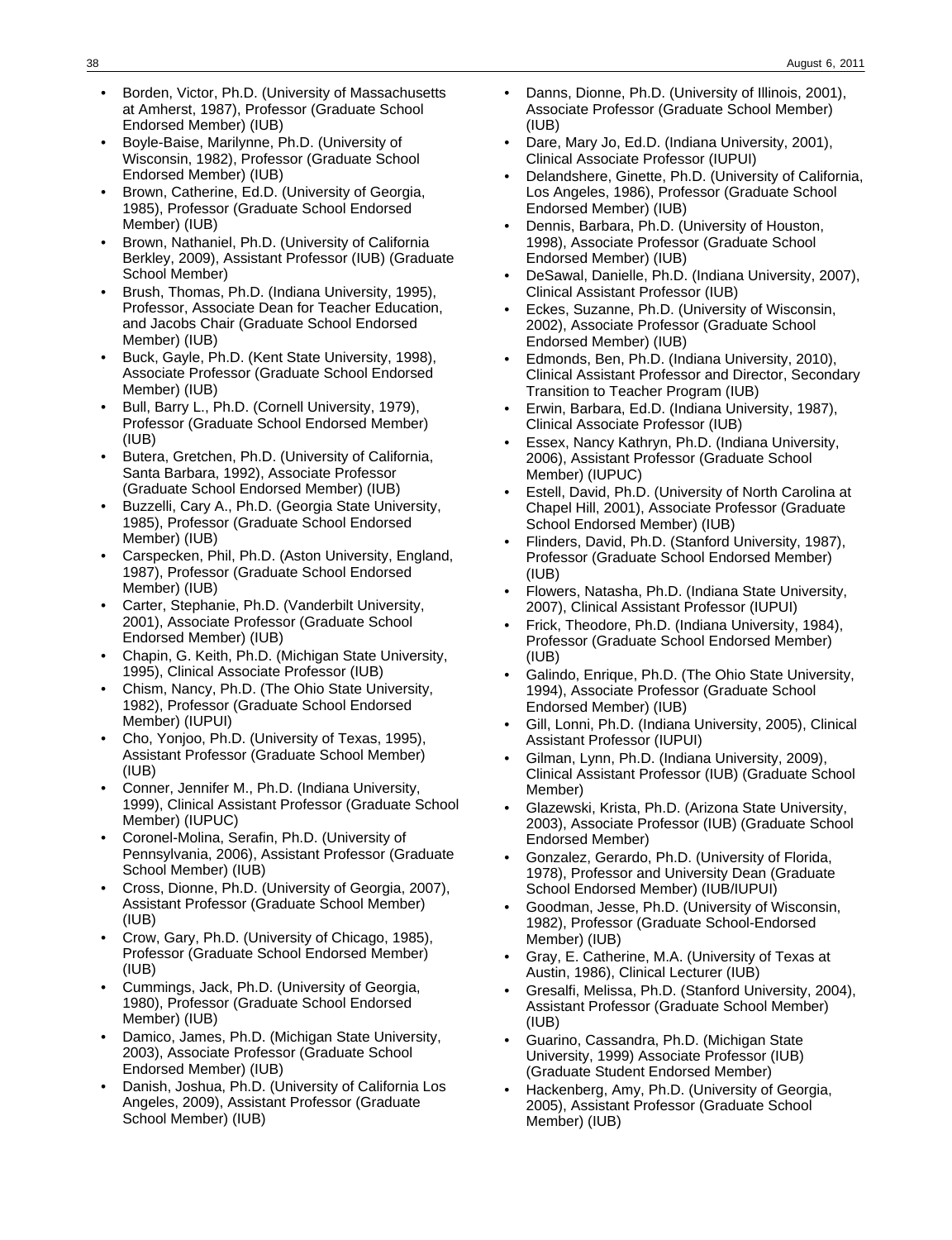- Hall, D. Ted, Ph.D. (Michigan State University, 2005), Assistant Professor (Graduate School Member)(IUB)
- Hay, Kenneth, Ph.D. (The Ohio State University, 1991), Associate Professor (Graduate School Endorsed Member) (IUB)
- Haynes, Ray, Ph.D. (University of Louisville, 2003), Assistant Professor (Graduate School Member) (IUB)
- Helfenbein, Robert J., Ph.D. (University of North Carolina at Chapel Hill, 2004), Associate Professor (Graduate School Endorsed Member) (IUPUI)
- Hickey, Daniel, Ph.D. (Vanderbilt University, 1996), Associate Professor (Graduate School Endorsed Member) (IUB)
- Hill, Crystal, Ph.D. (University of North Carolina at Chapel Hill, 2008), Assistant Professor (Graduate School Member) (IUPUI)
- Hines, Mary Beth Ph.D. (University of Iowa, 1992), Associate Professor (Graduate School Endorsed Member) (IUB)
- Hossler, Carol-Anne, Ed.D. (Indiana University, 1997), Clinical Associate Professor (IUB)
- Hossler, Donald, Ph.D. (Claremont Graduate School, 1979), Professor (Graduate School Endorsed Member) (IUB)
- Howland, Allison A., Ph.D. (Indiana University, 2009), Assistant Professor (Graduate School Member) (IUPUC)
- Huberty, Thomas J., Ph.D. (University of Missouri, 1980), Professor (Graduate School Endorsed Member) (IUB)
- Hughes, Robin, Ph.D. (Texas A&M, 2001), Associate Professor (Graduate School Endorsed Member) (IUPUI)
- Jamison, Sharon, Ph.D. (The Ohio University, 2000), Clinical Lecturer (IUPUI)
- Kelceoglu, Ilknur, Ph.D. (The Ohio State University, 2006), Clinical Assistant Professor (IUPUC)
- Keller, Deborah Ph.D. (Purdue University, 2004), Lecturer (IUPUI)
- Keller, Melissa, Ph.D. (Indiana University 2002), Clinical Assistant Professor (IUB)
- King Thorius, Kathleen A., Ph.D. (Arizona State University, 2009) Assistant Professor (Graduate School Member) (IUPUI)
- Kloosterman, Peter, Ph.D. (University of Wisconsin, 1984), Professor and Armstrong Chair (Graduate School Endorsed Member) (IUB)
- Kunzman, Robert, Ph.D. (Stanford University, 2003), Associate Professor (Graduate School Endorsed Member) (IUB)
- Lackey, Lara, Ph.D. (University of British Columbia, 1997), Associate Professor (Graduate School Endorsed Member) (IUB)
- Lambdin, Diana, Ph.D. (Indiana University, 1988), Professor and Armstrong Chair (Graduate School Endorsed Member) (IUB)
- Leftwich Anne, Ph.D. (Purdue University, 2007), Assistant Professor (Graduate School Member) (IUB)
- Leland, Christine, Ed.D. (Boston University, 1986), Professor (Graduate School Endorsed Member) (IUPUI)
- Lesh, Richard, Ph.D. (Indiana University, 1971), Rudy Professor of Learning Sciences (Graduate School Endorsed Member) (IUB)
- Levinson, Bradley, Ph.D. (University of North Carolina at Chapel Hill, 1993), Professor (Graduate School Endorsed Member) (IUB)
- Lewison, Mitzi, Ph.D. (University of Southern California, 1994), Professor (Graduate School Endorsed Member) (IUB)
- Magee, Paula, Ph.D. (City University of New York, 1992), Clinical Associate Professor (IUPUI)
- Maltese, Adam, Ph.D. (University of Virginia, 2008), Assistant Professor (Graduate School Member) (IUB)
- Manifold, Marjorie, Ph.D. (Indiana University, 1999), Associate Professor (Graduate School Endorsed Member) (IUB)
- Mank, David, Ph.D. (University of Oregon, 1985), Professor and Director of the Indiana Institute on Disability and Community (Graduate School Endorsed Member) (IUB)
- Mart#nez Reid, Rebecca, Ph.D. (University of Texas at Austin, 2002), Associate Professor (Graduate School Endorsed Member) (IUB)
- Mart#nez, Sylvia, Ph.D. (University of Chicago, 2006), Assistant Professor (Graduate School Member) (IUB)
- Mason, Terrance C., Ph.D. (University of California, Los Angeles, 1986), Professor (Graduate School Endorsed Member) (IUB)
- Matern, Carol, M.A. (Ball State University, 1980), Senior Lecturer (IUPUI)
- Maxcy, Brendan, Ph.D. (University of Texas at Austin, 2004), Associate Professor (Graduate School Endorsed Member) (IUPUI)
- McCarty, Luise P., Ph.D. (Florida State University, 1990), Associate Professor (Graduate School Endorsed Member) (IUB)
- McClain, Leana, M.S. (Indiana University, 1996), Clinical Senior Lecturer (IUB)
- McCormick, Alexander C., Ph.D. (Stanford University, 1996), Associate Professor (Graduate School Endorsed Member) (IUB)
- McMullen, Mary B., Ph.D. (Florida State University, 1992), Professor (Graduate School Endorsed Member) (IUB)
- Medina, Carmen, Ph.D. (The Ohio State University, 2000), Assistant Professor (Graduate School Endorsed Member) (IUB)
- Medina, Monica, M.S. (Indiana University, 1979), Clinical Lecturer (IUPUI)
- Mikulecky, Larry J., Ph.D. (University of Wisconsin, 1970), Professor (Graduate School Endorsed Member) (IUB)
- Morran, Keith Ph.D. (Indiana University, 1980), Professor (Graduate School Endorsed Member) (IUPUI)
- Morrone, Anastasia S., Ph.D. (University of Texas, 1992), Associate Professor and Associate Dean for Teaching and Learning Information Technologies (Graduate School Endorsed Member) (IUPUI)
- Murtadha, Khaula, Ph.D. (Miami University, 1994), Associate Professor and Associate Vice Chancellor for Lifelong Learning and Executive Director of the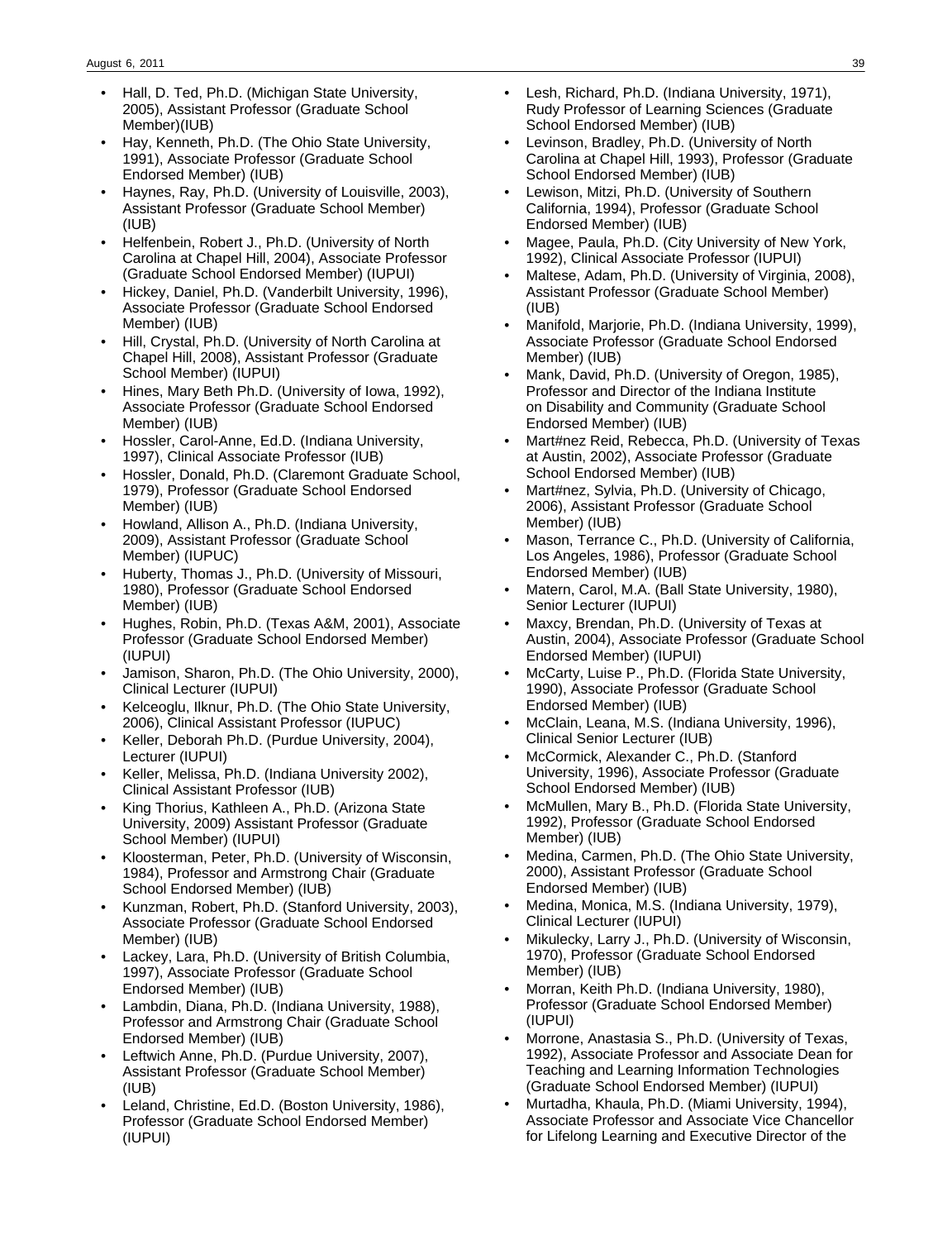Community Learning Network (Graduate School Endorsed Member) (IUPUI)

- Mutegi, Jomo, Ph.D. (Florida State University, 1997), Associate Professor (Graduate School Member) (IUPUI)
- Nelson Laird, Thomas, Ph.D. (University of Michigan, 2003), Associate Professor (Graduate School Endorsed Member) (IUB)
- Nguyen, Thu Suong Thi, Ph.D. (University of Texas at Austin, 2006), Assistant Professor (Graduate School Member) (IUPUI)
- Nyikos, Martha, Ph.D. (Purdue University, 1987), Associate Professor (Graduate School Endorsed Member) (IUB)
- Ochoa, Theresa, Ph.D. (University of California-Santa Barbara, 1999), Associate Professor (Graduate School Endorsed Member) (IUB)
- Ociepka, Anna T., Ph.D. (Indiana University, 2003), Clinical Assistant Professor (IUPUI)
- Parades Scribner, Samantha, Ph.D. (University of California-Riverside, 2006), Assistant Professor, (Graduate School Member) (IUPUI)
- Park Rogers, Meredith, Ph.D. (University of Missouri, 2006), Assistant Professor (Graduate School Member) (IUB)
- Pawan, Faridah, Ph.D. (Indiana University, 1995), Associate Professor (Graduate School Endoresed Member) (IUB)
- Peng, Chao-Ying Joanne, Ph.D. (University of Wisconsin, 1979), Professor (Graduate School Endorsed Member) (IUB)
- Peppler, Kylie, Ph.D. (University of California, Los Angeles, 2007) Assistant Professor (Graduate School Member) (IUB)
- Pike, Gary, Ph.D. (The Ohio State University, 1985), Associate Professor and Executive Director of Information Management & Institutional Research and Planning (Graduate School Endorsed Member) (IUPUI)
- Plankis, Brian J., Ed.D. (University of Houston, 2009), Assistant Professor (IUPUI) (Graduate School Member)
- Plucker, Jonathan A. Ph.D. (University of Virginia, 1995), Professor (Graduate School Endorsed Member) (IUB)
- Pocock, Aija, Ph.D. (Ball State University, 1984), Clinical Assistant Professor (IUPUC)
- Priest, Douglas, Ed.D. (Indiana University, 1984), Associate Professor (Graduate School Endorsed Member) (IUB)
- Reigeluth, Charles M., Ph.D. (Brigham Young University, 1977), Professor (Graduate School Endorsed Member) (IUB)
- Robison, Floyd F., Ph.D. (Indiana University, 1982), Associate Professor and Associate Dean of Academic Affairs (Graduate School Endorsed Member) (IUPUI)
- Rogan, Patricia M., Ph.D. (University of Wisconsin, 1987), Professor and Executive Associate Dean (Graduate School Endorsed Member) (IUPUI)
- Rosario, Jose R., Ph.D. (University of Wisconsin, 1976), Professor (Graduate School Endorsed Member) (IUPUI)
- Ross, Heidi, Ph.D. (University of Michigan, 1987), Professor (Graduate School Endorsed Member) (IUB)
- Rutkowski, David, Ph.D. (University of Illinois, 2007), Assistant Professor (Graduate School Member) (IUB)
- Rutkowski, Leslie, Ph.D. (University of Illinois, 2007) Assistant Professor (Graduate School Member) (IUB)
- Sailes, Jadora, Ed.D. (Indiana University, 1996), Clinical Assistant Professor (IUPUI)
- Samuelson, Beth, Ph.D. (University of California Berkley, 2004), Assistant Professor (Graduate School Member) (IUB)
- Schertz, Hannah, Ph.D. (Indiana University, 2005), Assistant Professor (Graduate School Member) (IUB)
- Schuster, Dwight, Ph.D. (Pennsylvania State University, 2005), Assistant Professor (Graduate School Member) (IUPUI)
- Sexton, Thomas, Ph.D. (Florida State University, 1986), Professor (Graduate School Endorsed Member) (IUB)
- Seybold, Joy, Ph.D. (Purdue University, 2004), Clinical Assistant Professor (IUPUI)
- Sherwood, Robert, Ph.D. (Indiana University, 1980), Professor and Associate Dean for Research and Development (Graduate School Endorsed Member) (IUB)
- Siegel, Martin A., Ph.D. (University of Illinois, 1973), Professor (Graduate School Endorsed Member) (IUB)
- Skiba, Russell, Ph.D. (University of Minnesota, 1987), Professor (Graduate School Endorsed Member) (IUB)
- Smith, Joshua, Ph.D. (University at Albany, 2002), Associate Professor (Graduate School Endorsed Member) (IUPUI)
- Smith, W. Raymond, Ph.D. (University of Missouri, 1992), Clinical Associate Professor (Graduate School Member) (IUB)
- Stachowski, Laura, Ph.D. (Indiana University, 1994), Clinical Professor (IUB)
- Steinfeldt, Jesse, Ph.D. (University of Wisconsin, Milwaukee, 2007), Assistant Professor (Graduate School Member) (IUB)
- Stephenson, Jane, Ed.D. (The George Washington) University, 2008), Assistant Professor (Graduate School Member) (IUPUI)
- Stockton, Rex A., Ed.D. (Ball State University, 1968), Chancellor's Professor (Graduate School Endorsed Member) (IUB)
- Stright, Anne, Ph.D. (University of Wisconsin, 1994), Associate Professor (Graduate School Endorsed Member) (IUB)
- Sutton, Margaret, Ph.D. (Stanford University, 1991), Associate Professor (Graduate School Endorsed Member) (IUB)
- Svetina, Dubravka, Ph.D (Arizona State University, Tempe, 2011) Assistant Professor (Graduate School Member) (IUB)
- Teemant, Annela, Ph.D. (The Ohio State University, 1997), Associate Professor (Graduate School Endorsed Member) (IUPUI)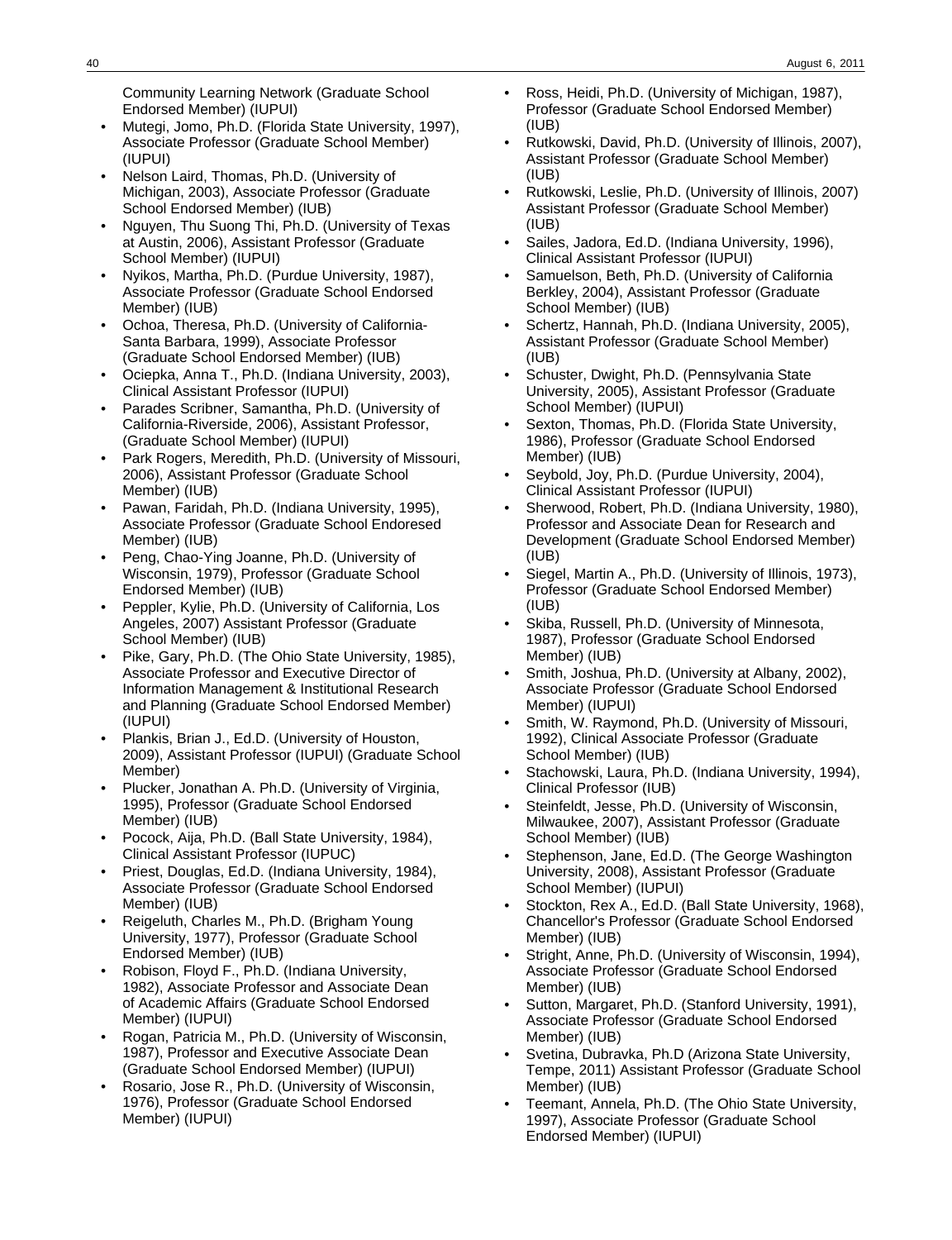- Theobald, Neil D., Ph.D. (University of Washington, 1988), Professor, Vice President, and Chief Financial Officer for Indiana University, (Graduate School Endorsed Member) (IUB)
- Thompson, Chalmer E., Ph.D. (University of Maryland, 1988), Associate Professor (Graduate School Endorsed Member) (IUPUI)
- Tillema, Erik, Ph.D. (University of Georgia, 2007), Assistant Professor (Graduate School Member) (IUPUI)
- Torres, Vasti, Ph.D. (University of Georgia, 1997), Professor (Graduate School Endorsed Member) (IUB)
- Tracy, Michael L. Ph.D. (University of Michigan, 1969), Associate Professor (Graduate School Endorsed Member) (IUB)
- Vallance, Elizabeth (Beau), Ph.D. (Stanford University, 1975), Associate Professor (Graduate School Endorsed Member) (IUB)
- Vaughan, Ellen, Ph.D. (University of Miami, 2006), Assistant Professor (Graduate School Member) (IUB)
- Walcott, Crystal Y.l, Ph.D. (Indiana University, 2006), Assistant Professor (Graduate School Member) (IUPUC)
- Waldron, Mary, Ph.D. (University of Virginia, 2004) Assistant Professor (Graduate School Member) (IUB)
- Walton, Andrea, Ph.D. (Columbia University, 1995), Associate Professor (Graduate School Endorsed Member) (IUB)
- Weis, Patricia, M.S. (Indiana University, 1987), Clinical Lecturer (IUPUI)
- Weiss, Stacy, Ph.D. (North Carolina State University, 2008), Assistant Professor (Graduate School Member) (IUB)
- Whiston, Susan, Ph.D. (University of Wyoming, 1986), Professor (Graduate School Endorsed Member) (IUB)
- Willey, Craig, BS (Butler University, 2002), Acting Assistant Professor (IUPUI)
- Wilson, Sherree, Ph.D. (Indiana University, 2003), Clinical Assistant Professor (IUPUI)
- Winikates, Deborah L., Ed.D. (University of Houston, 1995), Clinical Assistant Professor (IUPUC)
- Wohlwend, Karen, Ph.D. (University of Iowa, 2007), Assistant Professor (Graduate School Endorsed Member) (IUB)
- Wong, Y. Joel, Ph.D. (University of Texas at Austin, 2007), Assistant Professor (Graduate School Member) (IUB)
- Wood, Elizabeth, Ph.D. (University of Minnesota, 2005), Associate Professor (Graduate School Endorsed Member) (IUPUI)
- Yazzie-Mintz, Tarajean, Ed.D. (Harvard University, 2002), Assistant Professor (Graduate School Member) (IUB)
- Yoder, Gina B., Ph.D. (Indiana University, 2008), Clinical Assistant Professor (IUPUI)

## **Adjunct Faculty**

• Adams, Don, M.S. (Indiana State University, 1966) Visiting Lecturer

- Adams, Karen, Ed.D. (Indiana University, 1995) Adjunct Assistant Professor
- Adamson, Susan, Ph.D. (Indiana University, 2004) Academic Specialist
- Akey, Terri, Ph.D. (University of Kansas, 1995) Visiting Assistant Scientist
- Albright, Mary, M.S. (Indiana University, 1976) Adjunct Lecturer
- Anderson, Kathy, M.A. (Syracuse University, 1986) Research Associate
- Ansaldo, James, M.A.T. (Quinniprac College, 1994) Adjunct Professor
- Bagwell, Dave, M.S. (Indiana University, 1997) Adjunct Lecturer
- Ballard, Kathy, M.S. (Indiana University—Purdue University Indianapolis, 2001) Adjunct Lecturer
- Baratta, Ana, M.S. (Indiana University, 2003) Adjunct Lecturer
- Baron, Lynne, M.S. (Butler University, 1969) Adjunct Lecturer
- Baxter, Jacquelyn, M.A. (Indiana University, 1972) Adjunct Lecturer
- Becker, Chad, M.A. (Purdue University, 2002) Adjunct Lecturer
- Beebe, E. Rick, Ed.D. (Indiana University, 1972) Visiting Scholar
- Beebe, Ronald, Psy.D. (University of Indianapolis, 2005) Adjunct Assistant Professor
- Benbow, Larry, Ph.D. (Walden University, 1980) Adjunct Lecturer
- Berg, Kathleen, M.S. (Indiana University—Purdue University Indianapolis, 1978) Adjunct Lecturer
- Beriswill, Joanne, Ph.D. (Indiana University, 2007) Adjunct Assistant Professor
- Berry, Linda, M.S. (Syracuse University, 1960) Adjunct Lecturer
- Bill, Brian, M.S. (Indiana University, 2003) Adjunct **Lecturer**
- Binford, Paul, M.A. (Florida Atlantic University, 1990) Adjunct Lecturer
- Bizzari, Janice, Ed.D. (Indiana University, 1973) Adjunct Assistant Professor
- Bobay, Keith, M.S. (Indiana University, 1981) Adjunct Lecturer
- Bragg, Anna, M.S. (Indiana University, 2003) Adjunct Lecturer
- Branon, Rovy, Ph.D. (Indiana University, 2006) Adjunct Lecturer
- BrckaLorenz, Allison, M.A. (University of Iowa, 2004) Research Associate
- Brinklow, Nancy, M.S. (Purdue University, 1974) Adjunct Lecturer
- Briscoe, Howard, Ed.S. (Indiana University, 1983) Adjunct Lecturer
- Brown, Courtney, Ph.D. (University of Virginia, 1997) Assistant Scientist
- Burnell, Kathleen, Ed.D. (Indiana University, 1991) Adjunct Lecturer
- Burroughs, Nathan, M.P.A. (University of Georgia, 1998) Visiting Research Associate
- Butera, Alexis, M.S. (Indiana University, 2005) Adjunct Lecturer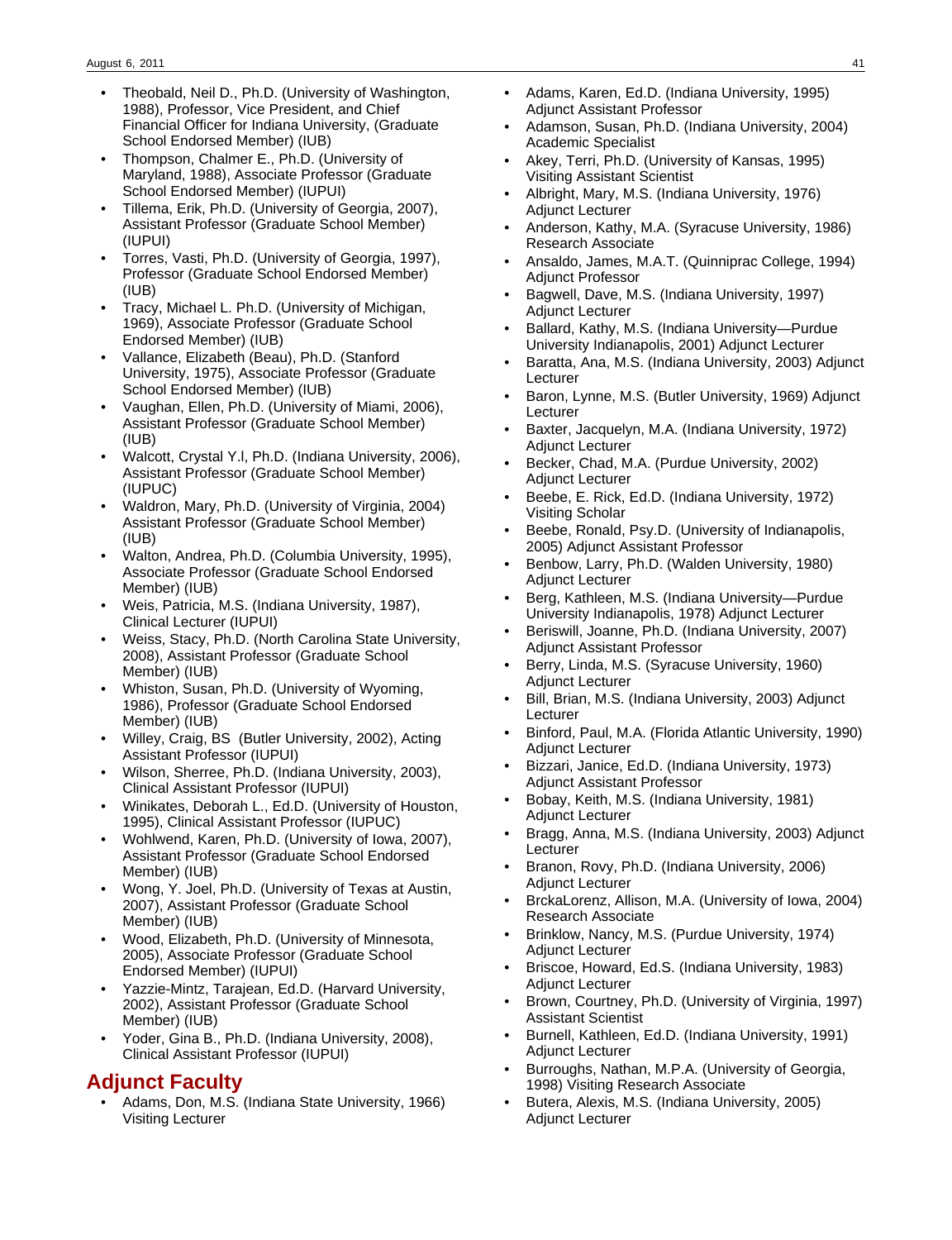- Butler, Jeannine, M.S. (Indiana University, 1962) Adjunct Lecturer
- Byers, Julia, Ph.D. (Indiana University, 1997) Adjunct Assistant Professor
- Calabrese, Joann, M.S. (Indiana University, 1969) Adjunct Lecturer
- Carroll, Stephen, B.A. (University of Texas, 1980) Adjunct Lecturer
- Cekic, Osman, Ph.D. (Indiana University, 2008) Visiting Lecturer
- Chamberlain, Todd, Ph.D. (Indiana University, 2006) Research Associate
- Chamness, Mary, M.S. (Indiana University, 1981) Adjunct Lecturer
- Chang, Young, Ph.D. (Kyung Hee University [South Korea], 1993) Research Associate
- Chapa, Jorge, Ph.D. (University of California, Berkeley, 1988) Adjunct Professor
- Chapin, G. Keith, Ph.D. (Michigan State University, 1995) Part-time Clinical Associate Professor
- Chen, Chien-han, M.A. (Tawkawg University, 2006) Adjunct Lecturer
- Chen, Pu-Shih, Ph.D. (Florida State University, 2005) Assistant Scientist
- Chen, Shu-Min, Ph.D. (University of Wisconsin, 1995) Visiting Scholar
- Chia-Smith, Yun-Dih, Ph.D. (State University of New York, Albany, 2004) Adjunct Lecturer
- Chung, Choong-Geun, M.A. (Indiana University, 1995) Research Associate
- Cole, Cassandra, Ed.D. (Indiana University, 1995) Adjunct Assistant Professor
- Cole, James, Ph.D. (University of Missouri, Columbia, 2007) Research Associate
- Cole, Mary, M.S. (Indiana University, 2006) Academic Specialist
- Conn-Powers, Michael, Ph.D. (University of Wisconsin, 1982) Adjunct Assistant Professor
- Cotton, Eileen, Ph.D. (University of Maryland, 1979) Adjunct Assistant Professor
- Courtney, Robert, M.Ed. (Indiana University, 1980) Adjunct Lecturer
- Crowe, Terry, M.S. (Purdue University, 1973) Adjunct Lecturer
- Danyluk, Catherine J., M.S. (Indiana University, 1984) Adjunct Lecturer
- Davidson, Nathan, M.S. (Indiana University—Purdue University Indianapolis, 2003) Adjunct Lecturer
- Davis, Carol, M.Ed. (University of Cincinnati, 1998) Adjunct Assistant Professor
- Davis, John, M.S. (Indiana University, 1976) Adjunct **Lecturer**
- Deckard, Kathy, M.A. (Indiana Wesleyan University, 2002) Research Associate
- DeVaney, Cynthia, M.S. (Ball State University, 1972) Adjunct Lecturer
- Dever, Matt, J.D./M.S. (Indiana University) Visiting **Scholar**
- Diersing, Catherine, M.S. (Butler University, 1995) Visiting Lecturer
- Dormant, Diane, Ph.D. (Indiana University, 1976) Adjunct Associate Professor
- Dorsey, Denise, M.Ed. (Indiana Wesleyan University, 1993) Adjunct Lecturer
- Dunn, Kelly, M.S. (Indiana University, 1996) Adjunct Lecturer
- East, Debra, Ph.D. (Indiana University, 2005) Adjunct Lecturer
- Edington, Michelle, M.A. (Ball State University, 1991) Adjunct Lecturer
- Elkins, Hope, Ph.D. (Indiana University, 1992) Adjunct Assistant Professor
- Emmert, Dave, J.D. (Indiana University, 1977) Adjunct Lecturer
- Essex, Kathy, Ph.D. (Indiana University, 2006) Visiting Research Associate
- Fallah, Finda Betty-Connie, M.S. (Southern Illinois University, 2002) Adjunct Lecturer
- Fish, Deborah, M.S. (Indiana University, 1976) Adjunct Lecturer
- Fleck, Matthew, M.A. (Indiana University, 1994) Adjunct Lecturer
- Flynn, Sarah, M.S. (Indiana University, 2004) Visiting Lecturer
- Frymier, Barbra, M.A. (Indiana State University, 1966) Adjunct Lecturer
- Frymier, Brook, M.A.T. (Indiana University, 1968) Adjunct Lecturer
- Gallagher, Kevin, M.S. (Indiana University, 1995) Adjunct Lecturer
- Gaskill, Saraj, M.A. (American University, 1984) Research Associate
- Gates, Melvinda, M.S. (Indiana University, 1980) Adjunct Lecturer
- Genth, Gene, M.A. (Indiana State University, 1975) Visiting Lecturer
- Gerdt, Cheryl, M.S. (Indiana University, 1986) Adjunct Lecturer
- Gibboney, Pamela, M.S. (Indiana University, South Bend, 1974) Adjunct Lecturer
- Giles, Frank, Ph.D. (Indiana University, 2004) Adjunct Lecturer
- Gill, Lonni, Ph.D. (Indiana University, 2004) Visiting Lecturer
- Glesing, Linda Lou, M.A. (Indiana University, 1977) Adjunct Lecturer
- Gonyea, Robert, Ed.D. (Indiana University, 2005) Assistant Scholar
- Gould, Karen, Ed.D. (Indiana University, 1986) Adjunct Lecturer
- Green, Ruth, Ph.D. (North Carolina State University, 1998) Visiting Research Associate
- Grimes, Robbie, M.S. (Indiana University, 1997) Adjunct Lecturer
- Gross, Paul, M.P.A. (Indiana University, 2004) Visiting Research Associate
- Grossi, Teresa, Ph.D. (The Ohio State University, 1991) Adjunct Assistant Professor
- Gunkel, Patricia, M.A. (Ball State University, 1972) Adjunct Lecturer
- Hagedorn, James, M.S. (Indiana State University, 1977) Adjunct Lecturer
- Hallett, Karen, Ph.D. (Indiana University, 1997) Adjunct Assistant Professor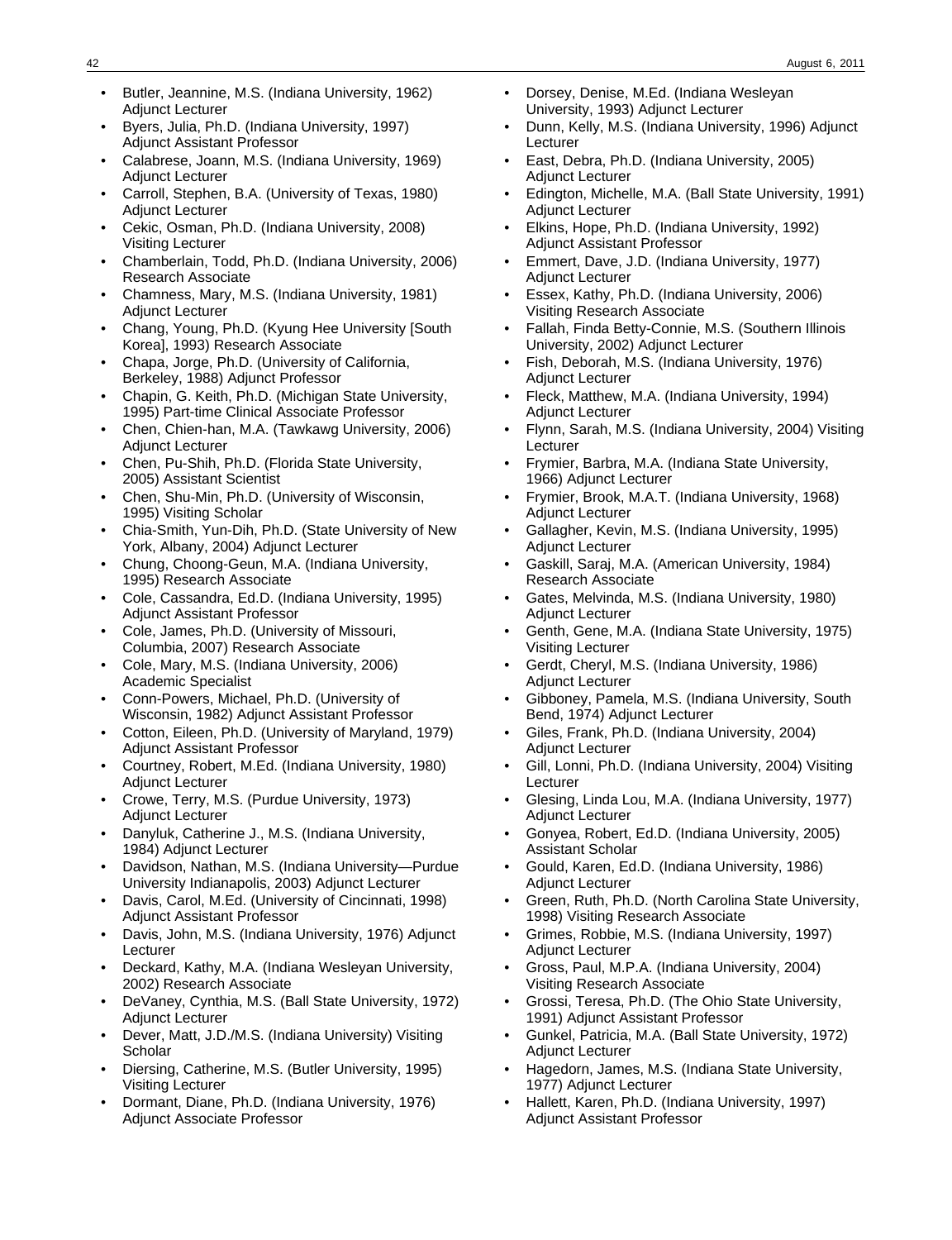- Halter, Leroy (Bill), M.S. (Indiana University, 1971) Adjunct Lecturer
- Hanna, Ruth, M.A. (Indiana University, 1977) Adjunct Lecturer
- Hansen, John, M.S. (Indiana University, 2003) Visiting Research Associate
- Harris, Laura, M.S. (Indiana University, 1979) Adjunct Lecturer
- Hau, Sun Kuo, Ph.D. (National Kaohsiung Normal University [Taiwan], 1997) Visiting Scholar
- Hauss, Sharon, M.A. (Indiana University, 1997) Adjunct Lecturer
- Hegarty, Charles Boyd, Ph.D. (Indiana University, 2007) Visiting Research Associate
- Henderson, Michelle, M.S. (Indiana University —Purdue University Indianapolis, 1987) Visiting Research Associate
- Hoagland, Matthew, M.A. (Indiana University, 2004) Adjunct Lecturer
- Hobson, Kristin, M.P.H. (Indiana University, 2005) Research Associate
- Hoffman, Lauren, Ed.D. (Indiana University, 2007) Visiting Instructor
- Honebein, Peter, Ph.D. (Indiana University, 1994) Visiting Scholar
- Hornibrook, Lisa, Ph.D. (Indiana University, 1994) Adjunct Assistant Professor
- Horvath, Barbara, M.A. (Indiana University, 1981) Adjunct Lecturer
- Houser, Linda L., Ph.D. (Indiana State University, 1993) Assistant Dean
- Howland, Allison, M.S.Ed. (Indiana University, 2004) Visiting Assistant Professor
- Hudson, Judy, Ed.S. (Indiana University, 1990) Adjunct Lecturer
- Huh, Seonmin, M.A. (Hankuk University [South Korea], 2004) Adjunct Lecturer
- Hume, Kara, Ph.D. (Indiana University, 2007) Adjunct Assistant Professor
- Hung, Shao-Ting, Ph.D. (Indiana University, 2006) Adjunct Assistant Professor
- Icenogle, Andrea, M.S. (Indiana University, 1996) Adjunct Lecturer
- Jacobs, Bruce A., Ed.D. (Indiana University, 1995) Adjunct Associate Professor
- Jacobs, R. Denise, Ed.S. (Indiana University, 1987) Adjunct Assistant Professor
- Jameson, Ellen, M.S. E.S. (Indiana University, 2007) Visiting Research Associate
- Jin, Sung Hee, M.A. (Seoul National University [South Korea], 2003) Visiting Scholar
- Keefer, Robert, M.A. (Indiana University, 2005) Adjunct Lecturer
- Kelley, Bonnie, M.A. (College of Mount Saint Joseph, 1987) Adjunct Lecturer
- Kelley, Kenneth III, Ph.D. (University of Notre Dame, 2005) Assistant Professor
- Kim, Dae Hyun, Ph.D. (Pusan National University [South Korea], 1992) Visiting Scholar
- Kim, Joeng-Kyoum, Ph.D. (Chungnam National University [South Korea], 1997) Visiting Scholar
- Kim, Myonghee, Ph.D. (Indiana University, 2006) Adjunct Assistant Professor
- King, Claire, M.A.E. (Arcadia University, 1998) Academic Specialist
- King, Mindy Hightower, Ph.D. (University of California, Irvine, 1999) Assistant Scientist
- Kinzie, Jillian, Ph.D. (Indiana University, 2000) Assistant Research Scientist
- Kirkley, Jamie, Ph.D. (Indiana University, 2006) Adjunct Assistant Professor
- Kizer, Stacey, M.S. (Middle Tennesse State University, 2003) Visiting Research Associate
- Knuth, Randy, Ph.D. (Indiana University, 1992) Visiting Professor
- Korkmaz, Ali, Ph.D. (Indiana University, 2006) Research Associate
- Ku, Ta-Teh, M.A. (New York University, 1997) Visiting Lecturer
- Lagoni, Sandra, M.A. (University of Indianapolis, 1966) Adjunct Lecturer
- Lambert, Amber, Ph.D. (Penn State, 2008) Assistant **Scientist**
- Lanz, Ellyn, M.A.T. (Indiana University, 1970) Visiting Lecturer
- Lee, Duwon, Ph.D. (Southern Illinois University, 1993) Visiting Scholar
- Lee, Ji-Yon, Ed.D. (Pusan National University [South Korea], 2006) Visiting Scholar
- Lee, Yoo-Jean, M.A. (Indiana University, 2006) Adjunct Lecturer
- Leeth, Jane, M.S. (Indiana University—Purdue University Indianapolis, 2004) Adjunct Lecturer
- Lehmann, Donna, M.S. (Indiana University, 2007) Adjunct Lecturer
- Lemming, Emily, Ed.S. (Indiana University, 1989) Visiting Lecturer
- Lieber, Frederic, M.S. (Indiana University, 1983) Adjunct Assistant Professor
- Lilley, Shelley, M.S. (Jacksonville State, 1991) Visiting Lecturer
- Lin, Nai-Hui, Ph.D. (National Kaohsiung Normal University [Taiwan], 1999) Visiting Scholar
- Lipford, Sharon C., M.A. (Indiana University, 1995) Adjunct Lecturer
- Little, Charles, M.A.T. (Binghampton University, 1971) Academic Specialist
- Logterman, Beverly, M.S. (Purdue University, 1969) Adjunct Lecturer
- Lorenzen-Huber, Lesa, Ph.D. (University of Nebraska, Lincoln, 1989) Part-time Clinical Assistant Professor
- Magee, Barry, B.A. (University of Arizona, 1985) Adjunct Lecturer
- Mannell, David B., M.S. (Indiana University, 2002) Adjunct Lecturer
- Mayfield, Jon, M.S. (Indiana State University, 1967) Adjunct Lecturer
- McLaughlin, Sky, Ph.D. (University of Liverpool (United Kingdom), 2006) Academic Specialist
- Meunier, Lisa, M.S. (Indiana University, 2000) Adjunct Lecturer
- Michael, Robert, Ph.D. (Indiana University, 1994) Assistant Research Scientist
- Middendorf, Joan K., Ph.D. (Indiana University, 1991) Adjunct Assistant Professor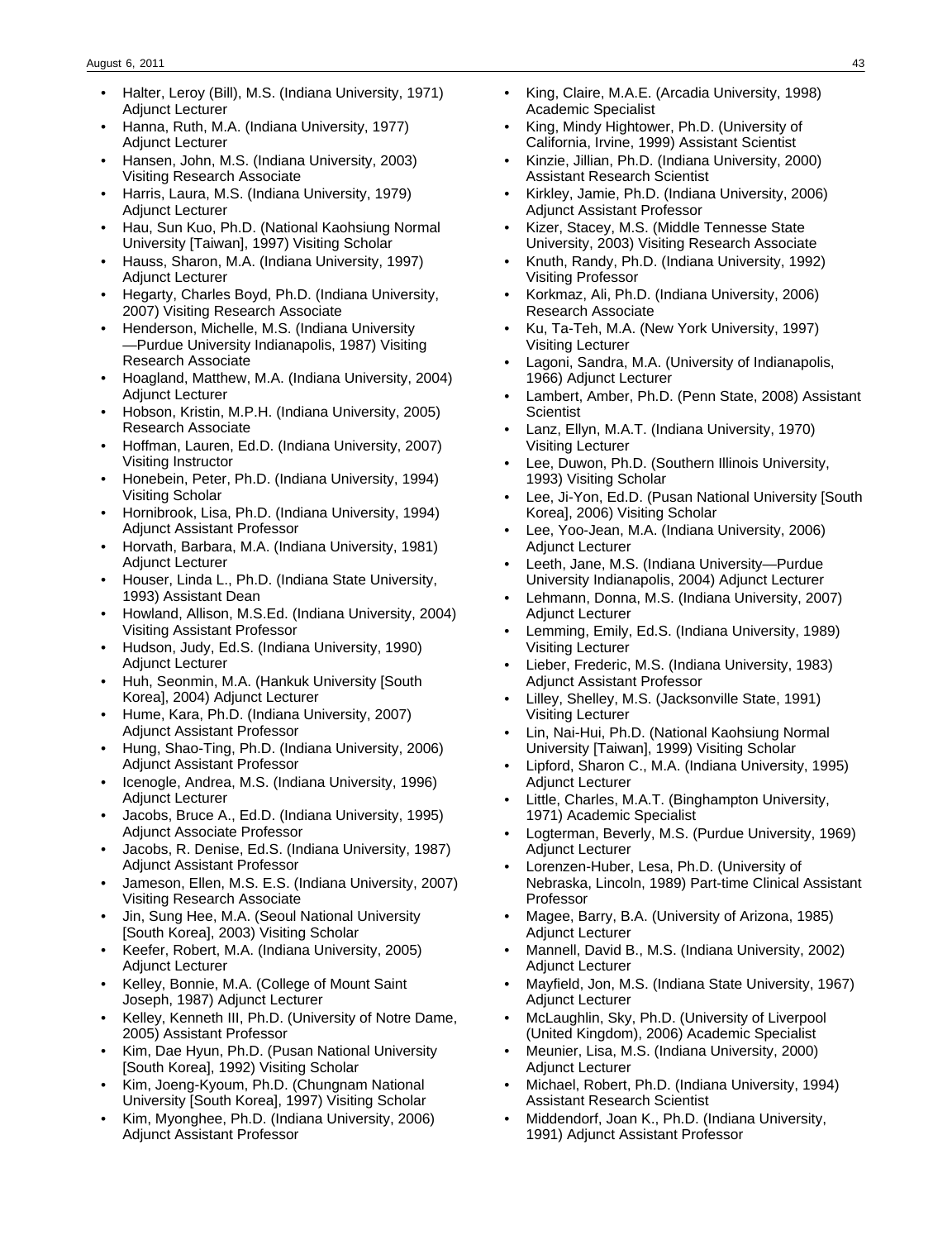- Miller, Tammy, M.S. (Butler University, 1991) Adjunct Lecturer
- Mongold, Gregory, M.S. (Indiana University, 1980) Adjunct Lecturer
- Moon, Young-In, Ph.D. (Indiana University, 1996) Visiting Scholar
- Morgan, Jill, M.S. (Indiana University, 1977) Adjunct Lecturer
- Moss, Marcey, Ph.D. (South Dakota University, 2001) Assistant Scientist
- Mullendore, Susan, Ed.D. (Indiana University, 1988) Adjunct Assistant Professor
- Muller, Patricia A., Ph.D. (Indiana University, 1999) Assistant Research Scientist
- Murzyn, Debbie, Ed. S. (Indiana University, 1992) Research Associate
- Odom, Samuel, Ph.D. (University of Washington, 1982) Adjunct Professor
- Ouimet, Judith, Ph.D. (University of Texas, Austin, 1998) Assistant Scientist
- Oxley, Amy, M.S. (Indiana University—Purdue University Indianapolis, 1998) Adjunct Lecturer
- Palmer, Megan, Ph.D. (Indiana University, 2003) Adjunct Lecturer
- Pappas, Victoria, Ph.D. (Indiana University, 1982) Adjunct Assistant Professor
- Payne, Tim, M.S. (Indiana University, 1970) Adjunct Lecturer
- Pedersen, Joan, Ed.D. (George Mason University, 1988) Visiting Lecturer
- Peek, Erika, B.S. (Indiana University, 1997) Adjunct Lecturer
- Perry, Jon D., Ph.D. (Indiana University, 1992) Adjunct Assistant Professor
- Pillar, David, M.S. (Indiana Wesleyan University, 2005) Adjunct Lecturer
- Pizzo, Rosemarie, M.S. (Indiana University, 2002) Visiting Lecturer
- Poage, Kristin, M.A. (Indiana University, 2003) Adjunct Lecturer
- Poindexter, Betty S., Ed.D. (Ball State University, 1985) Part-time Associate Professor
- Pomeroy, Kathleen Harpole, M.S. (Indiana University, 1999) Adjunct Lecturer
- Prapinwong, Maline, M.S. (Southern Illinois University, 2001) Adjunct Lecturer
- Pratt, Cathy, Ph.D. (Indiana University, 1992) Adjunct Assistant Professor
- Price, Janis, M.A.T. (DePauw University, 1984) Adjunct Lecturer
- Puthikanon, Nunthik, M.A. (California State University, Northridge, 1999) Adjunct
- Qargha, Ghulam, M.S. (George Mason University, 2006) Academic Specialist
- Quimby, Kara, B.S. (Indiana University, 2004) Adjunct Lecturer
- Ray, Joanna, M.S. (Indiana University—Purdue University Indianapolis, 2005) Adjunct Lecturer
- Raymond, Cathy, M.A. (Indiana University, 1996) Academic Specialist
- Reagan, Roberta, M.S. (Indiana University, 2003) Adjunct Lecturer
- Reed, Richard B., Ed.D. (Indiana University, 1976) Adjunct Assistant Professor
- Reiner, Rise, M.A. (Indiana Wesleyan University, 1994) Adjunct Lecturer
- Rhoda, Jennifer, M.S. (Indiana University, 2004) Adjunct Lecturer
- Richardson, Ruth, M.S. (Indiana University, 1978) Adjunct Lecturer
- Richhart, Billie, B.S. (Indiana University, 1999) Adjunct Lecturer
- Richter, Kurt, Ed.D. (Indiana University, 2007) Post-Doc
- Rickerby, Kari, M.Ed. (Indiana University, 2005) Adjunct Lecturer
- Ricklin, Bruce, M.A.T. (Indiana University, 1992) Adjunct Lecturer
- Ritter, Shana, M.A. (State University of New York, Buffalo, 1976) Research Associate
- Roames, Richard, Ed.D. (University of Akron, 1986) Visiting Assistant Professor
- Roberts, Elizabeth, Ed.S. (Butler University, 1996) Adjunct Lecturer
- Robillard, Margaret, M.S. (Indiana University— Purdue University Indianapolis, 2004) Adjunct **Lecturer**
- Robinson, Sharon, M.W. (Indiana University, 1973) Adjunct Lecturer
- Ropa, Stephanie, M.S. (Butler University, 1985) Adjunct Lecturer
- Rouge, Emily, PhD. (University of Illinois, Urbana-Champaign, 2006) Visiting Assistant Scientist
- Sarraf, Shimon, M.S. (Indiana University, 1999) Research Associate
- Saxman, Ray (Francis), Ed.D. (Ball State University, 1971) Adjunct Lecturer
- Schaaf, Larry, M.S. (Indiana University—Purdue University Indianapolis, 2002) Adjunct Lecturer
- Schmaleensee, Stephanie, B.S. (University of Illinois, Urbana-Champaign, 2004) Visiting Research Associate
- Schultz, Virginia, M.S. (Butler University, 1977) Adjunct Lecturer
- Schuyler, Paul, Ed.S. (Purdue University, 1981) Adjunct Lecturer
- Schwartzkopf, Marilyn, M.Ed. (Mercer University, 1982) Adjunct Lecturer
- Shedd, Jill, Ph.D. (Indiana University, 1987) Research Associate
- Shields, Margaret, M.S. (Indiana University, 1996) Adjunct Lecturer
- Shoup, Dennis, M.S.Ed. (Indiana University, 2006) Adjunct Lecturer
- Shoup, Thomas, M.A. (University of North Carolina, Charlotte, 2000) Research Associate
- Simmons, Ada, Ed.D. (Indiana University, 1996) Assistant Research Scientist
- Skirvin, Donald, M.S. (Indiana University, 1978) Adjunct Lecturer
- Smith, Victor, Ed.D. (Indiana University, 1977) Parttime Lecturer
- Sokol, Jacqualine, M.A. (California State University, Northridge, 1981) Adjunct Lecturer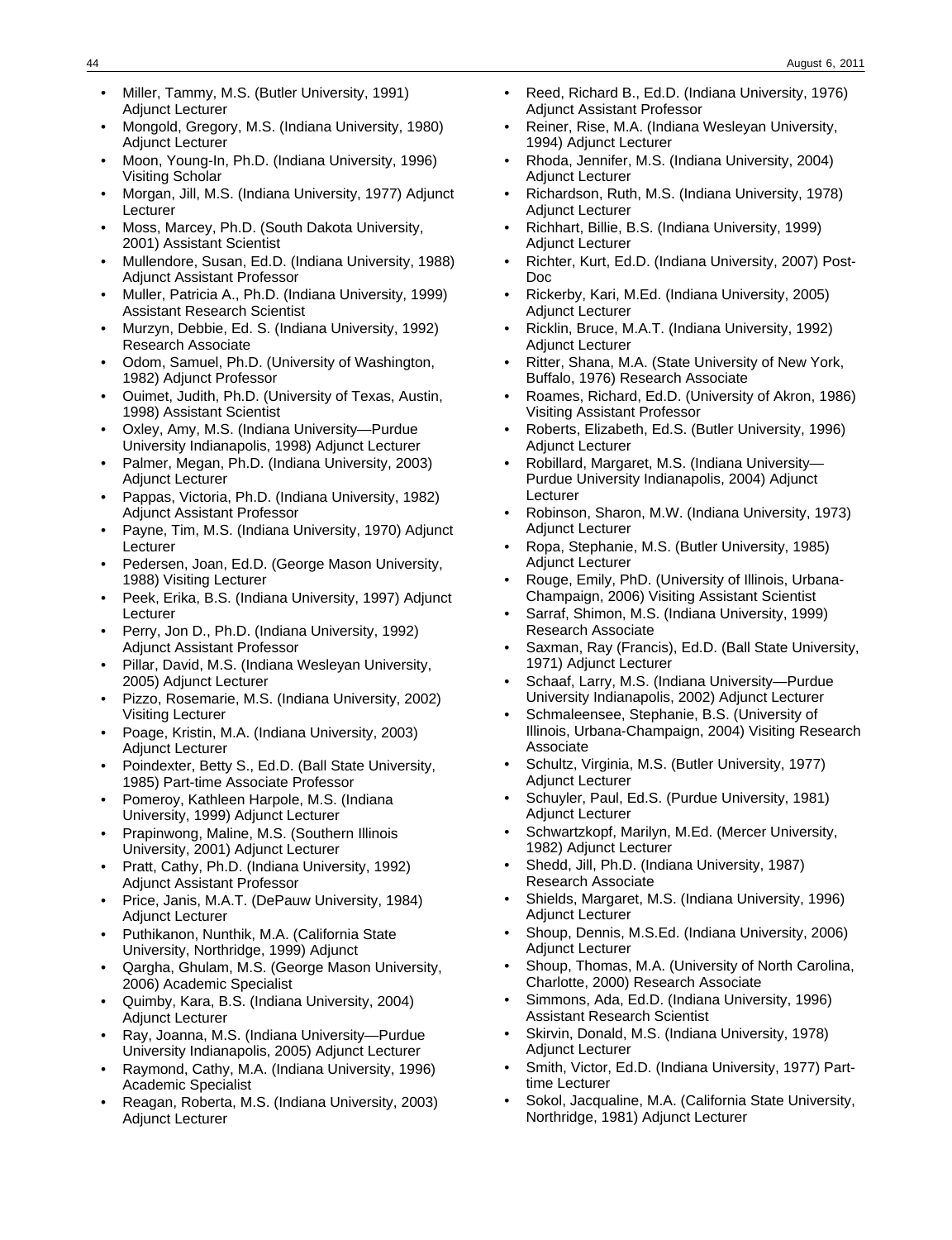- Soto, Nelson, M.Ed. (University of Cincinnati, 2000) Adjunct Lecturer
- Sparks, Tyler, M.S. (Indiana University, 2005) Visiting Research Associate
- Spradlin, Terry, M.Ed. (Indiana University, 1980) Research Associate
- Stafford, Phil, M.S. (Indiana University, 1961) Adjunct Lecturer
- Strange, Rebecca, Ed.D. (Indiana University, 1986) Adjunct Assistant Professor
- Stuckey, Bronwyn E., Ph.D. (University of New South Wales [Australia], 2005) Visiting Scholar
- Sun, Chia-Ho, M.A.E. (Western Kentucky University, 2005) Adjunct Lecturer
- Sweeney, Elizabeth, M.S. (Indiana University, 2007) Adjunct Lecturer
- Temple, Karen, M.S. (Indiana University, 1976) Adjunct Lecturer
- Thinsan, Snea, M.Ed. (University of Sydney [Australia], 1994) Visiting Scholar
- Timmons, Mike, M.A. (Ball State University, 1972) Adjunct Lecturer
- Toth, Paul, Ph.D. (Indiana University, 1994) Parttime Assistant Professor
- Wachtel, Roger, M.S. (Butler University, 1990) Adjunct Lecturer
- Walters, Jennifer, M.S. (Indiana University, 1978) Adjunct Lecturer
- Watkins, Lindsay, J.D. (Indiana University, 2005) Research Associate
- Watson, Thomas, M.F.A. (Vermont College, 1995) Adjunct Lecturer
- White, Nancy, Ed.S. (Indiana University, 1985) Adjunct Lecturer
- Whitmore, Wendy, M.S. (Indiana University, 2004) Adjunct Lecturer
- Whitney, Karen, Ph.D. (University of Texas, Austin, 2003) Adjunct Assistant Professor
- Williams, Harold, Ed.D. (Indiana University, 1984) Adjunct Assistant Professor
- Williams, Howard, M.S. (Ball State University, 1972) Adjunct Lecturer
- Williams, Janice, M.S. (Saint Francis College, 1968) Adjunct Lecturer
- Williams, Julie M., M.Ed. (Loyola University, Chicago, 1997) Research Associate
- Wilson, Patricia, M.S. (Indiana University, 1978) Adjunct Lecturer
- Wishmeyer, Gary, M.A. (Northeast Missouri State University, 1967) Adjunct Lecturer
- Woodward, Gina, M.S. (Butler University, 1976) Adjunct Lecturer
- Wylie, Barbara, M.S. (Southwest State University, 2001) Adjunct Lecturer
- Yazzie-Mintz, Ethan, Ed.D. (Harvard University, 2003) Assistant Scientist
- Yi, Xiaoming, Ed.D. (Nanjing Normal University [China], 2004) Visiting Scholar
- Ziskin, Mary, Ph.D. (University of Michigan, 2004) Research Associate

### **Faculty Emeriti**

• Abel, Billy, Ed.D. (Indiana University, 1970) (IUPUI)

- Aldrich, Anita, Ed.D. (Pennsylvania State University, 1957) (IUB)
- Andersen, Hans 0., Ed.D. (Indiana University, 1966) (IUB)
- Anderson, Jean, Ed.D. (Indiana University, 1968) (IUB)
- Appleman, Robert, Ph.D. (Indiana University, 1993) (IUB)
- Arnove, Robert, Ph.D. (Stanford University, 1969) (IUB)
- Barman, Charles, Ed.D. (University of Northern Colorado, 1974) (IUPUI)
- Bean, John P., Ph.D. (University of Iowa, 1978), (IUB)
- Barnes, Ronald, Ed.D. (Indiana University, 1978) (IUB)
- Becker, James M., M.A. (University of Minnesota, 1949) (IUB)
- Bennett, Christine, Ph.D. (University of Texas, 1972) (IUB)
- Best, William P., Ph.D. (Purdue University, 1968) (IUPUI)
- Bhola, Harbans, Ph.D. (The Ohio State University, 1965) (IUB)
- Brantlinger, Ellen, Ph.D. (Indiana University, 1978) (IUB)
- Brill, Arthur D., Ed.D. (Indiana University, 1969) (IUPUI)
- Britton, Ronald B., Ed.D. (University of Missouri, 1972) (IUPUI)
- Brown, Lawrence D., Ed.D. (University of Illinois, 1962) (IUB)
- Buffie, Edward G., Ed.D. (Indiana University, 1962) (IUB)
- Burello, Leonard, Ed.D. (Syracuse University, 1969) (IUB)
- Campbell, Larry, Ed.D. (Indiana University, 1968) (IUB)
- Carter, Ledford C., M.S., (Indiana University, 1954) (IUB)
- Chafel, Judith A., Ph.D. (University of Illinois, 1979) (IUB)
- Chiappetta, Michael, Ph.D. (University of Michigan, 1950) (IUB)
- Clark, Gilbert A., Ph.D. (Stanford University, 1972) (IUB)
- Cohen, Michael R., Ph.D. (Cornell University, 1968) (IUPUI)
- Cunningham, Donald, Ph.D. (University of Illinois, 1969) (IUB)
- Davies, Ivor K., Ph.D. (University of Nottingham, England, 1967) (IUB)
- Davis, Betty Joe, Ph.D. (Wayne State University, 1975) (IUPUI)
- Dehnke, Ronald E., Ed.D. (Wayne State University, 1966) (IUPUI)
- Dever, Richard, Ph.D. (University of Wisconsin, 1968) (IUB)
- Draper, Merle R., Ed.D. (Indiana University, 1965) (IUPUI)
- Duffy, Thomas M., Ph.D. (University of Illinois, 1969) (IUB)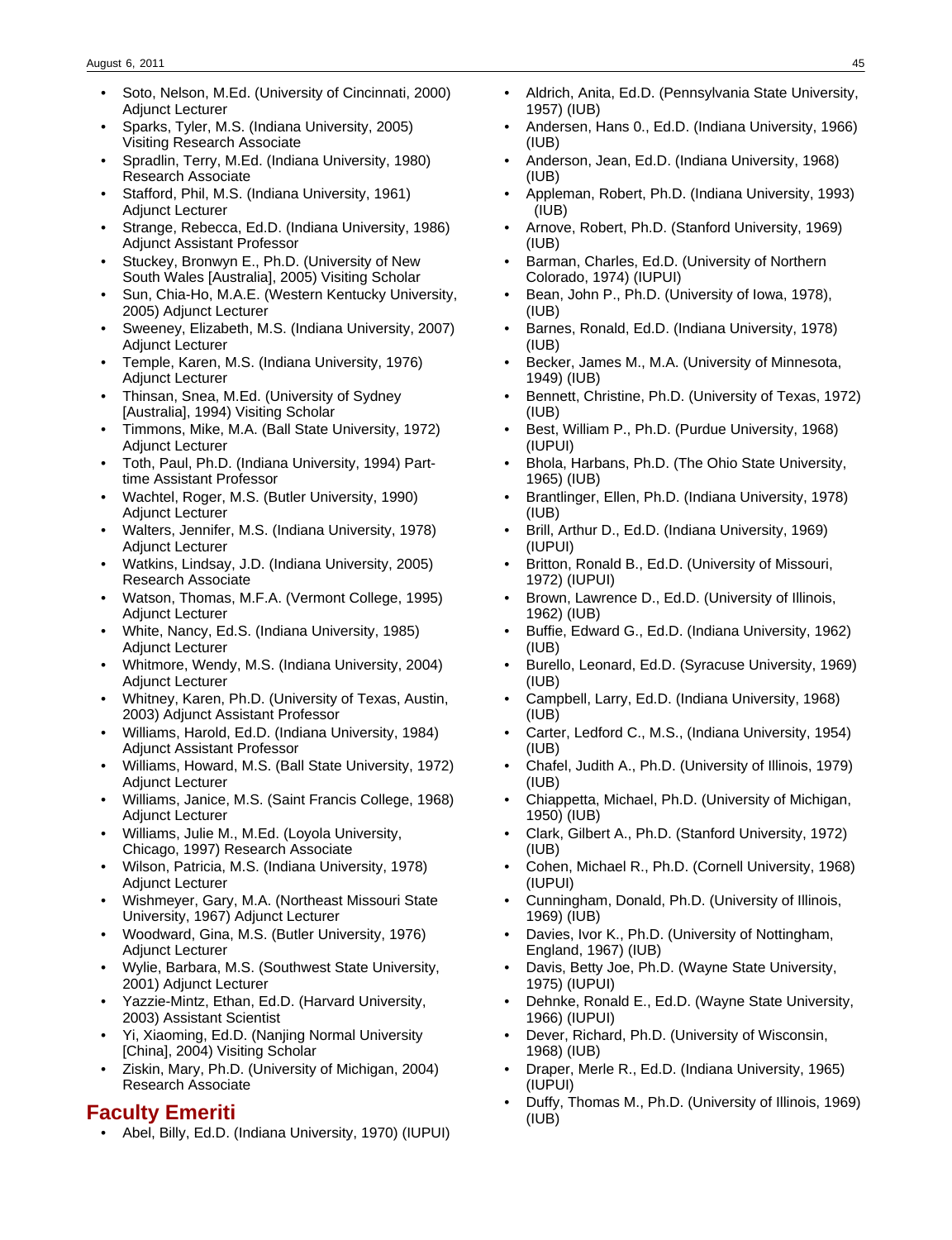- Dvorak, Earl A., Ed.D. (Indiana University, 1951) (IUB)
- Ebbert, J. Marvin, Ph.D. (Purdue University, 1964) (IUPUI)
- Ehman, Lee, Ph.D. (University of Michigan, 1969) (IUB)
- Eklund, Susan, Ph.D. (George Peabody College, 1970) (IUB)
- Englander, Meryl E., Ph.D. (University of Michigan, 1957) (IUB)
- Faris, K. Gene, Ed.D. (Indiana University, 1959) (IUB)
- Farr, Roger, Ed.D. (State University of New York, 1967) (IUB)
- Fink, Albert, Ph.D. (University of Michigan, 1970) (IUB)
- Fleming, Malcolm L., Ed.D. (Indiana University, 1960) (IUB)
- Froehle, Thomas D., Ph.D. (The Ohio State University, 1967) (IUB)
- Gabel, Dorothy L., Ph.D. (Purdue University, 1974) (IUB)
- Gibson, Robert L., Ed.D. (Teachers College, Columbia University, 1956) (IUB)
- Goud, Nelson H., Ph.D. (Michigan State University, 1967) (IUPUI)
- Gousha, Richard P., Ed.D. (Indiana University, 1960), (IUB)
- Gregory, Thomas, Ph.D. (University of Texas, 1969) (IUB)
- Grigsby, Clifford E., Ed.D. (Indiana University, 1971) (IUPUI)
- Guskin, Samuel L., Ph.D. (University of North Carolina, 1958) (IUB)
- Hall, Dale J., Ed.D. (Indiana University, 1965) (IUB)
- Harris, Robert, Ed.D. (University of Illinois, 1970) (IUB)
- Harste, Jerome, Ph.D. (University of Minnesota, 1971) (IUB)
- Hart, Stuart, Ph.D. (Indiana State University, 1972) (IUPUI)
- Heinich, Robert, Ph.D. (University of Southern California, 1967) (IUB)
- Holland, Ruth E., Ed.D. (Indiana University, 1967) (IUPUI)
- Horn, Ernest W., Ed.D. (Indiana University, 1956) (IUB)
- Ingersoll, Gary M., Ph.D. (Pennsylvania State University, 1970) (IUB)
- Jacobs, Lucy C., Ph.D. (Indiana University, 1961) (IUB)
- Jenkinson, Edward B., M.A. (Indiana University, 1956) (IUB)
- Jwaideh, Alice R., Ph.D. (Indiana University, 1968) (IUB)
- Kinman, David, Ed.D. (Indiana University, 1972) (IUB)
- Klein, Susan, Ph.D. (University of Illinois, 1968) (IUB)
- Knapczyk, Dennis, Ph.D. (University of Kansas, 1972) (IUB)
- Kuh, George D., Ph.D. (University of Iowa, 1975) (IUB)
- Kurpius, DeWayne J., Ed.D. (University of North Dakota, 1964) (IUB)
- LeBlanc, John F., Ph.D. (University of Wisconsin, 1968) (IUB)
- Lester, Frank K., Ph.D. (The Ohio State University, 1972) (IUB)
- Lynch, William W., Jr., Ph.D. (Yale University, 1950) (IUB)
- Maccia, George S., Ph.D. (University of Southern California, 1952) (IUB)
- Mahan, James M., Ed.D. (Syracuse University, 1968) (IUB)
- Mannan, Golam, Ph.D. (Indiana University, 1967) (IUPUI)
- Marker, Gerald W., Ed.D. (Indiana University, 1970) (IUB)
- McBurney, Wendell F., Ed.D. (Indiana University, 1967) (IUPUI)
- McCarthy, Martha M., Ph.D. (University of Florida, 1975) (IUB)
- McClellan, B. Edward., Ph.D. (Northwestern University, 1967) (IUB)
- McIntosh, Jerry A., Ed.D. (Indiana University, 1963) (IUB)
- McKinley, John, Ed.D. (Indiana University, 1960) (IUB)
- McQuigg, R. Bruce, Ed.D. (University of Colorado, 1962) (IUB)
- Mehlinger, Howard, Ph.D. (University of Kansas, 1964) (IUB)
- Mitchell, Marianne, Ed.D. (University of Toledo, 1964) (IUB)
- Molenda, Michael H., Ph.D. (Syracuse University, 1971) (IUB)
- Mueller, Daniel J., Ph.D. (University of Illinois, 1969) (IUB)
- Newman, Anabel P., Ed.D. (State University of New York at Buffalo, 1971) (IUB)
- Ochoa, Anna, Ph.D. (University of Wisconsin, 1970) (IUB)
- Overly, Norman V., Ph.D. (The Ohio State University, 1966) (IUB)
- Pace, Vernon D., Ed.D. (Indiana University, 1967) (IUB)
- Patrick, John J., Ed.D. (Indiana University, 1969) (IUB)
- Perisho, M. Joan, M.Ed. (Indiana University, 1950) (IUB/IUPUI)
- Pershing, James A. Ph.D. (University of Missouri, 1975) (IUB)
- Polsgrove, Lewis, J., Ed.D. (University of Kentucky, 1974) (IUB)
- Prentice, Joan L., Ed.D. (Indiana University, 1964) (IUB)
- Preusz, Gerald, Ed.D. (Indiana University, 1970) (IUPUI)
- Pugh, Sharon L., Ed.D. (Indiana University, 1978) (IUB)
- Robbins, Edward L., Ed.D. (Indiana University, 1971) (IUPUI)
- Scannell, Dale, Ph.D. (University of Iowa, 1958) (IUB)